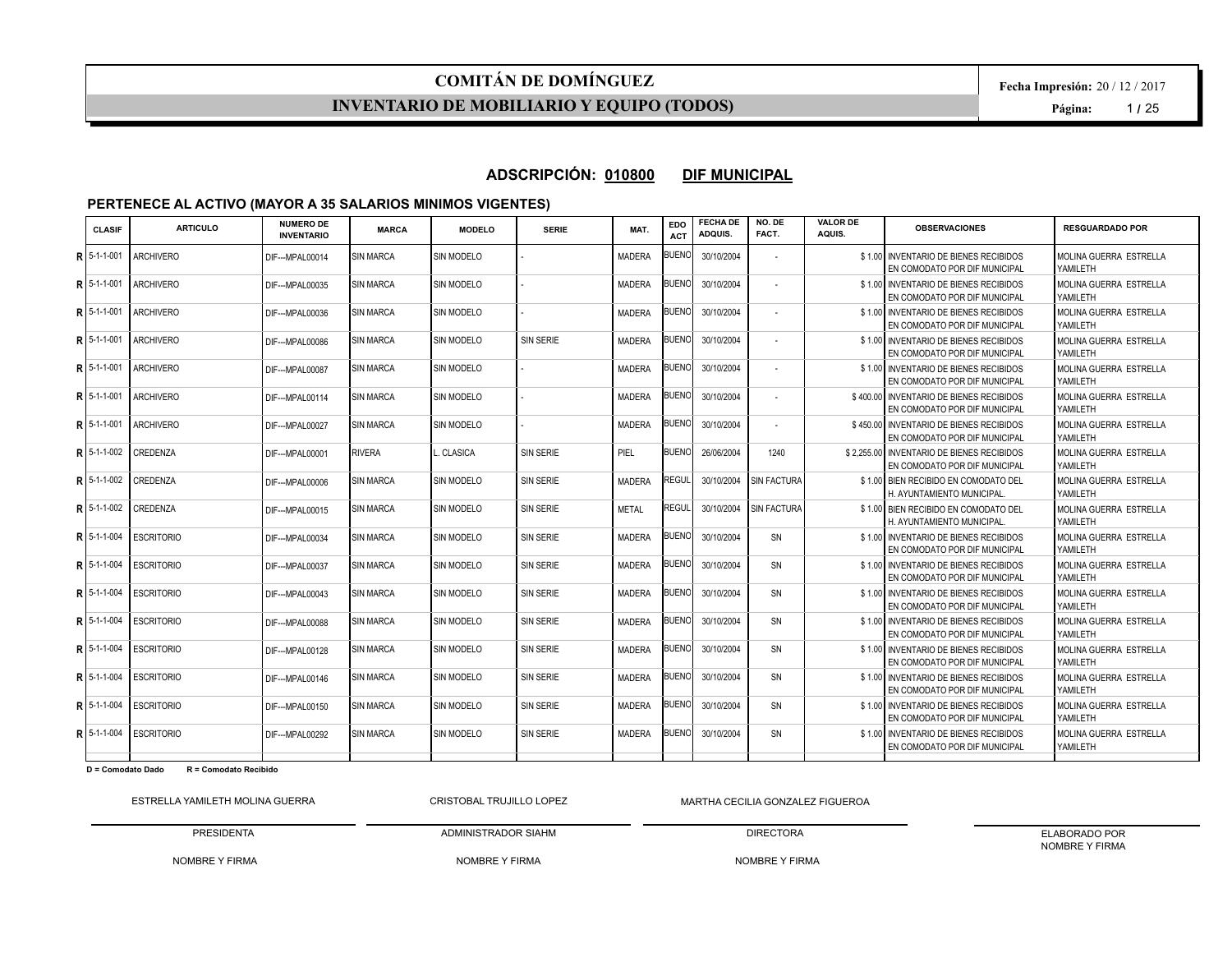#### **INVENTARIO DE MOBILIARIO Y EQUIPO (TODOS)**

**Fecha Impresión:** 20 / 12 / 2017

**Página:** 2 **/** 25

|   | $R$ 5-1-1-004  | <b>ESCRITORIO</b> | DIF--- MPAL00293 | <b>SIN MARCA</b> | SIN MODELO        | <b>SIN SERIE</b> | <b>MADERA</b>         | <b>BUENO</b> | 30/10/2004 | SN        | \$1.00 INVENTARIO DE BIENES RECIBIDOS<br>EN COMODATO POR DIF MUNICIPAL      | MOLINA GUERRA ESTRELLA<br>YAMII FTH       |
|---|----------------|-------------------|------------------|------------------|-------------------|------------------|-----------------------|--------------|------------|-----------|-----------------------------------------------------------------------------|-------------------------------------------|
| R | 5-1-1-004      | <b>ESCRITORIO</b> | DIF--- MPAL00294 | <b>SIN MARCA</b> | <b>SIN MODELO</b> | SIN SERIE        | <b>MADERA</b>         | <b>BUENO</b> | 30/10/2004 | SN        | \$1.00 INVENTARIO DE BIENES RECIBIDOS<br>EN COMODATO POR DIF MUNICIPAL      | MOLINA GUERRA ESTRELLA<br>YAMILETH        |
| R | 5-1-1-004      | <b>ESCRITORIO</b> | DIF--- MPAL00046 | <b>SIN MARCA</b> | <b>SIN MODELO</b> | SIN SERIE        | <b>MADERA</b>         | BUENO        | 30/10/2004 | SN        | \$570,00 INVENTARIO DE BIENES RECIBIDOS<br>EN COMODATO POR DIF MUNICIPAL    | MOLINA GUERRA ESTRELLA<br>YAMII FTH       |
|   | $R$ 15-1-1-004 | <b>ESCRITORIO</b> | DIF--- MPAL00030 | <b>SIN MARCA</b> | <b>SIN MODELO</b> | SIN SERIE        | <b>MADERA</b>         | 3UENOI       | 30/10/2004 |           | \$1.150.00 INVENTARIO DE BIENES RECIBIDOS<br>EN COMODATO POR DIF MUNICIPAL  | MOLINA GUERRA ESTRELLA<br>YAMII FTH       |
|   | $R$ 15-1-1-004 | <b>ESCRITORIO</b> | DIF--- MPAL00050 | <b>SIN MARCA</b> | SIN MODELO        | SIN SERIE        | <b>MADERA</b>         | <b>BUENO</b> | 30/10/2004 | SN        | \$1,320.00 INVENTARIO DE BIENES RECIBIDOS<br>EN COMODATO POR DIF MUNICIPAL  | MOLINA GUERRA ESTRELLA<br>YAMILETH        |
| Þ | 5-1-1-004      | <b>ESCRITORIO</b> | DIF--- MPAL00273 | <b>SIN MARCA</b> | <b>SIN MODELO</b> | <b>SIN SERIE</b> | <b>MADERA</b>         | <b>BUENO</b> | 30/10/2004 | SN        | \$2,500.00 INVENTARIO DE BIENES RECIBIDOS<br>EN COMODATO POR DIF MUNICIPAL  | MOLINA GUERRA ESTRELLA<br>YAMILETH        |
| R | $15-1-1-004$   | <b>ESCRITORIO</b> | OFICIALIA-00036  | <b>SIN MARCA</b> | <b>SIN MODELO</b> | <b>SIN SERIE</b> | <b>FORMAICA BUENO</b> |              | 22/12/2014 | <b>SF</b> | \$2,900.00 INVENTARIO DE BIENES RECIBIDOS<br>EN COMODATO POR DIF MUNICIPAL. | MOLINA GUERRA ESTRELLA<br>YAMILETH        |
| R | 5-1-1-004      | <b>ESCRITORIO</b> | OFICIALIA-00037  | <b>SIN MARCA</b> | SIN MODELO        | <b>SIN SERIE</b> | FORMAICA BUENO        |              | 22/12/2014 | <b>SF</b> | \$2,900.00 INVENTARIO DE BIENES RECIBIDOS<br>EN COMODATO POR DIF MUNICIPAL. | MOLINA GUERRA ESTRELLA<br>YAMII FTH       |
| R | 5-1-1-004      | <b>ESCRITORIO</b> | DIF--- MPAL00411 | <b>CARSA</b>     | E120              | <b>SIN SERIE</b> | <b>MADERA</b>         | <b>BUENO</b> | 18/10/2004 | 0009A     | \$2.990.00 INVENTARIO DE BIENES RECIBIDOS<br>EN COMODATO POR DIF MUNICIPAL  | MOLINA GUERRA ESTRELLA<br>YAMILETH        |
|   | $R$ 5-1-1-005  | <b>LIBRERO</b>    | DIF--- MPAL00057 | <b>SIN MARCA</b> | SIN MODELO        | <b>SIN SERIE</b> | <b>MADERA</b>         | <b>BUENO</b> | 30/10/2004 | 0009A     | \$1.00 INVENTARIO DE BIENES RECIBIDOS<br>EN COMODATO POR DIF MUNICIPAL      | MOLINA GUERRA ESTRELLA<br>YAMILETH        |
| R | 5-1-1-005      | <b>LIBRERO</b>    | DIF--- MPAL00059 | <b>SIN MARCA</b> | <b>SIN MODELO</b> | <b>SIN SERIE</b> | <b>MADERA</b>         | <b>BUENO</b> | 30/10/2004 | 0009A     | \$1.00 INVENTARIO DE BIENES RECIBIDOS<br>EN COMODATO POR DIF MUNICIPAL      | MOLINA GUERRA ESTRELLA<br>YAMILETH        |
|   | R 5-1-1-005    | <b>LIBRERO</b>    | DIF--- MPAL00085 | <b>SIN MARCA</b> | <b>SIN MODELO</b> | <b>SIN SERIE</b> | <b>MADERA</b>         | <b>BUENO</b> | 30/10/2004 | 0009A     | \$1.00 INVENTARIO DE BIENES RECIBIDOS<br>EN COMODATO POR DIF MUNICIPAL      | MOLINA GUERRA ESTRELLA<br>YAMILETH        |
| R | 5-1-1-005      | <b>LIBRERO</b>    | DIF--- MPAL00100 | <b>SIN MARCA</b> | SIN MODELO        | <b>SIN SERIE</b> | <b>MADERA</b>         | <b>BUENO</b> | 30/10/2004 | 0009A     | \$1.00 INVENTARIO DE BIENES RECIBIDOS<br>EN COMODATO POR DIF MUNICIPAL      | MOLINA GUERRA ESTRELLA<br>YAMILETH        |
|   | $R$ 15-1-1-005 | <b>LIBRERO</b>    | DIF--- MPAL00131 | <b>SIN MARCA</b> | SIN MODELO        | <b>SIN SERIE</b> | <b>MADERA</b>         | <b>BUENO</b> | 30/10/2004 | 0009A     | \$1.00 INVENTARIO DE BIENES RECIBIDOS<br>EN COMODATO POR DIF MUNICIPAL      | MOLINA GUERRA ESTRELLA<br>YAMILETH        |
|   | $R$ 5-1-1-005  | <b>LIBRERO</b>    | DIF--- MPAL00098 | <b>SIN MARCA</b> | SIN MODELO        | <b>SIN SERIE</b> | <b>MADERA</b>         | <b>BUENO</b> | 30/10/2004 | 0009A     | \$335.00 INVENTARIO DE BIENES RECIBIDOS<br>EN COMODATO POR DIF MUNICIPAL    | MOLINA GUERRA ESTRELLA<br>YAMILETH        |
| R | 5-1-1-007      | SILLA             | DIF--- MPAL00038 | <b>SIN MARCA</b> | <b>SIN MODELO</b> | SIN SERIE        | <b>MADERA</b>         | BUENO        | 30/10/2004 | SN        | \$1.00 INVENTARIO DE BIENES RECIBIDOS<br>EN COMODATO POR DIF MUNICIPAL      | MOLINA GUERRA ESTRELLA<br>YAMILETH        |
| R | 5-1-1-007      | SILLA             | DIF--- MPAL00053 | <b>SIN MARCA</b> | SIN MODELO        | <b>SIN SERIE</b> | <b>MADERA</b>         | <b>REGUL</b> | 30/10/2004 | SN        | \$1.00 INVENTARIO DE BIENES RECIBIDOS<br>EN COMODATO POR DIF MUNICIPAL      | MOLINA GUERRA ESTRELLA<br>YAMILETH        |
|   | $R$ 5-1-1-007  | SILLA             | DIF--- MPAL00061 | <b>SIN MARCA</b> | SIN MODELO        | SIN SERIE        | <b>MADERA</b>         | REGUL        | 30/10/2004 | SN        | \$1.00 INVENTARIO DE BIENES RECIBIDOS<br>EN COMODATO POR DIF MUNICIPAL      | <b>MOLINA GUERRA ESTRELLA</b><br>YAMILETH |
| R | 5-1-1-007      | SILLA             | DIF---MPAL00132  | <b>SIN MARCA</b> | SIN MODELO        | <b>SIN SERIE</b> | <b>MADERA</b>         | REGUL        | 30/10/2004 | SN        | \$1.00 INVENTARIO DE BIENES RECIBIDOS<br>EN COMODATO POR DIF MUNICIPAL      | MOLINA GUERRA ESTRELLA<br>YAMILETH        |
|   | R 5-1-1-007    | SILLA             | DIF--- MPAL00137 | <b>SIN MARCA</b> | <b>SIN MODELO</b> | SIN SERIE        | <b>MADERA</b>         | REGUL        | 30/10/2004 | SN        | \$1.00 INVENTARIO DE BIENES RECIBIDOS<br>EN COMODATO POR DIF MUNICIPAL      | MOLINA GUERRA ESTRELLA<br>YAMILETH        |
|   | R 5-1-1-007    | SILLA             | DIF---MPAL00138  | <b>SIN MARCA</b> | SIN MODELO        | SIN SERIE        | <b>MADERA</b>         | <b>REGUL</b> | 30/10/2004 | SIN SERIE | \$1.00 INVENTARIO DE BIENES RECIBIDOS<br>EN COMODATO POR DIF MUNICIPAL.     | MOLINA GUERRA ESTRELLA<br>YAMILETH        |
|   |                |                   |                  |                  |                   |                  |                       |              |            |           |                                                                             |                                           |

**D = Comodato Dado R = Comodato Recibido**

ESTRELLA YAMILETH MOLINA GUERRA PRESIDENTA CRISTOBAL TRUJILLO LOPEZ

NOMBRE Y FIRMA MARTHA CECILIA GONZALEZ FIGUEROA

NOMBRE Y FIRMA

ADMINISTRADOR SIAHM

DIRECTORA NOMBRE Y FIRMA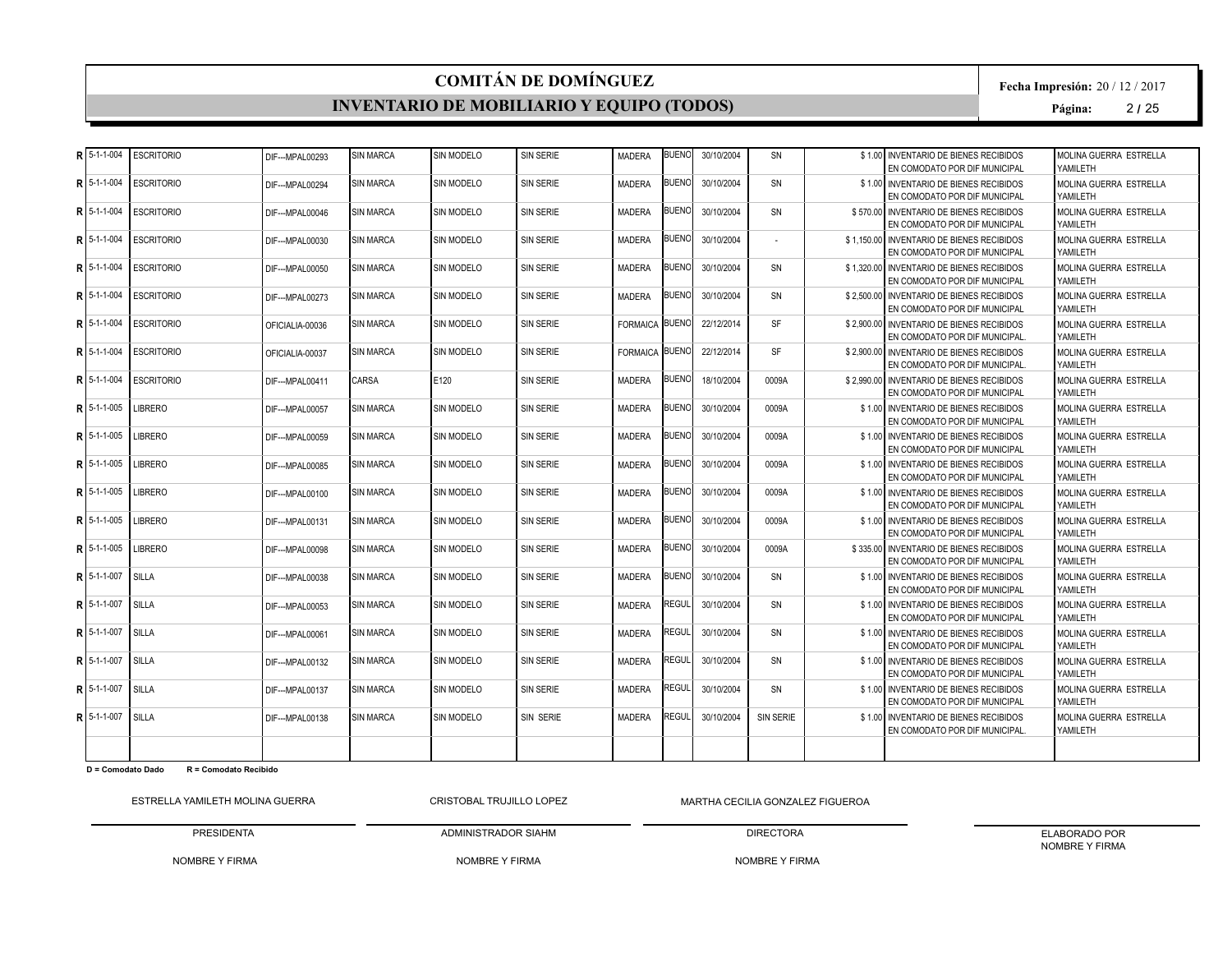#### **INVENTARIO DE MOBILIARIO Y EQUIPO (TODOS)**

**Fecha Impresión:** 20 / 12 / 2017

**Página:** 3 **/** 25

|   | $R$ 5-1-1-007   | SILLA        | DIF--- MPAL00139 | <b>SIN MARCA</b> | SIN MODELO        | <b>SIN SERIE</b> | <b>MADERA</b> | REGUL        | 30/10/2004 | SIN SERIE | \$1.00 INVENTARIO DE BIENES RECIBIDOS<br>EN COMODATO POR DIF MUNICIPAL.   | MOLINA GUERRA ESTRELLA<br>YAMII FTH        |
|---|-----------------|--------------|------------------|------------------|-------------------|------------------|---------------|--------------|------------|-----------|---------------------------------------------------------------------------|--------------------------------------------|
| R | 5-1-1-007       | SILLA        | DIF--- MPAL00140 | <b>SIN MARCA</b> | <b>SIN MODELO</b> | <b>SIN SERIE</b> | <b>MADERA</b> | REGUL        | 30/10/2004 | SIN SERIE | \$1.00 INVENTARIO DE BIENES RECIBIDOS<br>EN COMODATO POR DIF MUNICIPAL.   | MOLINA GUERRA ESTRELLA<br>YAMILETH         |
|   | R 5-1-1-007     | <b>SILLA</b> | DIF--- MPAL00141 | <b>SIN MARCA</b> | <b>SIN MODELO</b> | <b>SIN SERIE</b> | <b>MADERA</b> | REGUL        | 30/10/2004 | <b>SN</b> | \$1.00 INVENTARIO DE BIENES RECIBIDOS<br>EN COMODATO POR DIF MUNICIPAL.   | MOLINA GUERRA ESTRELLA<br>YAMII FTH        |
|   | $R$ 5-1-1-007   | SILLA        | DIF--- MPAL00142 | <b>SIN MARCA</b> | SIN MODELO        | <b>SIN SERIE</b> | <b>MADERA</b> | <b>REGUL</b> | 30/10/2004 | SN        | \$1.00 INVENTARIO DE BIENES RECIBIDOS<br>EN COMODATO POR DIF MUNICIPAL.   | MOLINA GUERRA ESTRELLA<br>YAMILETH         |
|   | R 5-1-1-007     | SILLA        | DIF---MPAL00178  | <b>SIN MARCA</b> | SIN MODELO        | <b>SIN SERIE</b> | <b>MADERA</b> | REGUL        | 30/10/2004 | SN        | \$1.00 INVENTARIO DE BIENES RECIBIDOS<br>EN COMODATO POR DIF MUNICIPAL.   | MOLINA GUERRA ESTRELLA<br>YAMILETH         |
| R | 5-1-1-007       | SILLA        | DIF--- MPAL00563 | <b>SIN MARCA</b> | <b>SIN MODELO</b> | <b>SIN SERIE</b> | <b>MADERA</b> | <b>BUENO</b> | 04/12/2008 | <b>SF</b> | \$1.00 INVENTARIO DE BIENES RECIBIDOS<br>EN COMODATO POR DIF MUNICIPAL    | MOLINA GUERRA ESTRELLA<br>YAMILETH         |
|   | R 5-1-1-007     | SILLA        | DIF--- MPAL00571 | <b>SIN MARCA</b> | <b>SIN MODELO</b> | <b>SIN SERIE</b> | <b>MADERA</b> | <b>BUENO</b> | 18/09/2010 | <b>SF</b> | \$1.00 INVENTARIO DE BIENES RECIBIDOS<br>EN COMODATO POR DIF MUNICIPAL    | MOLINA GUERRA ESTRELLA<br>YAMILETH         |
|   | R 5-1-1-007     | SILLA        | DIF---MPAL00093  | <b>SIN MARCA</b> | <b>SIN MODELO</b> | SIN SERIE        | MADERA        | REGUL        | 30/10/2004 | SN        | \$22.00 INVENTARIO DE BIENES RECIBIDOS<br>EN COMODATO POR DIF MUNICIPAL   | <b>MOLINA GUERRA ESTRELLA</b><br>YAMILETH  |
| R | 5-1-1-007       | SILLA        | DIF---MPAL00412  | <b>BRISTOT</b>   | DS09              | SIN SERIE        | <b>MADERA</b> | REGUL        | 30/10/2004 | 43253     | \$150.87 INVENTARIO DE BIENES RECIBIDOS<br>EN COMODATO POR DIF MUNICIPAL. | MOLINA GUERRA ESTRELLA<br>YAMILETH         |
|   | R 5-1-1-007     | SILLA        | DIF--- MPAL00413 | <b>BRISTOT</b>   | <b>DS09</b>       | <b>SIN SERIE</b> | <b>MADERA</b> | REGUL        | 30/10/2004 | 0009A     | \$150.87 INVENTARIO DE BIENES RECIBIDOS<br>EN COMODATO POR DIF MUNICIPAL. | MOLINA GUERRA ESTRELLA<br>YAMILETH         |
| R | 5-1-1-007       | SILLA        | DIF---MPAL00414  | <b>BRISTOT</b>   | <b>DS09</b>       | <b>SIN SERIE</b> | <b>MADERA</b> | REGUL        | 30/10/2004 | 0009A     | \$150.87 INVENTARIO DE BIENES RECIBIDOS<br>EN COMODATO POR DIF MUNICIPAL. | <b>MOLINA GUERRA ESTRELLA</b><br>YAMII FTH |
|   | R   5-1-1-007   | SILLA        | DIF---MPAL00415  | <b>BRISTOT</b>   | DS09              | <b>SIN SERIE</b> | <b>MADERA</b> | REGUL        | 30/10/2004 | 0009A     | \$150.87 INVENTARIO DE BIENES RECIBIDOS<br>EN COMODATO POR DIF MUNICIPAL. | MOLINA GUERRA ESTRELLA<br>YAMILETH         |
| R | 5-1-1-007       | SILLA        | DIF---MPAL00416  | <b>BRISTOT</b>   | DS09              | SIN SERIE        | <b>MADERA</b> | legul?       | 30/10/2004 | 0009A     | \$150.87 INVENTARIO DE BIENES RECIBIDOS<br>EN COMODATO POR DIF MUNICIPAL. | MOLINA GUERRA ESTRELLA<br>YAMILETH         |
|   | $R$   5-1-1-007 | SILLA        | DIF--- MPAL00417 | <b>BRISTOT</b>   | <b>DS09</b>       | <b>SIN SERIE</b> | <b>MADERA</b> | <b>BUENO</b> | 18/10/2008 | 0009A     | \$150.87 INVENTARIO DE BIENES RECIBIDOS<br>EN COMODATO POR DIF MUNICIPAL. | MOLINA GUERRA ESTRELLA<br>YAMILETH         |
|   | $R$ 5-1-1-007   | SILLA        | DIF---MPAL00418  | <b>BRISTOT</b>   | <b>DS09</b>       | SIN SERIE        | <b>MADERA</b> | <b>BUENO</b> | 18/10/2008 | 0009A     | \$150.87 INVENTARIO DE BIENES RECIBIDOS<br>EN COMODATO POR DIF MUNICIPAL. | <b>MOLINA GUERRA ESTRELLA</b><br>YAMILETH  |
| R | 5-1-1-007       | SILLA        | DIF--- MPAL00419 | <b>BRISTOT</b>   | <b>DS09</b>       | <b>SIN SERIE</b> | <b>MADERA</b> | <b>BUENO</b> | 18/10/2008 | 0009A     | \$150.87 INVENTARIO DE BIENES RECIBIDOS<br>EN COMODATO POR DIF MUNICIPAL. | MOLINA GUERRA ESTRELLA<br>YAMILETH         |
|   | R 5-1-1-007     | SILLA        | DIF--- MPAL00420 | <b>BRISTOT</b>   | <b>DS09</b>       | <b>SIN SERIE</b> | <b>MADERA</b> | <b>BUENO</b> | 18/10/2008 | 0009A     | \$150.87 INVENTARIO DE BIENES RECIBIDOS<br>EN COMODATO POR DIF MUNICIPAL. | MOLINA GUERRA ESTRELLA<br>YAMILETH         |
| R | 5-1-1-007       | SILLA        | DIF--- MPAL00421 | <b>BRISTOT</b>   | <b>DS09</b>       | <b>SIN SERIE</b> | <b>MADERA</b> | <b>BUENO</b> | 18/10/2008 | 0009A     | \$150.87 INVENTARIO DE BIENES RECIBIDOS<br>EN COMODATO POR DIF MUNICIPAL. | MOLINA GUERRA ESTRELLA<br>YAMILETH         |
| R | 5-1-1-007       | SILLA        | DIF--- MPAL00422 | <b>BRISTOT</b>   | <b>DS09</b>       | <b>SIN SERIE</b> | <b>MADERA</b> | <b>BUENO</b> | 18/10/2008 | 0009A     | \$150.87 INVENTARIO DE BIENES RECIBIDOS<br>EN COMODATO POR DIF MUNICIPAL. | MOLINA GUERRA ESTRELLA<br>YAMILETH         |
| R | 5-1-1-007       | SILLA        | DIF--- MPAL00423 | <b>BRISTOT</b>   | <b>DS09</b>       |                  | <b>MADERA</b> | BUENO        | 18/10/2008 | 0009A     | \$150.87 INVENTARIO DE BIENES RECIBIDOS<br>EN COMODATO POR DIF MUNICIPAL. | MOLINA GUERRA ESTRELLA<br>YAMILETH         |
|   | $R$ 15-1-1-007  | SILLA        | DIF---MPAL00424  | <b>BRISTOT</b>   | DS09              | <b>SIN SERIE</b> | <b>MADERA</b> | <b>BUENO</b> | 18/10/2008 | 0009A     | \$150.87 INVENTARIO DE BIENES RECIBIDOS<br>EN COMODATO POR DIF MUNICIPAL. | MOLINA GUERRA ESTRELLA<br>YAMILETH         |
|   |                 |              |                  |                  |                   |                  |               |              |            |           |                                                                           |                                            |

**D = Comodato Dado R = Comodato Recibido**

ESTRELLA YAMILETH MOLINA GUERRA PRESIDENTA CRISTOBAL TRUJILLO LOPEZ

NOMBRE Y FIRMA MARTHA CECILIA GONZALEZ FIGUEROA

NOMBRE Y FIRMA

ADMINISTRADOR SIAHM

DIRECTORA NOMBRE Y FIRMA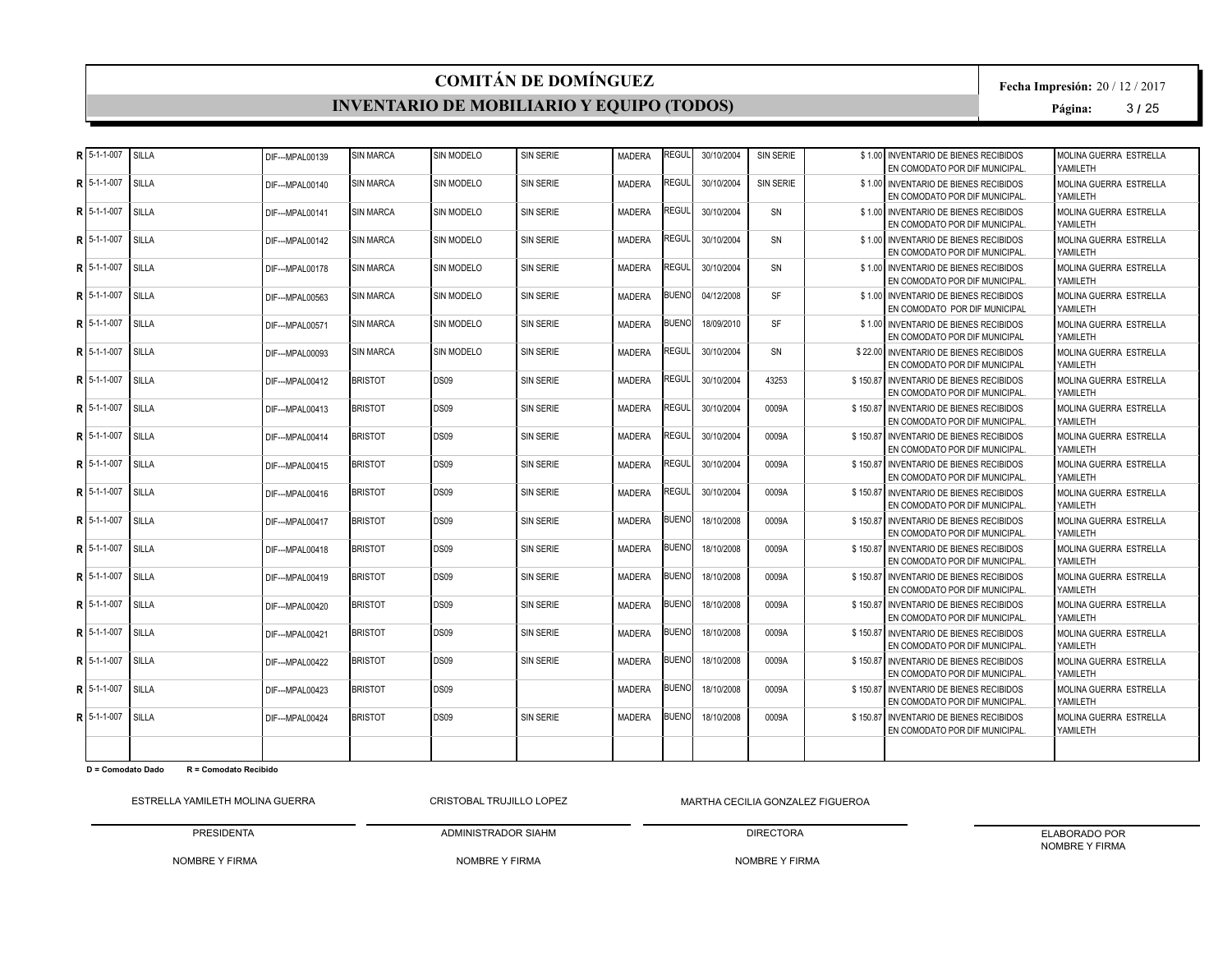#### **INVENTARIO DE MOBILIARIO Y EQUIPO (TODOS)**

**Fecha Impresión:** 20 / 12 / 2017

**Página:** 4 **/** 25

| R 5-1-1-007   | SILLA        | DIF--- MPAL00425  | <b>BRISTOT</b> | DS09        | <b>SIN SERIE</b> | MADERA        | <b>BUENC</b> | 18/10/2008 | 0009A | \$150.87 | INVENTARIO DE BIENES RECIBIDOS<br>EN COMODATO POR DIF MUNICIPAL          | MOLINA GUERRA ESTRELLA<br>YAMILETH        |
|---------------|--------------|-------------------|----------------|-------------|------------------|---------------|--------------|------------|-------|----------|--------------------------------------------------------------------------|-------------------------------------------|
| R 5-1-1-007   | SILLA        | DIF---MPAL00426   | <b>BRISTOT</b> | DS09        | <b>SIN SERIE</b> | MADERA        | <b>BUENC</b> | 18/10/2008 | 0009A |          | \$150.87 INVENTARIO DE BIENES RECIBIDOS<br>EN COMODATO POR DIF MUNICIPAL | MOLINA GUERRA ESTRELLA<br>YAMII FTH       |
| R 5-1-1-007   | <b>SILLA</b> | DIF---MPAL00427   | <b>BRISTOT</b> | <b>DS09</b> | <b>SIN SERIE</b> | <b>MADERA</b> | <b>BUENC</b> | 18/10/2008 | 0009A |          | \$150.87 INVENTARIO DE BIENES RECIBIDOS<br>EN COMODATO POR DIF MUNICIPAL | <b>MOLINA GUERRA ESTRELLA</b><br>YAMILETH |
| R 5-1-1-007   | <b>SILLA</b> | DIF---MPAL00428   | <b>BRISTOT</b> | <b>DS09</b> | <b>SIN SERIE</b> | <b>MADERA</b> | <b>BUENO</b> | 18/10/2008 | 0009A |          | \$150.87 INVENTARIO DE BIENES RECIBIDOS<br>EN COMODATO POR DIF MUNICIPAL | MOLINA GUERRA ESTRELLA<br>YAMILETH        |
| R 5-1-1-007   | SILLA        | DIF---MPAL00429   | <b>BRISTOT</b> | DS09        | SIN SERIE        | <b>MADERA</b> | BUENC        | 18/10/2008 | 0009A |          | \$150.87 INVENTARIO DE BIENES RECIBIDOS<br>EN COMODATO POR DIF MUNICIPAL | MOLINA GUERRA ESTRELLA<br>YAMILETH        |
| R 5-1-1-007   | SILLA        | DIF---MPAL00430   | <b>BRISTOT</b> | DS09        | <b>SIN SERIE</b> | <b>MADERA</b> | BUENC        | 18/10/2008 | 0009A |          | \$150.87 INVENTARIO DE BIENES RECIBIDOS<br>EN COMODATO POR DIF MUNICIPAL | MOLINA GUERRA ESTRELLA<br>YAMILETH        |
| R 5-1-1-007   | <b>SILLA</b> | DIF---MPAL00431   | <b>BRISTOT</b> | DS09        | <b>SIN SERIE</b> | MADERA        | BUENC        | 18/10/2008 | 0009A |          | \$150.87 INVENTARIO DE BIENES RECIBIDOS<br>EN COMODATO POR DIF MUNICIPAL | MOLINA GUERRA ESTRELLA<br>YAMII FTH       |
| R 5-1-1-007   | SILLA        | DIF--- MPAI 00432 | <b>BRISTOT</b> | DS09        | <b>SIN SERIE</b> | <b>MADERA</b> | <b>BUENC</b> | 18/10/2008 | 0009A |          | \$150.87 INVENTARIO DE BIENES RECIBIDOS<br>EN COMODATO POR DIF MUNICIPAL | MOLINA GUERRA ESTRELLA<br>YAMILETH        |
| R 5-1-1-007   | SILLA        | DIF--- MPAL00433  | <b>BRISTOT</b> | DS09        | <b>SIN SERIE</b> | <b>MADERA</b> | <b>BUENO</b> | 18/10/2008 | 0009A |          | \$150.87 INVENTARIO DE BIENES RECIBIDOS<br>EN COMODATO POR DIF MUNICIPAL | MOLINA GUERRA ESTRELLA<br>YAMILETH        |
| R 5-1-1-007   | SILLA        | DIF---MPAL00434   | <b>BRISTOT</b> | <b>DS09</b> | <b>SIN SERIE</b> | <b>MADERA</b> | 3UENC        | 18/10/2008 | 0009A |          | \$150.87 INVENTARIO DE BIENES RECIBIDOS<br>EN COMODATO POR DIF MUNICIPAL | MOLINA GUERRA ESTRELLA<br>YAMILETH        |
| R   5-1-1-007 | <b>SILLA</b> | DIF---MPAL00436   | <b>BRISTOT</b> | <b>DS09</b> | <b>SIN SERIE</b> | <b>MADERA</b> | BUENO        | 18/10/2008 | 0009A |          | \$150.87 INVENTARIO DE BIENES RECIBIDOS<br>EN COMODATO POR DIF MUNICIPAL | MOLINA GUERRA ESTRELLA<br>YAMII FTH       |
| R 5-1-1-007   | SILLA        | DIF--- MPAL00437  | <b>BRISTOT</b> | DS09        | <b>SIN SERIE</b> | MADERA        | BUENC        | 18/10/2008 | 0009A |          | \$150.87 INVENTARIO DE BIENES RECIBIDOS<br>EN COMODATO POR DIF MUNICIPAL | MOLINA GUERRA ESTRELLA<br>YAMILETH        |
| R 5-1-1-007   | SILLA        | DIF---MPAL00438   | <b>BRISTOT</b> | DS09        | <b>SIN SERIE</b> | MADERA        | <b>BUENC</b> | 18/10/2008 | 0009A |          | \$150.87 INVENTARIO DE BIENES RECIBIDOS<br>EN COMODATO POR DIF MUNICIPAL | MOLINA GUERRA ESTRELLA<br>YAMILETH        |
| R 5-1-1-007   | SILLA        | DIF---MPAL00439   | <b>BRISTOT</b> | DS09        | <b>SIN SERIE</b> | MADERA        | <b>BUENC</b> | 18/10/2008 | 0009A |          | \$150.87 INVENTARIO DE BIENES RECIBIDOS<br>EN COMODATO POR DIF MUNICIPAL | MOLINA GUERRA ESTRELLA<br>YAMII FTH       |
| R 5-1-1-007   | SILLA        | DIF---MPAL00440   | <b>BRISTOT</b> | DS09        | <b>SIN SERIE</b> | <b>MADERA</b> | BUENC        | 18/10/2008 | 0009A |          | \$150.87 INVENTARIO DE BIENES RECIBIDOS<br>EN COMODATO POR DIF MUNICIPAL | MOLINA GUERRA ESTRELLA<br>YAMILETH        |
| R 5-1-1-007   | SILLA        | DIF---MPAL00441   | <b>BRISTOT</b> | DS09        | <b>SIN SERIE</b> | <b>MADERA</b> | <b>BUENO</b> | 18/10/2008 | 0009A |          | \$150.87 INVENTARIO DE BIENES RECIBIDOS<br>EN COMODATO POR DIF MUNICIPAL | MOLINA GUERRA ESTRELLA<br>YAMILETH        |
| R 5-1-1-007   | SILLA        | DIF---MPAL00442   | <b>BRISTOT</b> | DS09        | <b>SIN SERIE</b> | <b>MADERA</b> | <b>BUENC</b> | 18/10/2008 | 0009A |          | \$150.87 INVENTARIO DE BIENES RECIBIDOS<br>EN COMODATO POR DIF MUNICIPAL | MOLINA GUERRA ESTRELLA<br>YAMILETH        |
| R 5-1-1-007   | SILLA        | DIF---MPAL00443   | <b>BRISTOT</b> | DS09        | <b>SIN SERIE</b> | MADERA        | <b>BUENC</b> | 18/10/2008 | 0009A |          | \$150.87 INVENTARIO DE BIENES RECIBIDOS<br>EN COMODATO POR DIF MUNICIPAL | MOLINA GUERRA ESTRELLA<br>YAMILETH        |
| R 5-1-1-007   | SILLA        | DIF--- MPAL00444  | <b>BRISTOT</b> | DS09        | <b>SIN SERIE</b> | <b>MADERA</b> | BUENO        | 18/10/2008 | 0009A |          | \$150.87 INVENTARIO DE BIENES RECIBIDOS<br>EN COMODATO POR DIF MUNICIPAL | MOLINA GUERRA ESTRELLA<br>YAMII FTH       |
| R 5-1-1-007   | SILLA        | DIF---MPAL00445   | <b>BRISTOT</b> | DS09        | SIN SERIE        | <b>MADERA</b> | <b>BUENC</b> | 18/10/2008 | 0009A |          | \$150.87 INVENTARIO DE BIENES RECIBIDOS<br>EN COMODATO POR DIF MUNICIPAL | MOLINA GUERRA ESTRELLA<br>YAMILETH        |
| R 5-1-1-007   | SILLA        | DIF--- MPAL00446  | <b>BRISTOT</b> | DS09        | <b>SIN SERIE</b> | <b>MADERA</b> | <b>BUENO</b> | 18/10/2008 | 0009A |          | \$150.87 INVENTARIO DE BIENES RECIBIDOS<br>EN COMODATO POR DIF MUNICIPAL | MOLINA GUERRA ESTRELLA<br>YAMILETH        |
|               |              |                   |                |             |                  |               |              |            |       |          |                                                                          |                                           |

**D = Comodato Dado R = Comodato Recibido**

ESTRELLA YAMILETH MOLINA GUERRA PRESIDENTA CRISTOBAL TRUJILLO LOPEZ

NOMBRE Y FIRMA MARTHA CECILIA GONZALEZ FIGUEROA

NOMBRE Y FIRMA

ADMINISTRADOR SIAHM

DIRECTORA

ELABORADO POR NOMBRE Y FIRMA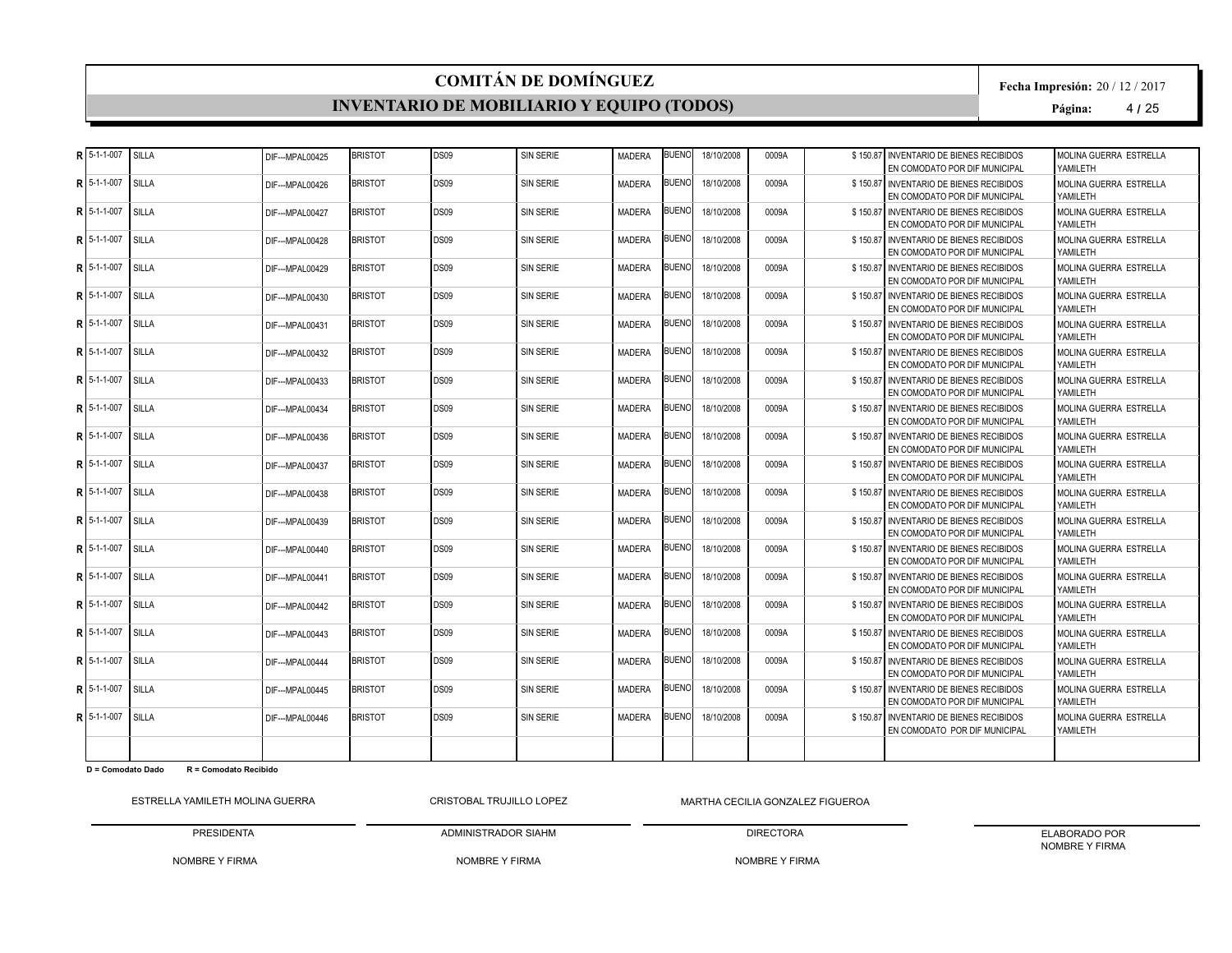#### **INVENTARIO DE MOBILIARIO Y EQUIPO (TODOS)**

**Fecha Impresión:** 20 / 12 / 2017

**Página:** 5 **/** 25

| R 5-1-1-007   | <b>SILLA</b> | DIF--- MPAL00448 | <b>BRISTOT</b> | DS09         | <b>SIN SERIE</b> | <b>MADERA</b>            | <b>BUENC</b> | 18/10/2008 | 0009A     | \$150.87 | INVENTARIO DE BIENES RECIBIDOS<br>EN COMODATO POR DIF MUNICIPAL           | MOLINA GUERRA ESTRELLA<br>YAMILETH  |
|---------------|--------------|------------------|----------------|--------------|------------------|--------------------------|--------------|------------|-----------|----------|---------------------------------------------------------------------------|-------------------------------------|
| R 5-1-1-007   | SILLA        | DIF---MPAL00450  | <b>BRISTOT</b> | DS09         | <b>SIN SERIE</b> | MADERA                   | BUENO        | 18/10/2008 | 0009A     |          | \$150.87 INVENTARIO DE BIENES RECIBIDOS<br>EN COMODATO POR DIF MUNICIPAL  | MOLINA GUERRA ESTRELLA<br>YAMII FTH |
| R 5-1-1-007   | SILLA        | DIF---MPAL00451  | <b>BRISTOT</b> | <b>DS09</b>  | <b>SIN SERIE</b> | <b>MADERA</b>            | BUENC        | 18/10/2008 | 0009A     |          | \$150.87 INVENTARIO DE BIENES RECIBIDOS<br>EN COMODATO POR DIF MUNICIPAL  | MOLINA GUERRA ESTRELLA<br>YAMILETH  |
| R 5-1-1-007   | <b>SILLA</b> | OFICIALIA-00022  | YATA           | <b>YT415</b> | <b>SIN SERIE</b> | <b>METAL Y VII BUENO</b> |              | 22/12/2014 | <b>SF</b> |          | \$300.00 INVENTARIO DE BIENES RECIBIDOS<br>EN COMODATO POR DIF MUNICIPAL  | MOLINA GUERRA ESTRELLA<br>YAMII FTH |
| R 5-1-1-007   | <b>SILLA</b> | OFICIALIA-00038  | YATA           | <b>YT415</b> | SIN SERIE        | METAL Y VIIBUENO         |              | 22/12/2014 | <b>SF</b> |          | \$300.00 INVENTARIO DE BIENES RECIBIDOS<br>EN COMODATO POR DIF MUNICIPAL. | MOLINA GUERRA ESTRELLA<br>YAMILETH  |
| R 5-1-1-007   | SILLA        | OFICIALIA-00039  | YATA           | YT415        | <b>SIN SERIE</b> | METAL Y VIIBUENO         |              | 22/12/2014 | <b>SF</b> |          | \$300.00 INVENTARIO DE BIENES RECIBIDOS<br>EN COMODATO POR DIF MUNICIPAL. | MOLINA GUERRA ESTRELLA<br>YAMILETH  |
| R 5-1-1-007   | SILLA        | OFICIALIA-00040  | YATA           | YT415        | <b>SIN SERIE</b> | METAL Y VII BUENC        |              | 22/12/2014 | <b>SF</b> |          | \$300.00 INVENTARIO DE BIENES RECIBIDOS<br>EN COMODATO POR DIF MUNICIPAL. | MOLINA GUERRA ESTRELLA<br>YAMII FTH |
| R 5-1-1-007   | SILLA        | OFICIALIA-00041  | YATA           | <b>YT415</b> | <b>SIN SERIE</b> | <b>METAL Y VII BUENO</b> |              | 22/12/2014 | <b>SF</b> |          | \$300,00 INVENTARIO DE BIENES RECIBIDOS<br>EN COMODATO POR DIF MUNICIPAL. | MOLINA GUERRA ESTRELLA<br>YAMILETH  |
| R 5-1-1-007   | SILLA        | OFICIALIA-00042  | YATA           | <b>YT415</b> | <b>SIN SERIE</b> | <b>METAL Y VII BUENO</b> |              | 22/12/2014 | <b>SF</b> |          | \$300.00 INVENTARIO DE BIENES RECIBIDOS<br>EN COMODATO POR DIF MUNICIPAL. | MOLINA GUERRA ESTRELLA<br>YAMII FTH |
| R 5-1-1-007   | SILLA        | OFICIAL IA-00043 | YATA           | <b>YT415</b> | SIN SERIE        | <b>METAL Y VII BUENO</b> |              | 22/12/2014 | SF        |          | \$300.00 INVENTARIO DE BIENES RECIBIDOS<br>EN COMODATO POR DIF MUNICIPAL. | MOLINA GUERRA ESTRELLA<br>YAMILETH  |
| R 5-1-1-007   | SILLA        | OFICIALIA-00044  | YATA           | <b>YT415</b> | <b>SIN SERIE</b> | METAL Y VIIBUENO         |              | 22/12/2014 | <b>SF</b> |          | \$300,00 INVENTARIO DE BIENES RECIBIDOS<br>EN COMODATO POR DIF MUNICIPAL. | MOLINA GUERRA ESTRELLA<br>YAMILETH  |
| R 5-1-1-007   | <b>SILLA</b> | OFICIALIA-00045  | YATA           | <b>YT415</b> | <b>SIN SERIE</b> | METAL Y VINBUENO         |              | 22/12/2014 | <b>SF</b> |          | \$300.00 INVENTARIO DE BIENES RECIBIDOS<br>EN COMODATO POR DIF MUNICIPAL  | MOLINA GUERRA ESTRELLA<br>YAMII FTH |
| R 5-1-1-007   | <b>SILLA</b> | OFICIALIA-00046  | YATA           | YT415        | <b>SIN SERIE</b> | METAL Y VIIBUENO         |              | 22/12/2014 | <b>SF</b> |          | \$300.00 INVENTARIO DE BIENES RECIBIDOS<br>EN COMODATO POR DIF MUNICIPAL  | MOLINA GUERRA ESTRELLA<br>YAMILETH  |
| R 5-1-1-007   | SILLA        | OFICIALIA-00047  | YATA           | <b>YT415</b> | <b>SIN SERIE</b> | <b>METAL Y VINBUENO</b>  |              | 22/12/2014 | <b>SF</b> |          | \$300.00 INVENTARIO DE BIENES RECIBIDOS<br>EN COMODATO POR DIF MUNICIPAL  | MOLINA GUERRA ESTRELLA<br>YAMILETH  |
| R   5-1-1-007 | SILLA        | OFICIALIA-00048  | YATA           | <b>YT415</b> | SIN SERIE        | METAL Y VIIBUENO         |              | 22/12/2014 | <b>SF</b> |          | \$300.00 INVENTARIO DE BIENES RECIBIDOS<br>EN COMODATO POR DIF MUNICIPAL  | MOLINA GUERRA ESTRELLA<br>YAMILETH  |
| R 5-1-1-007   | SILLA        | OFICIALIA-00049  | YATA           | YT415        | <b>SIN SERIE</b> | METAL Y VIIBUENO         |              | 22/12/2014 | <b>SF</b> |          | \$300.00 INVENTARIO DE BIENES RECIBIDOS<br>EN COMODATO POR DIF MUNICIPAL  | MOLINA GUERRA ESTRELLA<br>YAMILETH  |
| R 5-1-1-007   | SILLA        | OFICIALIA-00054  | YATA           | YT415        | <b>SIN SERIE</b> | METAL Y VII BUENC        |              | 22/12/2014 | <b>SF</b> |          | \$300.00 INVENTARIO DE BIENES RECIBIDOS<br>EN COMODATO POR DIF MUNICIPAL  | MOLINA GUERRA ESTRELLA<br>YAMII FTH |
| R 5-1-1-007   | <b>SILLA</b> | OFICIALIA-00061  | YATA           | YT415        | <b>SIN SERIE</b> | METAL Y VII BUENO        |              | 22/12/2014 | <b>SF</b> |          | \$300,00 INVENTARIO DE BIENES RECIBIDOS<br>EN COMODATO POR DIF MUNICIPAL  | MOLINA GUERRA ESTRELLA<br>YAMILETH  |
| $R15-1-1-007$ | SILLA        | OFICIALIA-00062  | YATA           | <b>YT415</b> | <b>SIN SERIE</b> | METAL Y VIIBUENO         |              | 22/12/2014 | <b>SF</b> |          | \$300.00 INVENTARIO DE BIENES RECIBIDOS<br>EN COMODATO POR DIF MUNICIPAL  | MOLINA GUERRA ESTRELLA<br>YAMILETH  |
| R 5-1-1-007   | SILLA        | OFICIALIA-00063  | YATA           | YT415        | SIN SERIE        | METAL Y VIIBUENO         |              | 22/12/2014 | <b>SF</b> |          | \$300.00 INVENTARIO DE BIENES RECIBIDOS<br>EN COMODATO POR DIF MUNICIPAL  | MOLINA GUERRA ESTRELLA<br>YAMILETH  |
| R 5-1-1-007   | SILLA        | OFICIALIA-00064  | YATA           | YT415        | <b>SIN SERIE</b> | METAL Y VINBUENO         |              | 22/12/2014 | <b>SF</b> |          | \$300.00 INVENTARIO DE BIENES RECIBIDOS<br>EN COMODATO POR DIF MUNICIPAL  | MOLINA GUERRA ESTRELLA<br>YAMILETH  |
|               |              |                  |                |              |                  |                          |              |            |           |          |                                                                           |                                     |

**D = Comodato Dado R = Comodato Recibido**

ESTRELLA YAMILETH MOLINA GUERRA PRESIDENTA CRISTOBAL TRUJILLO LOPEZ

NOMBRE Y FIRMA MARTHA CECILIA GONZALEZ FIGUEROA

NOMBRE Y FIRMA

ADMINISTRADOR SIAHM

DIRECTORA NOMBRE Y FIRMA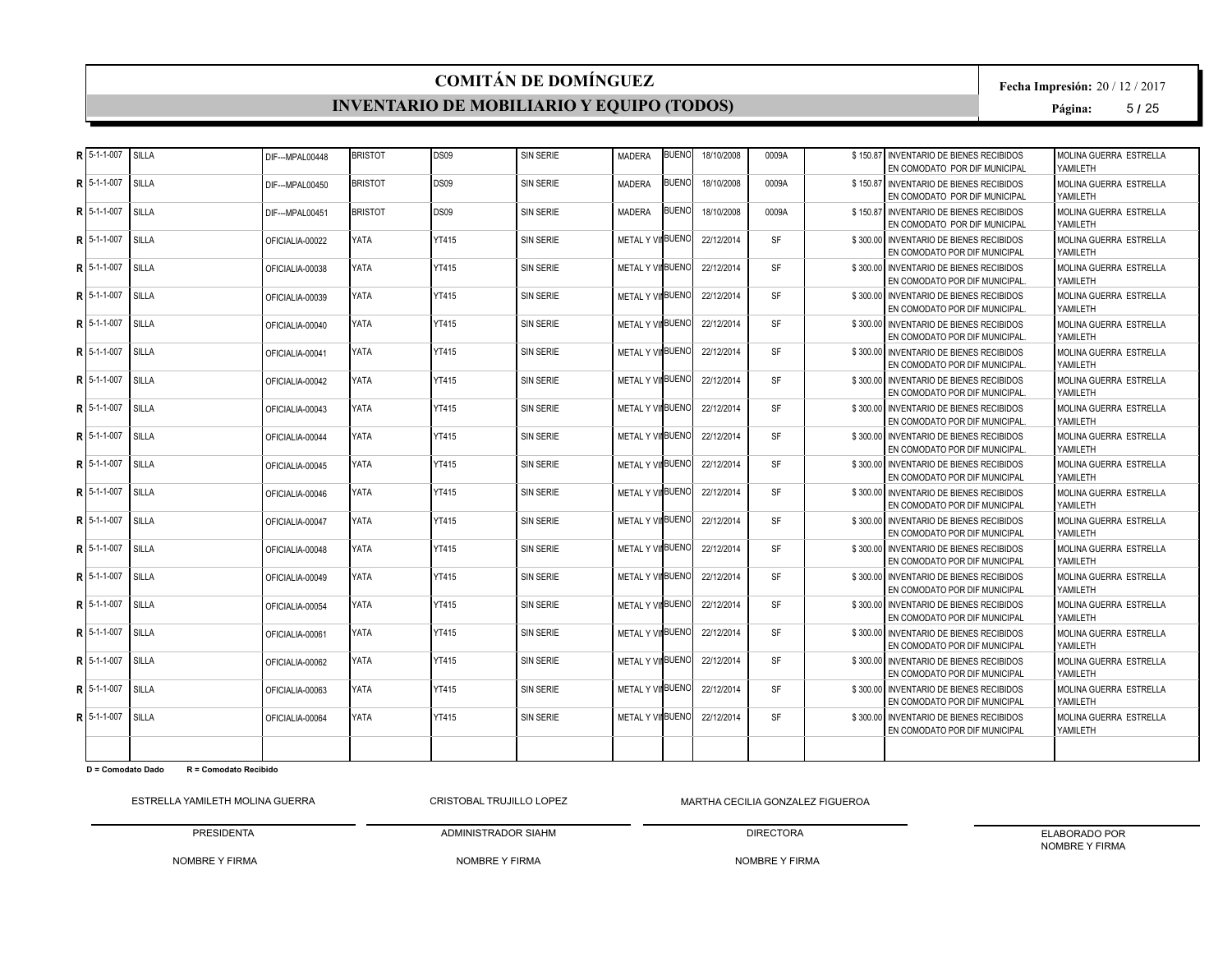#### **INVENTARIO DE MOBILIARIO Y EQUIPO (TODOS)**

**Fecha Impresión:** 20 / 12 / 2017

**Página:** 6 **/** 25

|    | $R$ 5-1-1-007       | SILLA        | OFICIALIA-00065 | <b>YATA</b> | YT415        | <b>SIN SERIE</b> | METAL Y VIIBUENO        | 22/12/2014 | <b>SF</b> | \$300.00 INVENTARIO DE BIENES RECIBIDOS<br>EN COMODATO POR DIF MUNICIPAL | MOLINA GUERRA ESTRELLA<br>YAMILETH  |
|----|---------------------|--------------|-----------------|-------------|--------------|------------------|-------------------------|------------|-----------|--------------------------------------------------------------------------|-------------------------------------|
| R  | 5-1-1-007           | SILLA        | OFICIALIA-00066 | YATA        | <b>YT415</b> | <b>SIN SERIE</b> | METAL Y VIIBUENO        | 22/12/2014 | <b>SF</b> | \$300.00 INVENTARIO DE BIENES RECIBIDOS<br>EN COMODATO POR DIF MUNICIPAL | MOLINA GUERRA ESTRELLA<br>YAMII FTH |
| R  | 5-1-1-007           | SILLA        | OFICIALIA-00067 | <b>YATA</b> | <b>YT415</b> | <b>SIN SERIE</b> | <b>METAL Y VINBUENO</b> | 22/12/2014 | <b>SF</b> | \$300.00 INVENTARIO DE BIENES RECIBIDOS<br>EN COMODATO POR DIF MUNICIPAL | MOLINA GUERRA ESTRELLA<br>YAMILETH  |
|    | $R$ 5-1-1-007       | SILLA        | OFICIALIA-00068 | YATA        | YT415        | <b>SIN SERIE</b> | METAL Y VIIBUENO        | 22/12/2014 | <b>SF</b> | \$300.00 INVENTARIO DE BIENES RECIBIDOS<br>EN COMODATO POR DIF MUNICIPAL | MOLINA GUERRA ESTRELLA<br>YAMII FTH |
| R  | 5-1-1-007           | SILLA        | OFICIALIA-00069 | YATA        | <b>YT415</b> | <b>SIN SERIE</b> | METAL Y VIIBUENO        | 22/12/2014 | <b>SF</b> | \$300,00 INVENTARIO DE BIENES RECIBIDOS<br>EN COMODATO POR DIF MUNICIPAL | MOLINA GUERRA ESTRELLA<br>YAMILETH  |
| R  | 5-1-1-007           | SILLA        | OFICIALIA-00070 | YATA        | <b>YT415</b> | <b>SIN SERIE</b> | METAL Y VIIBUENO        | 22/12/2014 | <b>SF</b> | \$300.00 INVENTARIO DE BIENES RECIBIDOS<br>EN COMODATO POR DIF MUNICIPAL | MOLINA GUERRA ESTRELLA<br>YAMII FTH |
| R  | 5-1-1-007           | SILLA        | OFICIALIA-00071 | YATA        | YT415        | <b>SIN SERIE</b> | METAL Y VIIBUENO        | 22/12/2014 | <b>SF</b> | \$300.00 INVENTARIO DE BIENES RECIBIDOS<br>EN COMODATO POR DIF MUNICIPAL | MOLINA GUERRA ESTRELLA<br>YAMILETH  |
|    | R 5-1-1-007         | SILLA        | OFICIALIA-00072 | YATA        | <b>YT415</b> | <b>SIN SERIE</b> | METAL Y VIIBUENO        | 22/12/2014 | <b>SF</b> | \$300.00 INVENTARIO DE BIENES RECIBIDOS<br>EN COMODATO POR DIF MUNICIPAL | MOLINA GUERRA ESTRELLA<br>YAMILETH  |
| R  | 5-1-1-007           | SILLA        | OFICIALIA-00073 | <b>YATA</b> | <b>YT415</b> | <b>SIN SERIE</b> | METAL Y VIIBUENO        | 22/12/2014 | <b>SF</b> | \$300,00 INVENTARIO DE BIENES RECIBIDOS<br>EN COMODATO POR DIF MUNICIPAL | MOLINA GUERRA ESTRELLA<br>YAMILETH  |
|    | <b>RI</b> 5-1-1-007 | SILLA        | OFICIALIA-00074 | YATA        | <b>YT415</b> | <b>SIN SERIE</b> | METAL Y VIIBUENO        | 22/12/2014 | <b>SF</b> | \$300,00 INVENTARIO DE BIENES RECIBIDOS<br>EN COMODATO POR DIF MUNICIPAL | MOLINA GUERRA ESTRELLA<br>YAMII FTH |
| R  | 5-1-1-007           | SILLA        | OFICIALIA-00075 | YATA        | <b>YT415</b> | <b>SIN SERIE</b> | METAL Y VINBUENO        | 22/12/2014 | <b>SF</b> | \$300,00 INVENTARIO DE BIENES RECIBIDOS<br>EN COMODATO POR DIF MUNICIPAL | MOLINA GUERRA ESTRELLA<br>YAMII FTH |
| R  | 5-1-1-007           | SILLA        | OFICIALIA-00076 | YATA        | YT415        | SIN SERIE        | METAL Y VIIBUENO        | 22/12/2014 | <b>SF</b> | \$300.00 INVENTARIO DE BIENES RECIBIDOS<br>EN COMODATO POR DIF MUNICIPAL | MOLINA GUERRA ESTRELLA<br>YAMILETH  |
| R  | 5-1-1-007           | SILLA        | OFICIALIA-00077 | YATA        | <b>YT415</b> | <b>SIN SERIE</b> | METAL Y VIIBUENO        | 22/12/2014 | <b>SF</b> | \$300,00 INVENTARIO DE BIENES RECIBIDOS<br>EN COMODATO POR DIF MUNICIPAL | MOLINA GUERRA ESTRELLA<br>YAMILETH  |
|    | $R$   5-1-1-007     | SILLA        | OFICIALIA-00078 | YATA        | <b>YT415</b> | <b>SIN SERIE</b> | METAL Y VII BUENO       | 22/12/2014 | <b>SF</b> | \$300.00 INVENTARIO DE BIENES RECIBIDOS<br>EN COMODATO POR DIF MUNICIPAL | MOLINA GUERRA ESTRELLA<br>YAMII FTH |
|    | R 5-1-1-007         | SILLA        | OFICIALIA-00079 | YATA        | <b>YT415</b> | <b>SIN SERIE</b> | METAL Y VIIBUENO        | 22/12/2014 | <b>SF</b> | \$300.00 INVENTARIO DE BIENES RECIBIDOS<br>EN COMODATO POR DIF MUNICIPAL | MOLINA GUERRA ESTRELLA<br>YAMII FTH |
| R  | 5-1-1-007           | SILLA        | OFICIALIA-00080 | <b>YATA</b> | <b>YT415</b> | <b>SIN SERIE</b> | METAL Y VII BUENO       | 22/12/2014 | <b>SF</b> | \$300,00 INVENTARIO DE BIENES RECIBIDOS<br>EN COMODATO POR DIF MUNICIPAL | MOLINA GUERRA ESTRELLA<br>YAMILETH  |
| R  | 5-1-1-007           | <b>SILLA</b> | OFICIALIA-00081 | YATA        | YT415        | <b>SIN SERIE</b> | METAL Y VIIBUENO        | 22/12/2014 | <b>SF</b> | \$300.00 INVENTARIO DE BIENES RECIBIDOS<br>EN COMODATO POR DIF MUNICIPAL | MOLINA GUERRA ESTRELLA<br>YAMII FTH |
| R. | 5-1-1-007           | SILLA        | OFICIALIA-00083 | YATA        | <b>YT415</b> | <b>SIN SERIE</b> | METAL Y VIIBUENO        | 22/12/2014 | <b>SF</b> | \$300,00 INVENTARIO DE BIENES RECIBIDOS<br>EN COMODATO POR DIF MUNICIPAL | MOLINA GUERRA ESTRELLA<br>YAMILETH  |
| R  | 5-1-1-007           | SILLA        | OFICIALIA-00084 | YATA        | <b>YT415</b> | <b>SIN SERIE</b> | <b>METAL Y VINBUENO</b> | 22/12/2014 | <b>SF</b> | \$300.00 INVENTARIO DE BIENES RECIBIDOS<br>EN COMODATO POR DIF MUNICIPAL | MOLINA GUERRA ESTRELLA<br>YAMII FTH |
|    | R 5-1-1-007         | SILLA        | OFICIALIA-00085 | YATA        | YT415        | <b>SIN SERIE</b> | METAL Y VIIBUENO        | 22/12/2014 | <b>SF</b> | \$300.00 INVENTARIO DE BIENES RECIBIDOS<br>EN COMODATO POR DIF MUNICIPAL | MOLINA GUERRA ESTRELLA<br>YAMILETH  |
|    | $R$ 5-1-1-007       | SILLA        | OFICIALIA-00086 | YATA        | <b>YT415</b> | <b>SIN SERIE</b> | METAL Y VINBUENO        | 22/12/2014 | <b>SF</b> | \$300.00 INVENTARIO DE BIENES RECIBIDOS<br>EN COMODATO POR DIF MUNICIPAL | MOLINA GUERRA ESTRELLA<br>YAMILETH  |
|    |                     |              |                 |             |              |                  |                         |            |           |                                                                          |                                     |

**D = Comodato Dado R = Comodato Recibido**

ESTRELLA YAMILETH MOLINA GUERRA

PRESIDENTA CRISTOBAL TRUJILLO LOPEZ

NOMBRE Y FIRMA MARTHA CECILIA GONZALEZ FIGUEROA

NOMBRE Y FIRMA

ADMINISTRADOR SIAHM

DIRECTORA NOMBRE Y FIRMA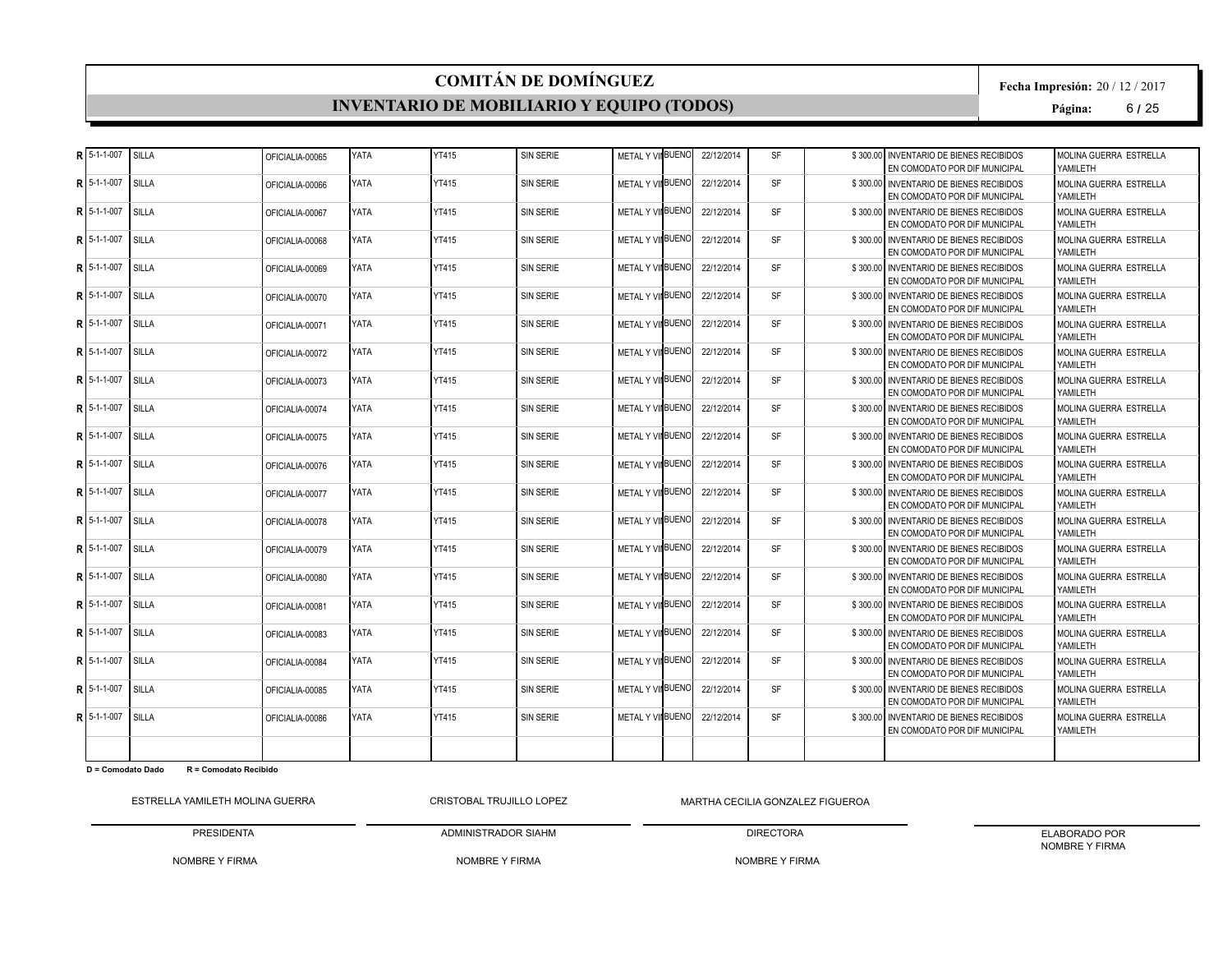#### **INVENTARIO DE MOBILIARIO Y EQUIPO (TODOS)**

**Fecha Impresión:** 20 / 12 / 2017

**Página:** 7 **/** 25

|   | $R$ <sub>5-1-1-007</sub> | SILLA        | OFICIALIA-00087  | YATA             | YT415             | <b>SIN SERIE</b> | METAL Y VIIBUENO        |              | 22/12/2014 | <b>SF</b> | \$300.00 INVENTARIO DE BIENES RECIBIDOS<br>EN COMODATO POR DIF MUNICIPAL   | MOLINA GUERRA ESTRELLA<br>YAMII FTH |
|---|--------------------------|--------------|------------------|------------------|-------------------|------------------|-------------------------|--------------|------------|-----------|----------------------------------------------------------------------------|-------------------------------------|
| R | 5-1-1-007                | SILLA        | OFICIALIA-00088  | YATA             | <b>YT415</b>      | SIN SERIE        | METAL Y VII BUENO       |              | 22/12/2014 | <b>SF</b> | \$300,00 INVENTARIO DE BIENES RECIBIDOS<br>EN COMODATO POR DIF MUNICIPAL   | MOLINA GUERRA ESTRELLA<br>YAMILETH  |
|   | R 5-1-1-007              | SILLA        | OFICIALIA-00089  | YATA             | <b>YT415</b>      | SIN SERIE        | <b>METAL Y VINBUENO</b> |              | 22/12/2014 | <b>SF</b> | \$300,00 INVENTARIO DE BIENES RECIBIDOS<br>EN COMODATO POR DIF MUNICIPAL   | MOLINA GUERRA ESTRELLA<br>YAMII FTH |
|   | $R$ 15-1-1-007           | SILLA        | OFICIALIA-00090  | YATA             | YT415             | SIN SERIE        | METAL Y VIIBUENO        |              | 22/12/2014 | <b>SF</b> | \$300.00 INVENTARIO DE BIENES RECIBIDOS<br>EN COMODATO POR DIF MUNICIPAL   | MOLINA GUERRA ESTRELLA<br>YAMII FTH |
|   | R 5-1-1-007              | SILLA        | OFICIALIA-00091  | YATA             | <b>YT415</b>      | <b>SIN SERIE</b> | METAL Y VIIBUENO        |              | 22/12/2014 | <b>SF</b> | \$300.00 INVENTARIO DE BIENES RECIBIDOS<br>EN COMODATO POR DIF MUNICIPAL   | MOLINA GUERRA ESTRELLA<br>YAMILETH  |
| R | 5-1-1-007                | SILLA        | OFICIALIA-00092  | <b>YATA</b>      | <b>YT415</b>      | <b>SIN SERIE</b> | <b>METAL Y VINBUENO</b> |              | 22/12/2014 | <b>SF</b> | \$300.00 INVENTARIO DE BIENES RECIBIDOS<br>EN COMODATO POR DIF MUNICIPAL   | MOLINA GUERRA ESTRELLA<br>YAMILETH  |
|   | $R$   5-1-1-007          | SILLA        | OFICIALIA-00093  | YATA             | YT415             | <b>SIN SERIE</b> | METAL Y VIIBUENO        |              | 22/12/2014 | <b>SF</b> | \$300.00 INVENTARIO DE BIENES RECIBIDOS<br>EN COMODATO POR DIF MUNICIPAL   | MOLINA GUERRA ESTRELLA<br>YAMILETH  |
|   | R 5-1-1-007              | SILLA        | OFICIALIA-00094  | YATA             | <b>YT415</b>      | <b>SIN SERIE</b> | METAL Y VIIBUENO        |              | 22/12/2014 | <b>SF</b> | \$300.00 INVENTARIO DE BIENES RECIBIDOS<br>EN COMODATO POR DIF MUNICIPAL   | MOLINA GUERRA ESTRELLA<br>YAMII FTH |
| R | 5-1-1-007                | SILLA        | OFICIALIA-00095  | YATA             | <b>YT415</b>      | <b>SIN SERIE</b> | METAL Y VII BUENO       |              | 22/12/2014 | SF        | \$300,00 INVENTARIO DE BIENES RECIBIDOS<br>EN COMODATO POR DIF MUNICIPAL   | MOLINA GUERRA ESTRELLA<br>YAMILETH  |
|   | $R$ 5-1-1-007            | SILLA        | OFICIALIA-00096  | YATA             | YT415             | SIN SERIE        | METAL Y VIIBUENO        |              | 22/12/2014 | <b>SF</b> | \$300,00 INVENTARIO DE BIENES RECIBIDOS<br>EN COMODATO POR DIF MUNICIPAL   | MOLINA GUERRA ESTRELLA<br>YAMILETH  |
| R | 5-1-1-007                | SILLA        | OFICIALIA-00097  | YATA             | <b>YT415</b>      | <b>SIN SERIE</b> | METAL Y VIIBUENO        |              | 22/12/2014 | <b>SF</b> | \$300.00 INVENTARIO DE BIENES RECIBIDOS<br>EN COMODATO POR DIF MUNICIPAL   | MOLINA GUERRA ESTRELLA<br>YAMILETH  |
|   | R 5-1-1-007              | <b>SILLA</b> | DIF--- MPAL00535 | <b>SIN MARCA</b> | <b>SIN MODELO</b> | <b>SIN SERIE</b> | <b>MADERA</b>           | <b>BUENO</b> | 04/12/2008 | 4400      | \$310.00 INVENTARIO DE BIENES RECIBIDOS<br>EN COMODATO POR DIF MUNICIPAL   | MOLINA GUERRA ESTRELLA<br>YAMILETH  |
| R | 5-1-1-007                | SILLA        | DIF--- MPAL00536 | <b>SIN MARCA</b> | <b>SIN MODELO</b> | <b>SIN SERIE</b> | <b>MADERA</b>           | <b>BUENO</b> | 04/12/2008 | 4400      | \$310.00 INVENTARIO DE BIENES RECIBIDOS<br>EN COMODATO POR DIF MUNICIPAL   | MOLINA GUERRA ESTRELLA<br>YAMILETH  |
|   | $R$ 5-1-1-007            | SILLA        | DIF--- MPAL00537 | <b>SIN MARCA</b> | SIN MODELO        | <b>SIN SERIE</b> | <b>MADERA</b>           | <b>BUENO</b> | 04/12/2008 | 4400      | \$310,00 INVENTARIO DE BIENES RECIBIDOS<br>EN COMODATO POR DIF MUNICIPAL   | MOLINA GUERRA ESTRELLA<br>YAMILETH  |
|   | R 5-1-1-007              | SILLA        | DIF--- MPAL00538 | <b>SIN MARCA</b> | SIN MODELO        | <b>SIN SERIE</b> | <b>MADERA</b>           | <b>BUENO</b> | 04/12/2008 | 4400      | \$310.00 INVENTARIO DE BIENES RECIBIDOS<br>EN COMODATO POR DIF MUNICIPAL   | MOLINA GUERRA ESTRELLA<br>YAMILETH  |
| R | 5-1-1-007                | SILLA        | DIF--- MPAL00539 | <b>SIN MARCA</b> | <b>SIN MODELO</b> | SIN SERIE        | <b>MADERA</b>           | <b>BUENO</b> | 04/12/2008 | 4400      | \$310.00 INVENTARIO DE BIENES RECIBIDOS<br>EN COMODATO POR DIF MUNICIPAL   | MOLINA GUERRA ESTRELLA<br>YAMILETH  |
| R | 5-1-1-007                | SILLA        | DIF--- MPAL00540 | <b>SIN MARCA</b> | SIN MODELO        | <b>SIN SERIE</b> | <b>MADERA</b>           | <b>BUENO</b> | 04/12/2008 | 4400      | \$310.00 INVENTARIO DE BIENES RECIBIDOS<br>EN COMODATO POR DIF MUNICIPAL   | MOLINA GUERRA ESTRELLA<br>YAMILETH  |
|   | $R$ 15-1-1-007           | SILLA        | DIF--- MPAL00541 | <b>SIN MARCA</b> | SIN MODELO        | <b>SIN SERIE</b> | <b>MADERA</b>           | <b>BUENO</b> | 04/12/2008 | 4400      | \$310.00 INVENTARIO DE BIENES RECIBIDOS<br>EN COMODATO POR DIF MUNICIPAL   | MOLINA GUERRA ESTRELLA<br>YAMILETH  |
| R | 5-1-1-007                | SILLA        | DIF--- MPAL00542 | <b>SIN MARCA</b> | SIN MODELO        | <b>SIN SERIE</b> | <b>MADERA</b>           | <b>BUENO</b> | 04/12/2008 | 4400      | \$310.00 INVENTARIO DE BIENES RECIBIDOS<br>EN COMODATO POR DIF MUNICIPAL   | MOLINA GUERRA ESTRELLA<br>YAMILETH  |
|   | $R$ 15-1-1-007           | SILLA        | DIF--- MPAL00543 | <b>SIN MARCA</b> | <b>SIN MODELO</b> | <b>SIN SERIE</b> | <b>MADERA</b>           | BUENO        | 04/12/2008 | 4400      | \$310.00 INVENTARIO DE BIENES RECIBIDOS<br>EN COMODATO POR DIF MUNICIPAL   | MOLINA GUERRA ESTRELLA<br>YAMILETH  |
|   | R 5-1-1-007              | SILLA        | DIF--- MPAL00544 | <b>SIN MARCA</b> | SIN MODELO        | SIN SERIE        | <b>MADERA</b>           | <b>BUENO</b> | 04/12/2008 | 4400      | \$310,00 I INVENTARIO DE BIENES RECIBIDOS<br>EN COMODATO POR DIF MUNICIPAL | MOLINA GUERRA ESTRELLA<br>YAMILETH  |
|   |                          |              |                  |                  |                   |                  |                         |              |            |           |                                                                            |                                     |

**D = Comodato Dado R = Comodato Recibido**

ESTRELLA YAMILETH MOLINA GUERRA PRESIDENTA CRISTOBAL TRUJILLO LOPEZ

NOMBRE Y FIRMA MARTHA CECILIA GONZALEZ FIGUEROA

ADMINISTRADOR SIAHM

DIRECTORA

NOMBRE Y FIRMA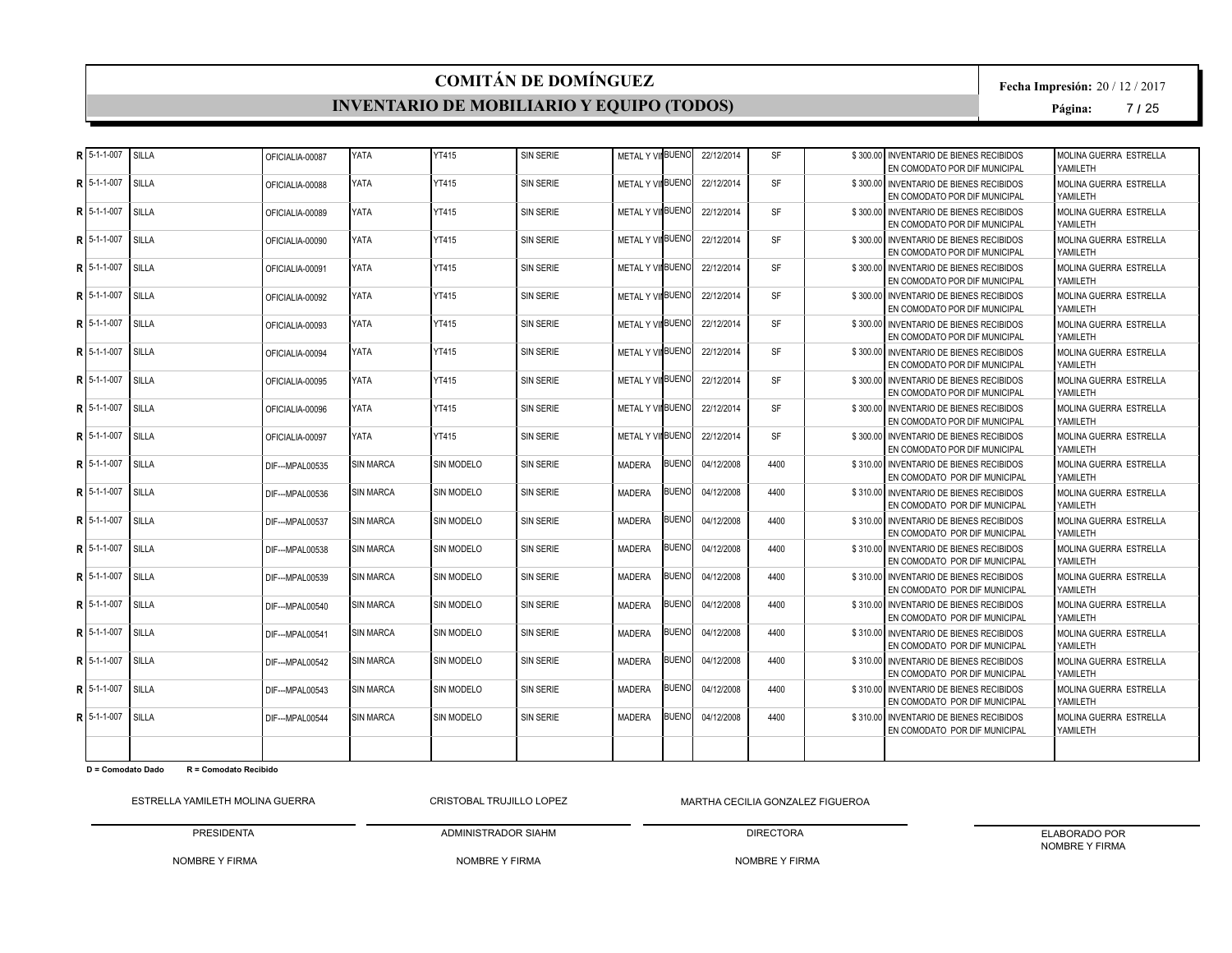#### **INVENTARIO DE MOBILIARIO Y EQUIPO (TODOS)**

**Fecha Impresión:** 20 / 12 / 2017

**Página:** 8 **/** 25

| R 5-1-1-007                 | SILLA          | DIF--- MPAL00545 | <b>SIN MARCA</b> | SIN MODELO          | <b>SIN SERIE</b> | <b>MADERA</b>           | <b>BUENO</b> | 04/12/2008 | 4400               | \$310.00 INVENTARIO DE BIENES RECIBIDOS<br>EN COMODATO POR DIF MUNICIPAL | MOLINA GUERRA ESTRELLA<br>YAMII FTH |
|-----------------------------|----------------|------------------|------------------|---------------------|------------------|-------------------------|--------------|------------|--------------------|--------------------------------------------------------------------------|-------------------------------------|
| R 5-1-1-007                 | <b>SILLA</b>   | DIF--- MPAL00546 | <b>SIN MARCA</b> | <b>SIN MODELO</b>   | <b>SIN SERIE</b> | <b>MADERA</b>           | <b>BUENO</b> | 04/12/2008 | 4400               | \$310,00 INVENTARIO DE BIENES RECIBIDOS<br>EN COMODATO POR DIF MUNICIPAL | MOLINA GUERRA ESTRELLA<br>YAMILETH  |
| R 5-1-1-007                 | SILLA          | DIF--- MPAL00547 | <b>SIN MARCA</b> | <b>SIN MODELO</b>   | <b>SIN SERIE</b> | <b>MADERA</b>           | <b>BUENO</b> | 04/12/2008 | 4400               | \$310.00 INVENTARIO DE BIENES RECIBIDOS<br>EN COMODATO POR DIF MUNICIPAL | MOLINA GUERRA ESTRELLA<br>YAMII FTH |
| R 5-1-1-007                 | SILLA          | DIF--- MPAL00548 | <b>SIN MARCA</b> | <b>SIN MODELO</b>   | <b>SIN SERIE</b> | <b>MADERA</b>           | <b>BUENO</b> | 04/12/2008 | 4400               | \$310.00 INVENTARIO DE BIENES RECIBIDOS<br>EN COMODATO POR DIF MUNICIPAL | MOLINA GUERRA ESTRELLA<br>YAMII FTH |
| R 5-1-1-007                 | SILLA          | OFICIALIA-00098  | <b>SIN MARCA</b> | <b>SIN MODELO</b>   | <b>SIN SERIE</b> | METAL Y TE BUENO        |              | 22/12/2014 | <b>SF</b>          | \$900.00 INVENTARIO DE BIENES RECIBIDOS<br>EN COMODATO POR DIF MUNICIPAL | MOLINA GUERRA ESTRELLA<br>YAMILETH  |
| $R$ 5-1-1-007               | SILLA          | OFICIALIA-00099  | <b>SIN MARCA</b> | <b>SIN MODELO</b>   | <b>SIN SERIE</b> | METAL Y THBUENO         |              | 22/12/2014 | <b>SF</b>          | \$900.00 INVENTARIO DE BIENES RECIBIDOS<br>EN COMODATO POR DIF MUNICIPAL | MOLINA GUERRA ESTRELLA<br>YAMILETH  |
| R 5-1-1-007                 | SILLA          | DIF--- MPAL00033 | <b>SOCAEM</b>    | <b>SIN MODELO</b>   | <b>SIN SERIE</b> | <b>MADERA</b>           | REGUL        | 30/10/2004 | SIN FACTURA        | \$350.01 BIEN RECIBIDO EN COMODATO DEL<br>H. AYUNTAMIENTO MUNICIPAL      | MOLINA GUERRA ESTRELLA<br>YAMILETH  |
| R 5-1-1-007                 | SILLA          | DIF--- MPAL00010 | <b>SIN MARCA</b> | SIN MODELO          | SIN SERIE        | <b>METAL Y VINREGUL</b> |              | 30/10/2004 | <b>SIN FACTURA</b> | \$1.00 BIEN RECIBIDO EN COMODATO DEL<br>H. AYUNTAMIENTO MUNICIPAL        | MOLINA GUERRA ESTRELLA<br>YAMII FTH |
| R 5-1-1-007                 | SILLA          | DIF--- MPAL00011 | <b>RIVIERA</b>   | <b>MEDITERRANEO</b> | <b>SIN SERIE</b> | MADERA Y REGUL          |              | 30/10/2004 | 1240               | \$537.00 BIEN RECIBIDO EN COMODATO DEL<br>H. AYUNTAMIENTO MUNICIPAL      | MOLINA GUERRA ESTRELLA<br>YAMILETH  |
| R 5-1-1-007                 | SILLA          | DIF--- MPAL00021 | <b>SIN MARCA</b> | SIN MODELO          | <b>SIN SERIE</b> | MADERA Y REGUL          |              | 30/10/2004 | SIN FACTURA        | \$1.00 BIEN RECIBIDO EN COMODATO DEL<br>H. AYUNTAMIENTO MUNICIPAL        | MOLINA GUERRA ESTRELLA<br>YAMILETH  |
| $R$ 5-1-1-008               | <b>SILLÓN</b>  | DIF--- MPAL00005 | <b>ROMA</b>      | <b>EJECUTIVO</b>    | <b>SIN SERIE</b> | <b>MADERA</b>           | <b>BUENO</b> | 30/10/2004 | <b>SF</b>          | \$794.00 INVENTARIO DE BIENES RECIBIDOS<br>EN COMODATO POR DIF MUNICIPAL | MOLINA GUERRA ESTRELLA<br>YAMILETH  |
| R 5-1-1-009                 | <b>BANCO</b>   | DIF---MPAL00042  | <b>SIN MARCA</b> | <b>SIN MODELO</b>   | <b>SIN SERIE</b> | <b>METAL</b>            | REGUL        | 02/09/2003 | <b>SF</b>          | \$1.00 INVENTARIO DE BIENES RECIBIDOS<br>EN COMODATO POR DIF MUNICIPAL   | MOLINA GUERRA ESTRELLA<br>YAMILETH  |
| $R$ 5-1-1-009               | <b>BANCO</b>   | DIF--- MPAL00174 | <b>SIN MARCA</b> | SIN MODELO          | <b>SIN SERIE</b> | <b>METAL</b>            | REGUL        | 30/10/2004 | SF                 | \$1.00 INVENTARIO DE BIENES RECIBIDOS<br>EN COMODATO POR DIF MUNICIPAL   | MOLINA GUERRA ESTRELLA<br>YAMILETH  |
| $R$ 5-1-1-009               | <b>BANCO</b>   | DIF---MPAL00343  | <b>SIN MARCA</b> | <b>REFORZADO</b>    | <b>SIN SERIE</b> | <b>METAL</b>            | <b>REGUL</b> | 15/06/2005 | 020311             | \$989.00 INVENTARIO DE BIENES RECIBIDOS<br>EN COMODATO POR DIF MUNICIPAL | MOLINA GUERRA ESTRELLA<br>YAMILETH  |
| R 5-1-1-010                 | <b>ESTANTE</b> | DIF--- MPAL00023 | <b>SIN MARCA</b> | SIN MODELO          | SIN SERIE        | <b>METAL</b>            | REGUL        | 30/10/2004 | <b>SF</b>          | \$1.00 INVENTARIO DE BIENES RECIBIDOS<br>EN COMODATO POR DIF MUNICIPAL   | MOLINA GUERRA ESTRELLA<br>YAMILETH  |
| $R15-1-1-010$               | <b>ESTANTE</b> | DIF--- MPAL00040 | <b>SIN MARCA</b> | <b>SIN MODELO</b>   | SIN SERIE        | <b>METAL</b>            | REGUL        | 30/10/2004 | <b>SF</b>          | \$1.00 INVENTARIO DE BIENES RECIBIDOS<br>EN COMODATO POR DIF MUNICIPAL   | MOLINA GUERRA ESTRELLA<br>YAMILETH  |
| R 5-1-1-010                 | <b>ESTANTE</b> | DIF--- MPAL00041 | <b>SIN MARCA</b> | SIN MODELO          | SIN SERIE        | <b>METAL</b>            | REGUL        | 30/10/2004 | <b>SF</b>          | \$1.00 INVENTARIO DE BIENES RECIBIDOS<br>EN COMODATO POR DIF MUNICIPAL   | MOLINA GUERRA ESTRELLA<br>YAMILETH  |
| $R15-1-1-010$               | <b>ESTANTE</b> | DIF--- MPAL00056 | <b>SIN MARCA</b> | <b>SIN MODELO</b>   | <b>SIN SERIE</b> | <b>METAL</b>            | REGUL        | 30/10/2004 | <b>SF</b>          | \$1.00 INVENTARIO DE BIENES RECIBIDOS<br>EN COMODATO POR DIF MUNICIPAL   | MOLINA GUERRA ESTRELLA<br>YAMILETH  |
| R 5-1-1-010                 | <b>ESTANTE</b> | DIF---MPAL00070  | <b>SIN MARCA</b> | SIN MODELO          | <b>SIN SERIE</b> | <b>METAL</b>            | REGUL        | 30/10/2004 | <b>SF</b>          | \$1.00 INVENTARIO DE BIENES RECIBIDOS<br>EN COMODATO POR DIF MUNICIPAL   | MOLINA GUERRA ESTRELLA<br>YAMILETH  |
| $R15-1-1-010$               | <b>ESTANTE</b> | DIF--- MPAL00081 | <b>SIN MARCA</b> | <b>SIN MODELO</b>   | <b>SIN SERIE</b> | <b>METAL</b>            | REGUL        | 30/10/2004 | <b>SF</b>          | \$1.00 INVENTARIO DE BIENES RECIBIDOS<br>EN COMODATO POR DIF MUNICIPAL   | MOLINA GUERRA ESTRELLA<br>YAMILETH  |
| <b>R1</b> 5-1-1-010 ESTANTE |                | DIF--- MPAL00151 | <b>SIN MARCA</b> | <b>SIN MODELO</b>   | SIN SERIE        | <b>METAL</b>            | REGUL        | 30/10/2004 | <b>SF</b>          | \$1.00 INVENTARIO DE BIENES RECIBIDOS<br>EN COMODATO POR DIF MUNICIPAL   | MOLINA GUERRA ESTRELLA<br>YAMILETH  |
|                             |                |                  |                  |                     |                  |                         |              |            |                    |                                                                          |                                     |

**D = Comodato Dado R = Comodato Recibido**

ESTRELLA YAMILETH MOLINA GUERRA PRESIDENTA CRISTOBAL TRUJILLO LOPEZ

NOMBRE Y FIRMA MARTHA CECILIA GONZALEZ FIGUEROA

NOMBRE Y FIRMA

ADMINISTRADOR SIAHM

DIRECTORA NOMBRE Y FIRMA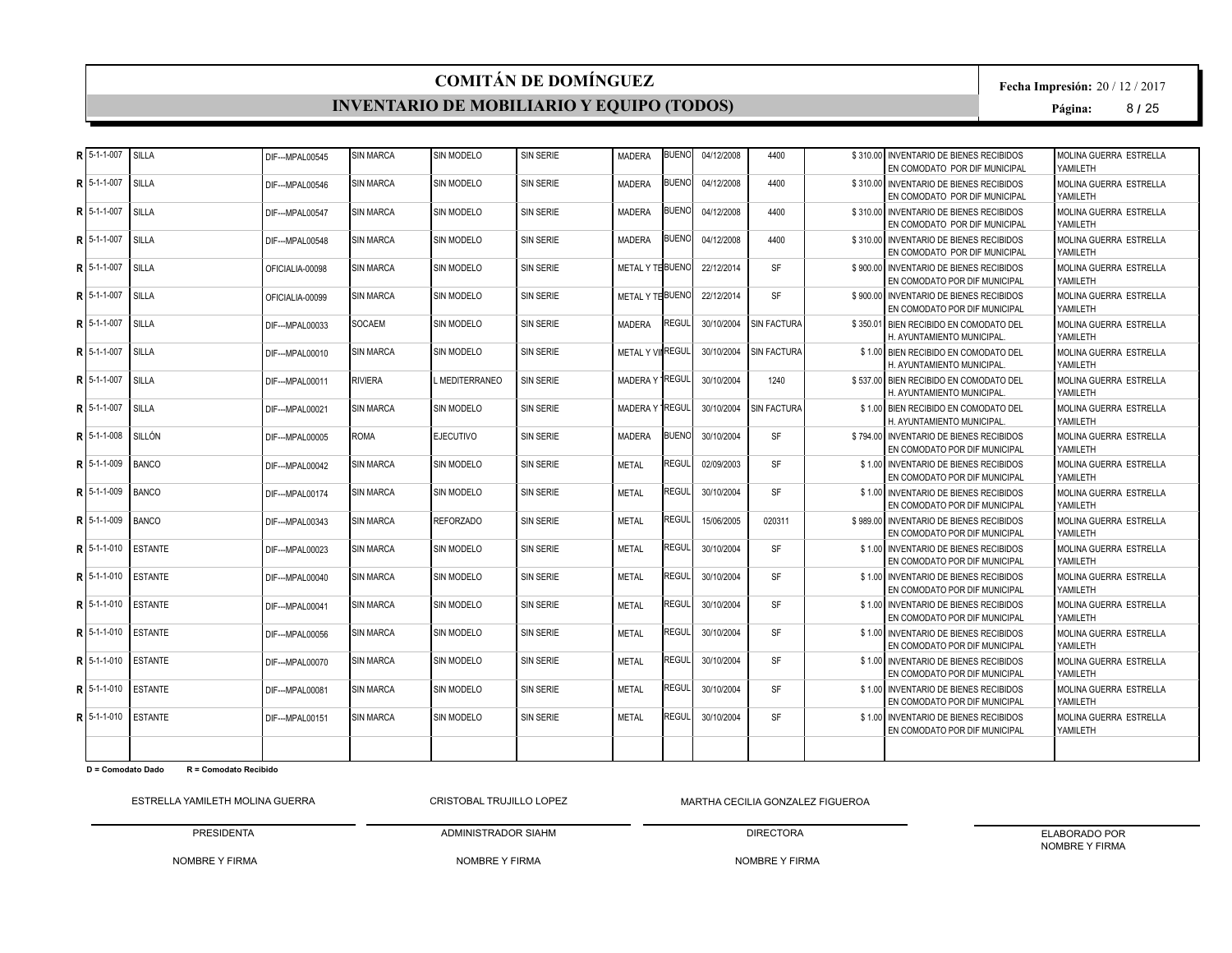#### **INVENTARIO DE MOBILIARIO Y EQUIPO (TODOS)**

**Fecha Impresión:** 20 / 12 / 2017

**Página:** 9 **/** 25

|   | $R$ 5-1-1-010              |                |                  |                  |                                                        |                  |                  |              |            |           |                                                                            |                                     |
|---|----------------------------|----------------|------------------|------------------|--------------------------------------------------------|------------------|------------------|--------------|------------|-----------|----------------------------------------------------------------------------|-------------------------------------|
|   |                            | <b>ESTANTE</b> | DIF--- MPAL00175 | <b>SIN MARCA</b> | SIN MODELO                                             | SIN SERIE        | <b>METAL</b>     | <b>REGUL</b> | 30/10/2004 | <b>SF</b> | \$1.00 INVENTARIO DE BIENES RECIBIDOS<br>EN COMODATO POR DIF MUNICIPAL     | MOLINA GUERRA ESTRELLA<br>YAMII FTH |
|   | $R$ 15-1-1-010             | <b>ESTANTE</b> | DIF---MPAL00176  | <b>SIN MARCA</b> | SIN MODELO                                             | <b>SIN SERIE</b> | <b>METAL</b>     | regul        | 30/10/2004 | <b>SF</b> | \$1.00 INVENTARIO DE BIENES RECIBIDOS<br>EN COMODATO POR DIF MUNICIPAL     | MOLINA GUERRA ESTRELLA<br>YAMILETH  |
|   | $R15-1-1-010$              | <b>ESTANTE</b> | DIF--- MPAL00177 | <b>SIN MARCA</b> | <b>SIN MODELO</b>                                      | <b>SIN SERIE</b> | <b>METAL</b>     | <b>REGUL</b> | 30/10/2004 | <b>SF</b> | \$1.00 INVENTARIO DE BIENES RECIBIDOS<br>EN COMODATO POR DIF MUNICIPAL     | MOLINA GUERRA ESTRELLA<br>YAMILETH  |
|   | $R15-1-1-010$              | <b>ESTANTE</b> | DIF--- MPAL00028 | <b>SIN MARCA</b> | SIN MODELO                                             | <b>SIN SERIE</b> | <b>METAL</b>     | REGUL        | 30/10/2004 | <b>SF</b> | \$300,00 INVENTARIO DE BIENES RECIBIDOS<br>EN COMODATO POR DIF MUNICIPAL   | MOLINA GUERRA ESTRELLA<br>YAMILETH  |
|   | $R$ 15-1-1-010             | <b>ESTANTE</b> | DIF--- MPAL00099 | <b>SIN MARCA</b> | <b>SIN MODELO</b>                                      | SIN SERIE        | <b>METAL</b>     | REGUL        | 30/10/2004 | <b>SF</b> | \$500.00 INVENTARIO DE BIENES RECIBIDOS<br>EN COMODATO POR DIF MUNICIPAL   | MOLINA GUERRA ESTRELLA<br>YAMILETH  |
|   | $R$ 5-1-1-010              | <b>ESTANTE</b> | DIF---MPAL00029  | <b>SIN MARCA</b> | SIN MODELO                                             | SIN SERIE        | <b>METAL</b>     | REGUL        | 30/10/2004 | <b>SF</b> | \$1,000.00 INVENTARIO DE BIENES RECIBIDOS<br>EN COMODATO POR DIF MUNICIPAL | MOLINA GUERRA ESTRELLA<br>YAMILETH  |
|   | $R$ 15-1-1-013             | <b>ARMARIO</b> | DIF--- MPAL00369 | <b>SIN MARCA</b> | <b>SIN MODELO</b>                                      | <b>SIN SERIE</b> | <b>ALUMINIO</b>  | <b>BUENO</b> | 14/12/2007 | 0021A     | \$747.50 INVENTARIO DE BIENES RECIBIDOS<br>EN COMODATO POR DIF MUNICIPAL   | MOLINA GUERRA ESTRELLA<br>YAMILETH  |
|   | $R15-1-1-013$              | <b>ARMARIO</b> | DIF---MPAL00370  | <b>SIN MARCA</b> | <b>SIN MODELO</b>                                      | SIN SERIE        | <b>ALUMINIO</b>  | <b>BUENO</b> | 14/12/2007 | 0021A     | \$747.50 INVENTARIO DE BIENES RECIBIDOS<br>EN COMODATO POR DIF MUNICIPAL   | MOLINA GUERRA ESTRELLA<br>YAMILETH  |
| R | 5-1-1-013                  | <b>ARMARIO</b> | DIF--- MPAL00371 | <b>SIN MARCA</b> | SIN MODELO                                             | <b>SIN SERIE</b> | <b>ALUMINIO</b>  | <b>BUENO</b> | 14/12/2007 | 0021A     | \$747.50 INVENTARIO DE BIENES RECIBIDOS<br>EN COMODATO POR DIF MUNICIPAL   | MOLINA GUERRA ESTRELLA<br>YAMILETH  |
|   | $R15-1-1-013$              | <b>ARMARIO</b> | DIF---MPAL00372  | <b>SIN MARCA</b> | SIN MODELO                                             | <b>SIN SERIE</b> | <b>ALUMINIO</b>  | <b>BUENO</b> | 14/12/2007 | 0021A     | \$747.50 INVENTARIO DE BIENES RECIBIDOS<br>EN COMODATO POR DIF MUNICIPAL   | MOLINA GUERRA ESTRELLA<br>YAMILETH  |
|   | $R$ 5-1-1-013              | <b>ARMARIO</b> | DIF--- MPAL00373 | <b>SIN MARCA</b> | SIN MODELO                                             | <b>SIN SERIE</b> | <b>ALUMINIO</b>  | <b>BUENO</b> | 14/12/2007 | 0021A     | \$747.50 INVENTARIO DE BIENES RECIBIDOS<br>EN COMODATO POR DIF MUNICIPAL   | MOLINA GUERRA ESTRELLA<br>YAMILETH  |
|   | $R$ 15-1-1-013             | <b>ARMARIO</b> | DIF--- MPAL00374 | <b>SIN MARCA</b> | <b>SIN MODELO</b>                                      | <b>SIN SERIE</b> | <b>ALUMINIO</b>  | <b>BUENO</b> | 14/12/2007 | 0021A     | \$747.50 INVENTARIO DE BIENES RECIBIDOS<br>EN COMODATO POR DIF MUNICIPAL   | MOLINA GUERRA ESTRELLA<br>YAMILETH  |
|   | $R$ 5-1-1-013              | <b>ARMARIO</b> | DIF--- MPAL00375 | <b>SIN MARCA</b> | SIN MODELO                                             |                  | <b>ALUMINIO</b>  | <b>BUENO</b> | 14/12/2007 | 0021A     | \$747.50 INVENTARIO DE BIENES RECIBIDOS<br>EN COMODATO POR DIF MUNICIPAL   | MOLINA GUERRA ESTRELLA<br>YAMILETH  |
|   | $R$ 15-1-1-013             | <b>ARMARIO</b> | DIF---MPAL00378  | <b>SIN MARCA</b> | SIN MODELO                                             | SIN SERIE        | <b>ALUMINIO</b>  | <b>BUENO</b> | 14/12/2007 | 0021A     | \$747.50 INVENTARIO DE BIENES RECIBIDOS<br>EN COMODATO POR DIF MUNICIPAL   | MOLINA GUERRA ESTRELLA<br>YAMILETH  |
|   | $R$ <sub>15</sub> -1-1-013 | <b>ARMARIO</b> | DIF---MPAL00379  | <b>SIN MARCA</b> | <b>SIN MODELO</b>                                      | <b>SIN SERIE</b> | <b>ALUMINIO</b>  | <b>BUENO</b> | 14/12/2007 | 0021A     | \$747.50 INVENTARIO DE BIENES RECIBIDOS<br>EN COMODATO POR DIF MUNICIPAL   | MOLINA GUERRA ESTRELLA<br>YAMILETH  |
| Þ | 5-1-1-013                  | <b>ARMARIO</b> | DIF--- MPAL00380 | <b>SIN MARCA</b> | SIN MODELO                                             | <b>SIN SERIE</b> | <b>ALUMINIO</b>  | <b>BUENO</b> | 14/12/2007 | 0021A     | \$747.50 INVENTARIO DE BIENES RECIBIDOS<br>EN COMODATO POR DIF MUNICIPAL   | MOLINA GUERRA ESTRELLA<br>YAMILETH  |
|   | $R15-1-1-013$              | <b>ARMARIO</b> | DIF--- MPAL00381 | <b>SIN MARCA</b> | <b>SIN MODELO</b>                                      | <b>SIN SERIE</b> | <b>ALUMINIO</b>  | <b>BUENO</b> | 14/12/2007 | 0021A     | \$747.50 INVENTARIO DE BIENES RECIBIDOS<br>EN COMODATO POR DIF MUNICIPAL   | MOLINA GUERRA ESTRELLA<br>YAMILETH  |
|   | $R$ 5-1-1-013              | <b>ARMARIO</b> | DIF---MPAL00382  | <b>SIN MARCA</b> | SIN MODELO                                             | <b>SIN SERIE</b> | ALLIMINIO        | <b>BUENO</b> | 14/12/2007 | 0021A     | \$747.50 INVENTARIO DE BIENES RECIBIDOS<br>EN COMODATO POR DIF MUNICIPAL   | MOLINA GUERRA ESTRELLA<br>YAMILETH  |
|   | 5-1-1-013                  | <b>ARMARIO</b> | DIF--- MPAL00376 | <b>SIN MARCA</b> | SIN MODELO                                             | <b>SIN SERIE</b> | <b>METAL</b>     | <b>BUENO</b> | 14/12/2007 | 021A      | \$376.00 BIEN RECIBIDO EN COMODATO DEL<br>H. AYUNTAMIENTO MUNICIPAL.       | MOLINA GUERRA ESTRELLA<br>YAMILETH  |
|   | <b>R1</b> 5-1-1-014 BANCA  |                | DIF--- MPAL00319 | <b>SIN MARCA</b> | <b>RESPALDO EN</b><br><b>FORMA DE</b><br><b>ROMBOS</b> |                  | METAL Y TE BUENO |              | 26/06/2005 | 033       | \$575.00 INVENTARIO DE BIENES RECIBIDOS<br>EN COMODATO POR DIF MUNICIPAL   | MOLINA GUERRA ESTRELLA<br>YAMILETH  |
|   |                            |                |                  |                  |                                                        |                  |                  |              |            |           |                                                                            |                                     |

**D = Comodato Dado R = Comodato Recibido**

ESTRELLA YAMILETH MOLINA GUERRA PRESIDENTA CRISTOBAL TRUJILLO LOPEZ

ADMINISTRADOR SIAHM

NOMBRE Y FIRMA MARTHA CECILIA GONZALEZ FIGUEROA

NOMBRE Y FIRMA

NOMBRE Y FIRMA

DIRECTORA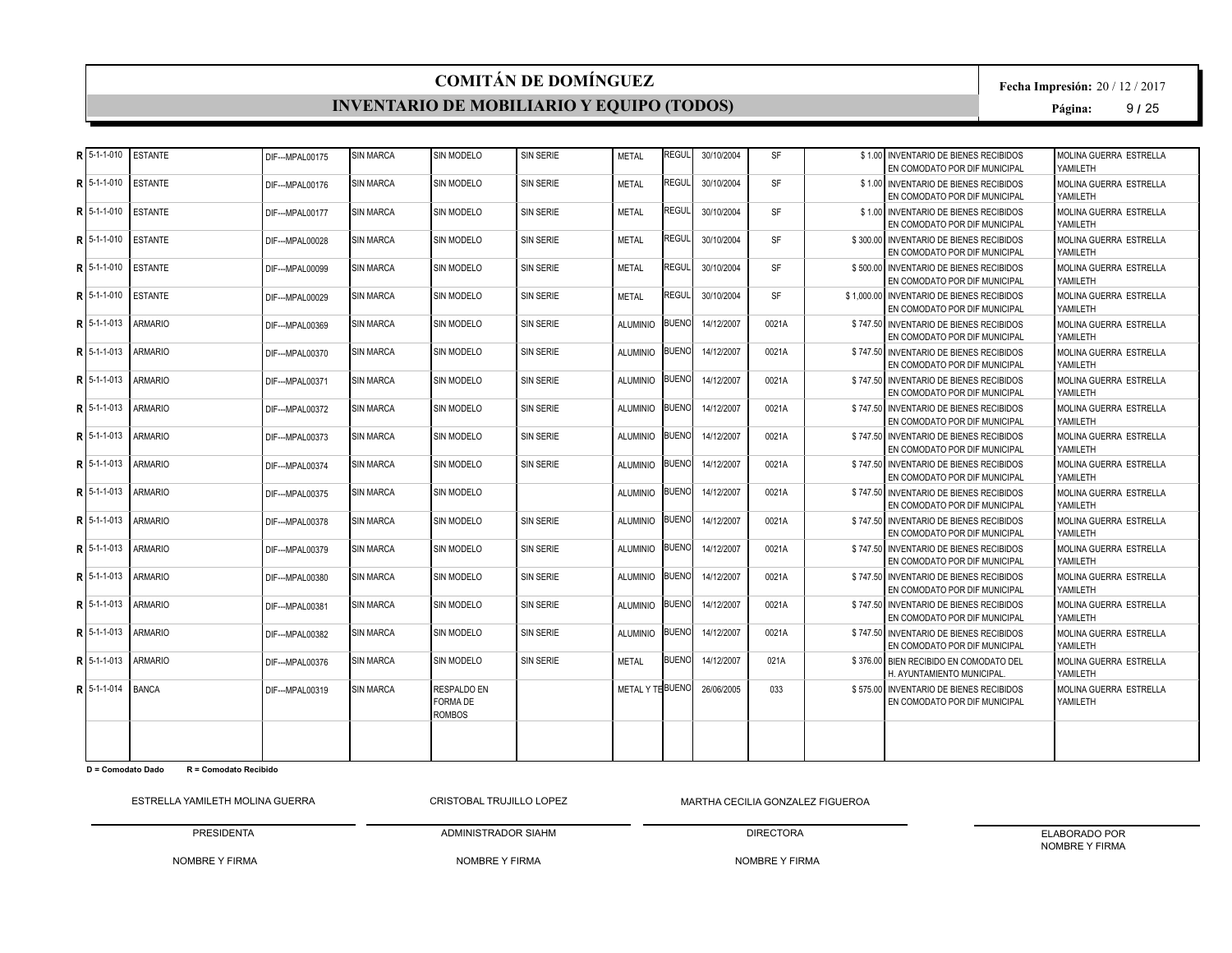#### **INVENTARIO DE MOBILIARIO Y EQUIPO (TODOS)**

**Fecha Impresión:** 20 / 12 / 2017

**Página:** 10 **/** 25

| R 5-1-1-014                     | <b>BANCA</b> | DIF--- MPAL00298 | <b>SIN MARCA</b> | <b>RESPALDO EN</b><br><b>FORMA DE</b><br><b>ROMBOS</b> | <b>SIN SERIE</b> | <b>MADERA</b>    | <b>BUENO</b> | 02/09/2003 | 033       | \$1.840.00 | <b>INVENTARIO DE BIENES RECIBIDOS</b><br>EN COMODATO POR DIF MUNICIPAL     | MOLINA GUERRA ESTRELLA<br>YAMILETH |
|---------------------------------|--------------|------------------|------------------|--------------------------------------------------------|------------------|------------------|--------------|------------|-----------|------------|----------------------------------------------------------------------------|------------------------------------|
| $R$ 5-1-1-014                   | <b>BANCA</b> | DIF--- MPAL00299 | <b>SIN MARCA</b> | <b>RESPALDO EN</b><br><b>FORMA DE</b><br><b>ROMBOS</b> | <b>SIN SERIE</b> | <b>MADERA</b>    | <b>BUENO</b> | 02/09/2003 | 033       |            | \$1.840.00 INVENTARIO DE BIENES RECIBIDOS<br>EN COMODATO POR DIF MUNICIPAL | MOLINA GUERRA ESTRELLA<br>YAMILETH |
| R 5-1-1-014 BANCA               |              | DIF--- MPAL00300 | <b>SIN MARCA</b> | <b>RESPALDO EN</b><br><b>FORMA DE</b><br><b>ROMBOS</b> | SIN SERIE        | <b>MADERA</b>    | <b>BUENO</b> | 26/06/2005 | 033       |            | \$1.840.00 INVENTARIO DE BIENES RECIBIDOS<br>EN COMODATO POR DIF MUNICIPAL | MOLINA GUERRA ESTRELLA<br>YAMILETH |
| $R$ <sub>15-1-1-014</sub> BANCA |              | DIF--- MPAL00301 | <b>SIN MARCA</b> | <b>RESPALDO EN</b><br>FORMA DE<br><b>ROMBOS</b>        | SIN SERIE        | <b>MADERA</b>    | <b>BUENO</b> | 26/06/2005 | 033       |            | \$1,840,00 INVENTARIO DE BIENES RECIBIDOS<br>EN COMODATO POR DIF MUNICIPAL | MOLINA GUERRA ESTRELLA<br>YAMILETH |
| $R15-1-1-014$                   | <b>BANCA</b> | DIF--- MPAL00302 | <b>SIN MARCA</b> | <b>RESPALDO EN</b><br>FORMA DE<br><b>ROMBOS</b>        | <b>SIN SERIE</b> | <b>MADERA</b>    | <b>BUENO</b> | 26/06/2005 | 033       |            | \$1,840.00 INVENTARIO DE BIENES RECIBIDOS<br>EN COMODATO POR DIF MUNICIPAL | MOLINA GUERRA ESTRELLA<br>YAMILETH |
| R 5-1-1-014                     | <b>BANCA</b> | DIF--- MPAL00303 | <b>SIN MARCA</b> | <b>RESPALDO EN</b><br><b>FORMA DE</b><br><b>ROMBOS</b> | <b>SIN SERIE</b> | <b>MADERA</b>    | <b>BUENO</b> | 26/06/2005 | 033       |            | \$1.840.00 INVENTARIO DE BIENES RECIBIDOS<br>EN COMODATO POR DIF MUNICIPAL | MOLINA GUERRA ESTRELLA<br>YAMILETH |
| R15-1-1-014                     | <b>BANCA</b> | DIF--- MPAL00304 | <b>SIN MARCA</b> | <b>RESPALDO EN</b><br><b>FORMA DE</b><br><b>ROMBOS</b> | <b>SIN SERIE</b> | MADERA           | <b>BUENO</b> | 26/06/2005 | 033       |            | \$1.840.00 INVENTARIO DE BIENES RECIBIDOS<br>EN COMODATO POR DIF MUNICIPAL | MOLINA GUERRA ESTRELLA<br>YAMILETH |
| R 5-1-1-014                     | <b>BANCA</b> | DIF--- MPAL00305 | <b>SIN MARCA</b> | SIN MODELO                                             | <b>SIN SERIE</b> | METAL Y TE BUENO |              | 26/06/2005 | 033       |            | \$1.840.00 INVENTARIO DE BIENES RECIBIDOS<br>EN COMODATO POR DIF MUNICIPAL | MOLINA GUERRA ESTRELLA<br>YAMILETH |
| R 5-1-1-014                     | <b>BANCA</b> | DIF--- MPAL00306 | <b>SIN MARCA</b> | <b>SIN MODELO</b>                                      | <b>SIN SERIE</b> | METAL Y THBUENO  |              | 26/06/2005 | 033       |            | \$1.840.00 INVENTARIO DE BIENES RECIBIDOS<br>EN COMODATO POR DIF MUNICIPAL | MOLINA GUERRA ESTRELLA<br>YAMILETH |
| $R15-1-1-014$                   | <b>BANCA</b> | DIF--- MPAL00307 | <b>SIN MARCA</b> | <b>RESPALDO EN</b><br><b>FORMA DE</b><br><b>ROMBOS</b> | <b>SIN SERIE</b> | METAL Y TE BUENO |              | 26/06/2005 | 033       |            | \$1.840.00 INVENTARIO DE BIENES RECIBIDOS<br>EN COMODATO POR DIF MUNICIPAL | MOLINA GUERRA ESTRELLA<br>YAMILETH |
| $R15-1-2-002$                   | MESA         | DIF--- MPAL00025 | <b>SIN MARCA</b> | <b>SIN MODELO</b>                                      | <b>SIN SERIE</b> | <b>MADERA</b>    | <b>BUENO</b> | 30/10/2004 | <b>SF</b> |            | \$1.00 INVENTARIO DE BIENES RECIBIDOS<br>EN COMODATO POR DIF MUNICIPAL     | MOLINA GUERRA ESTRELLA<br>YAMILETH |
| R15-1-2-002                     | <b>MESA</b>  | DIF--- MPAL00026 | <b>SIN MARCA</b> | <b>SIN MODELO</b>                                      | <b>SIN SERIE</b> | <b>MADERA</b>    | <b>BUENO</b> | 30/10/2004 | SF        |            | \$1.00 INVENTARIO DE BIENES RECIBIDOS<br>EN COMODATO POR DIF MUNICIPAL     | MOLINA GUERRA ESTRELLA<br>YAMILETH |
| R   5-1-2-002                   | <b>MESA</b>  | DIF--- MPAL00045 | <b>SIN MARCA</b> | SIN MODELO                                             | SIN SERIE        | <b>MADERA</b>    | <b>BUENO</b> | 22/12/2004 | SN        |            | \$1.00 INVENTARIO DE BIENES RECIBIDOS<br>EN COMODATO POR DIF MUNICIPAL     | MOLINA GUERRA ESTRELLA<br>YAMILETH |
| $R$ 15-1-2-002                  | <b>MESA</b>  | DIF--- MPAL00062 | <b>SIN MARCA</b> | <b>SIN MODELO</b>                                      | <b>SIN SERIE</b> | <b>MADERA</b>    | <b>BUENO</b> | 30/10/2004 | SN        |            | \$1.00 INVENTARIO DE BIENES RECIBIDOS<br>EN COMODATO POR DIF MUNICIPAL     | MOLINA GUERRA ESTRELLA<br>YAMILETH |
| $R$ 5-1-2-002                   | <b>MESA</b>  | DIF--- MPAL00071 | <b>SIN MARCA</b> | SIN MODELO                                             | <b>SIN SERIE</b> | <b>MADERA</b>    | <b>BUENO</b> | 30/10/2004 | SN        |            | \$1.00 INVENTARIO DE BIENES RECIBIDOS<br>EN COMODATO POR DIF MUNICIPAL     | MOLINA GUERRA ESTRELLA<br>YAMILETH |
| $R$ 5-1-2-002                   | <b>MESA</b>  | DIF--- MPAL00072 | <b>SIN MARCA</b> | SIN MODELO                                             | <b>SIN SERIE</b> | <b>MADERA</b>    | <b>BUENO</b> | 30/10/2004 | SN        |            | \$1.00 INVENTARIO DE BIENES RECIBIDOS<br>EN COMODATO POR DIF MUNICIPAL     | MOLINA GUERRA ESTRELLA<br>YAMILETH |
| $R$ 5-1-2-002                   | <b>MESA</b>  | DIF--- MPAL00074 | <b>SIN MARCA</b> | <b>SIN MODELO</b>                                      | <b>SIN SERIE</b> | <b>MADERA</b>    | <b>BUENO</b> | 30/10/2004 | <b>SN</b> |            | \$1.00 INVENTARIO DE BIENES RECIBIDOS<br>EN COMODATO POR DIF MUNICIPAL     | MOLINA GUERRA ESTRELLA<br>YAMILETH |
| $R$   5-1-2-002                 | <b>MESA</b>  | DIF--- MPAL00075 | <b>SIN MARCA</b> | <b>SIN MODELO</b>                                      | <b>SIN SERIE</b> | <b>MADERA</b>    | <b>BUENO</b> | 30/10/2004 | SN        |            | \$1.00 INVENTARIO DE BIENES RECIBIDOS<br>EN COMODATO POR DIF MUNICIPAL     | MOLINA GUERRA ESTRELLA<br>YAMILETH |
|                                 |              |                  |                  |                                                        |                  |                  |              |            |           |            |                                                                            |                                    |

**D = Comodato Dado R = Comodato Recibido**

ESTRELLA YAMILETH MOLINA GUERRA PRESIDENTA CRISTOBAL TRUJILLO LOPEZ

NOMBRE Y FIRMA MARTHA CECILIA GONZALEZ FIGUEROA

NOMBRE Y FIRMA

ADMINISTRADOR SIAHM

DIRECTORA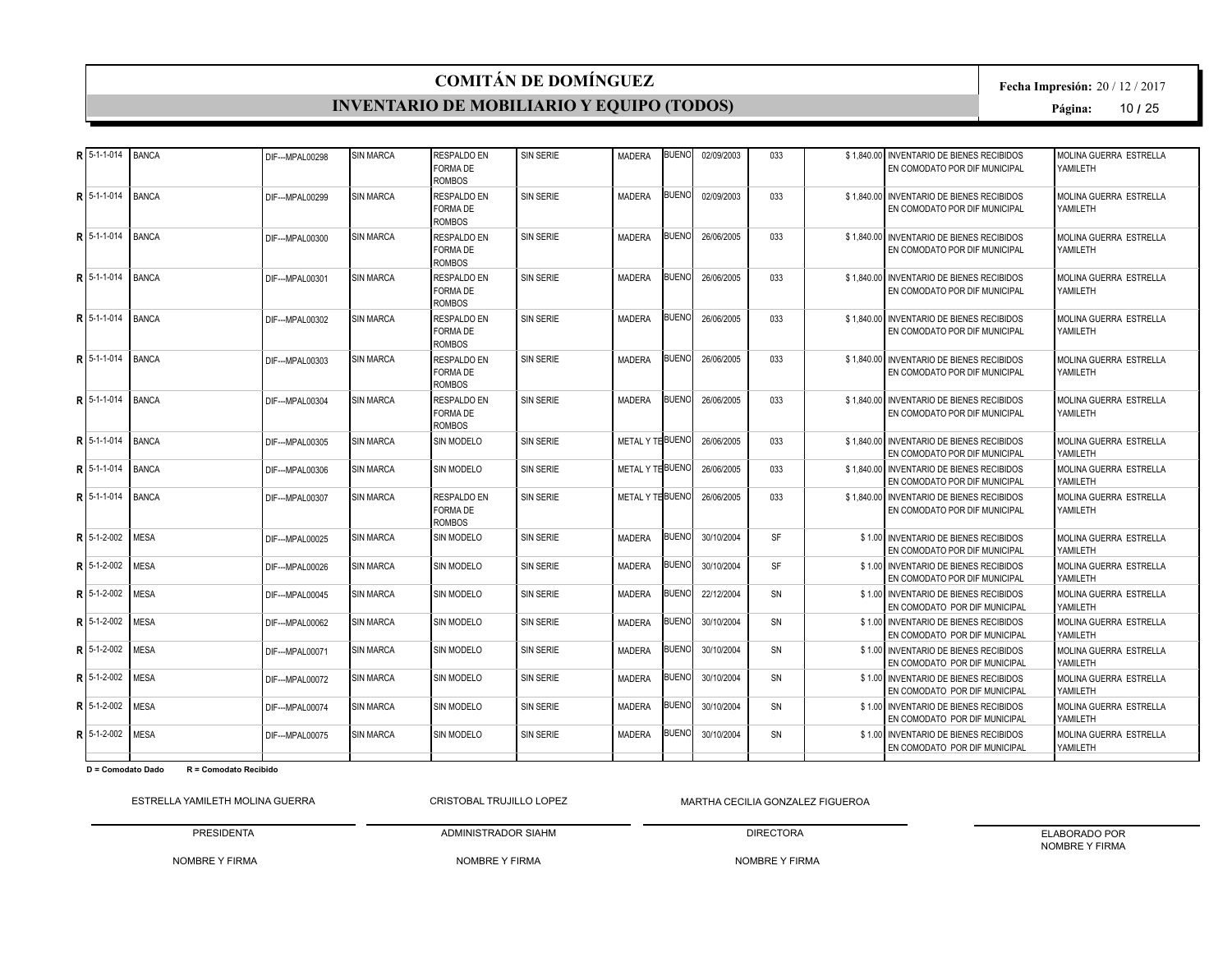#### **INVENTARIO DE MOBILIARIO Y EQUIPO (TODOS)**

**Fecha Impresión:** 20 / 12 / 2017

**Página:** 11 **/** 25

|   | $R$ 5-1-2-002  | <b>MESA</b> | DIF--- MPAL00077  | <b>SIN MARCA</b> | SIN MODELO        | <b>SIN SERIE</b> | <b>MADERA</b> | <b>BUENO</b> | 30/10/2004 | SN        | \$1.00 INVENTARIO DE BIENES RECIBIDOS<br>EN COMODATO POR DIF MUNICIPAL | MOLINA GUERRA ESTRELLA<br>YAMII FTH |
|---|----------------|-------------|-------------------|------------------|-------------------|------------------|---------------|--------------|------------|-----------|------------------------------------------------------------------------|-------------------------------------|
| R | 5-1-2-002      | <b>MESA</b> | DIF---MPAL00078   | <b>SIN MARCA</b> | SIN MODELO        | <b>SIN SERIE</b> | <b>MADERA</b> | <b>BUENO</b> | 30/10/2004 | SN        | \$1.00 INVENTARIO DE BIENES RECIBIDOS<br>EN COMODATO POR DIF MUNICIPAL | MOLINA GUERRA ESTRELLA<br>YAMII FTH |
| R | 5-1-2-002      | <b>MESA</b> | DIF--- MPAL00117  | <b>SIN MARCA</b> | SIN MODELO        | <b>SIN SERIE</b> | <b>MADERA</b> | <b>BUENO</b> | 30/10/2004 | SN        | \$1.00 INVENTARIO DE BIENES RECIBIDOS<br>EN COMODATO POR DIF MUNICIPAL | MOLINA GUERRA ESTRELLA<br>YAMILETH  |
|   | R 5-1-2-002    | <b>MESA</b> | DIF---MPAL00119   | <b>SIN MARCA</b> | SIN MODELO        | <b>SIN SERIE</b> | <b>MADERA</b> | <b>BUENO</b> | 30/10/2004 | SN        | \$1.00 INVENTARIO DE BIENES RECIBIDOS<br>EN COMODATO POR DIF MUNICIPAL | MOLINA GUERRA ESTRELLA<br>YAMILETH  |
| R | 5-1-2-002      | <b>MESA</b> | DIF--- MPAI 00120 | <b>SIN MARCA</b> | SIN MODELO        | <b>SIN SERIE</b> | <b>MADERA</b> | <b>BUENO</b> | 30/10/2004 | SN        | \$1.00 INVENTARIO DE BIENES RECIBIDOS<br>EN COMODATO POR DIF MUNICIPAL | MOLINA GUERRA ESTRELLA<br>YAMILETH  |
| R | 5-1-2-002      | <b>MESA</b> | DIF--- MPAL00124  | <b>SIN MARCA</b> | SIN MODELO        | <b>SIN SERIE</b> | <b>MADERA</b> | <b>BUENO</b> | 30/10/2004 | SN        | \$1.00 INVENTARIO DE BIENES RECIBIDOS<br>EN COMODATO POR DIF MUNICIPAL | MOLINA GUERRA ESTRELLA<br>YAMILETH  |
| R | 5-1-2-002      | <b>MESA</b> | DIF--- MPAL00125  | <b>SIN MARCA</b> | <b>SIN MODELO</b> | <b>SIN SERIE</b> | MADERA        | <b>BUENO</b> | 30/10/2004 | SN        | \$1.00 INVENTARIO DE BIENES RECIBIDOS<br>EN COMODATO POR DIF MUNICIPAL | MOLINA GUERRA ESTRELLA<br>YAMILETH  |
|   | $R$ 5-1-2-002  | <b>MESA</b> | DIF---MPAL00126   | <b>SIN MARCA</b> | <b>SIN MODELO</b> | <b>SIN SERIE</b> | <b>MADERA</b> | <b>BUENO</b> | 30/10/2004 | SN        | \$1.00 INVENTARIO DE BIENES RECIBIDOS<br>EN COMODATO POR DIF MUNICIPAL | MOLINA GUERRA ESTRELLA<br>YAMILETH  |
| R | 5-1-2-002      | <b>MESA</b> | DIF--- MPAL00127  | <b>SIN MARCA</b> | SIN MODELO        | <b>SIN SERIE</b> | <b>MADERA</b> | <b>BUENO</b> | 30/10/2004 | SN        | \$1.00 INVENTARIO DE BIENES RECIBIDOS<br>EN COMODATO POR DIF MUNICIPAL | MOLINA GUERRA ESTRELLA<br>YAMII FTH |
| R | 5-1-2-002      | <b>MESA</b> | DIF--- MPAL00134  | <b>SIN MARCA</b> | SIN MODELO        | <b>SIN SERIE</b> | <b>MADERA</b> | <b>BUENO</b> | 30/10/2004 | SN        | \$1.00 INVENTARIO DE BIENES RECIBIDOS<br>EN COMODATO POR DIF MUNICIPAL | MOLINA GUERRA ESTRELLA<br>YAMILETH  |
|   | $R$ 5-1-2-002  | <b>MESA</b> | DIF---MPAL00135   | <b>SIN MARCA</b> | SIN MODELO        | <b>SIN SERIE</b> | <b>MADERA</b> | <b>BUENO</b> | 30/10/2004 | SN        | \$1.00 INVENTARIO DE BIENES RECIBIDOS<br>EN COMODATO POR DIF MUNICIPAL | MOLINA GUERRA ESTRELLA<br>YAMII FTH |
| R | 5-1-2-002      | <b>MESA</b> | DIF--- MPAL00136  | <b>SIN MARCA</b> | <b>SIN MODELO</b> | <b>SIN SERIE</b> | <b>MADERA</b> | <b>BUENO</b> | 30/10/2004 | SN        | \$1.00 INVENTARIO DE BIENES RECIBIDOS<br>EN COMODATO POR DIF MUNICIPAL | MOLINA GUERRA ESTRELLA<br>YAMILETH  |
|   | $R$ 5-1-2-002  | <b>MESA</b> | DIF--- MPAL00144  | <b>SIN MARCA</b> | SIN MODELO        | SIN SERIE        | <b>MADERA</b> | <b>BUENO</b> | 30/10/2004 | SN        | \$1.00 INVENTARIO DE BIENES RECIBIDOS<br>EN COMODATO POR DIF MUNICIPAL | MOLINA GUERRA ESTRELLA<br>YAMII FTH |
|   | $R$ 5-1-2-002  | <b>MESA</b> | DIF---MPAL00145   | <b>SIN MARCA</b> | SIN MODELO        | <b>SIN SERIE</b> | <b>MADERA</b> | <b>BUENO</b> | 30/10/2004 | SN        | \$1.00 INVENTARIO DE BIENES RECIBIDOS<br>EN COMODATO POR DIF MUNICIPAL | MOLINA GUERRA ESTRELLA<br>YAMILETH  |
|   | $R$ 5-1-2-002  | <b>MESA</b> | DIF---MPAL00216   | <b>SIN MARCA</b> | <b>SIN MODELO</b> | <b>SIN SERIE</b> | <b>MADERA</b> | <b>BUENO</b> | 30/10/2004 | SF        | \$1.00 INVENTARIO DE BIENES RECIBIDOS<br>EN COMODATO POR DIF MUNICIPAL | MOLINA GUERRA ESTRELLA<br>YAMILETH  |
| Þ | 5-1-2-002      | <b>MESA</b> | DIF--- MPAL00217  | <b>SIN MARCA</b> | SIN MODELO        | SIN SERIE        | <b>MADERA</b> | <b>BUENO</b> | 30/10/2004 | <b>SF</b> | \$1.00 INVENTARIO DE BIENES RECIBIDOS<br>EN COMODATO POR DIF MUNICIPAL | MOLINA GUERRA ESTRELLA<br>YAMILETH  |
|   | R 5-1-2-002    | <b>MESA</b> | DIF--- MPAL00560  | <b>SIN MARCA</b> | SIN MODELO        | <b>SIN SERIE</b> | <b>MADERA</b> | <b>BUENO</b> | 18/09/2010 | 4400      | \$1.00 INVENTARIO DE BIENES RECIBIDOS<br>EN COMODATO POR DIF MUNICIPAL | MOLINA GUERRA ESTRELLA<br>YAMILETH  |
|   | $R$ 5-1-2-002  | <b>MESA</b> | DIF--- MPAL00561  | <b>SIN MARCA</b> | SIN MODELO        | SIN SERIE        | <b>MADERA</b> | <b>BUENO</b> | 18/09/2010 | 4400      | \$1.00 INVENTARIO DE BIENES RECIBIDOS<br>EN COMODATO POR DIF MUNICIPAL | MOLINA GUERRA ESTRELLA<br>YAMILETH  |
|   | 5-1-2-002      | <b>MESA</b> | DIF--- MPAL00562  | <b>SIN MARCA</b> | SIN MODELO        | <b>SIN SERIE</b> | <b>MADERA</b> | <b>BUENO</b> | 18/09/2010 | <b>SF</b> | \$1.00 INVENTARIO DE BIENES RECIBIDOS<br>EN COMODATO POR DIF MUNICIPAL | MOLINA GUERRA ESTRELLA<br>YAMILETH  |
|   | $R$ 5-1-2-002  | <b>MESA</b> | DIF--- MPAL00060  | <b>SIN MARCA</b> | SIN MODELO        | SIN SERIE        | <b>MADERA</b> | <b>BUENO</b> | 30/10/2004 | SN        | \$6.00 INVENTARIO DE BIENES RECIBIDOS<br>EN COMODATO POR DIF MUNICIPAL | MOLINA GUERRA ESTRELLA<br>YAMII FTH |
|   | R $15-1-2-002$ | <b>MESA</b> | DIF---MPAL00129   | <b>SIN MARCA</b> | <b>SIN MODELO</b> | <b>SIN SERIE</b> | <b>MADERA</b> | <b>BUENO</b> | 30/10/2004 | SN        | \$8.00 INVENTARIO DE BIENES RECIBIDOS<br>EN COMODATO POR DIF MUNICIPAL | MOLINA GUERRA ESTRELLA<br>YAMILETH  |
|   |                |             |                   |                  |                   |                  |               |              |            |           |                                                                        |                                     |

**D = Comodato Dado R = Comodato Recibido**

ESTRELLA YAMILETH MOLINA GUERRA PRESIDENTA CRISTOBAL TRUJILLO LOPEZ

NOMBRE Y FIRMA MARTHA CECILIA GONZALEZ FIGUEROA

NOMBRE Y FIRMA

ADMINISTRADOR SIAHM

DIRECTORA NOMBRE Y FIRMA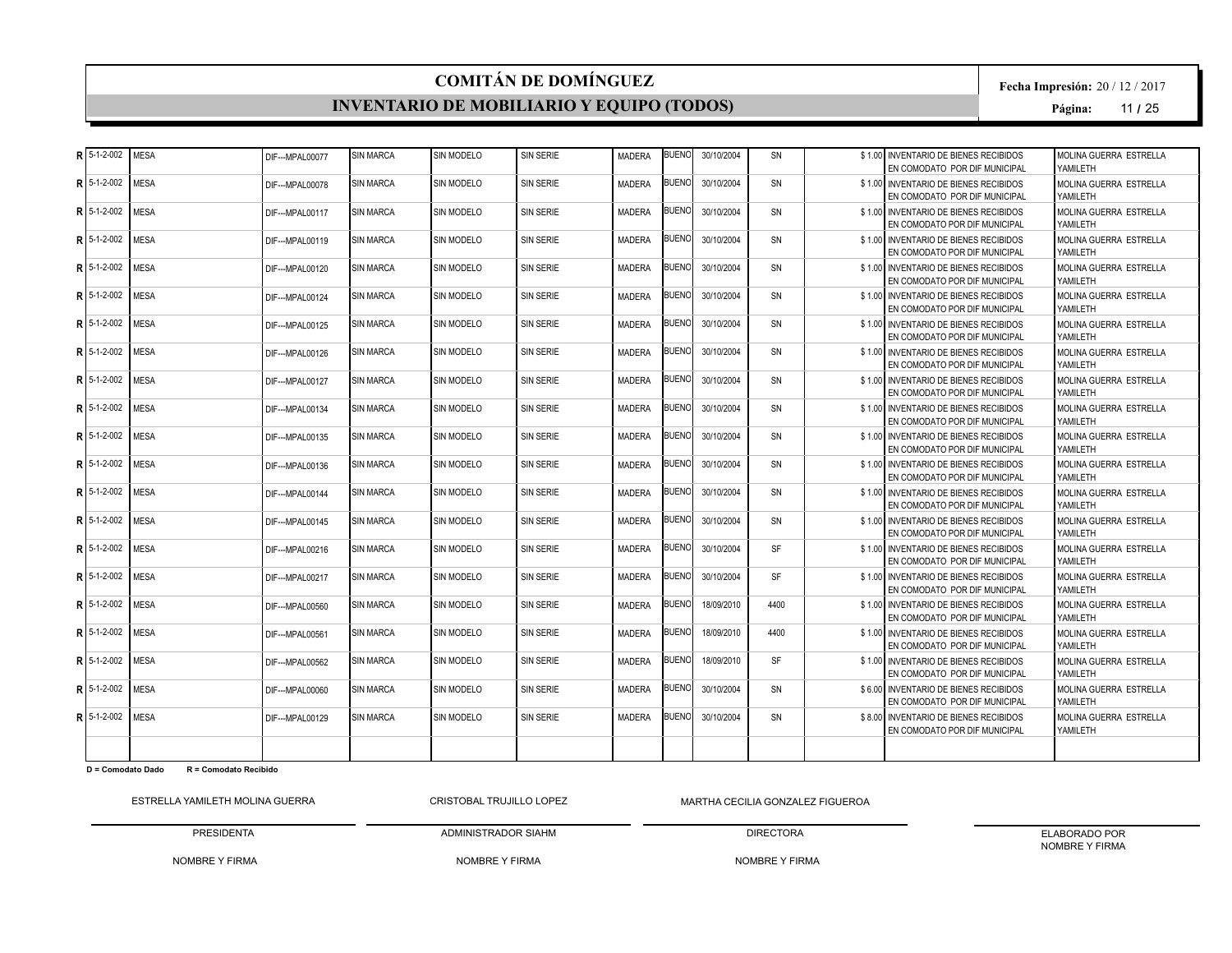#### **INVENTARIO DE MOBILIARIO Y EQUIPO (TODOS)**

**Fecha Impresión:** 20 / 12 / 2017

**Página:** 12 **/** 25

| R 5-1-2-002     | <b>MESA</b> | DIF--- MPAL00047 | <b>SIN MARCA</b> | <b>SIN MODELO</b> |                  | <b>MADERA</b> | <b>BUENO</b> | 22/12/2004 | SN        | \$250.00 INVENTARIO DE BIENES RECIBIDOS<br>EN COMODATO POR DIF MUNICIPAL      | MOLINA GUERRA ESTRELLA<br>YAMII FTH |
|-----------------|-------------|------------------|------------------|-------------------|------------------|---------------|--------------|------------|-----------|-------------------------------------------------------------------------------|-------------------------------------|
| $R$ 5-1-2-002   | <b>MESA</b> | DIF--- MPAL00097 | <b>SIN MARCA</b> | SIN MODELO        | <b>SIN SERIE</b> | <b>MADERA</b> | <b>BUENO</b> | 30/10/2004 | <b>SN</b> | \$500,00 INVENTARIO DE BIENES RECIBIDOS<br>EN COMODATO POR DIF MUNICIPAL      | MOLINA GUERRA ESTRELLA<br>YAMILETH  |
| R 5-1-2-002     | <b>MESA</b> | DIF--- MPAL00507 | <b>ARIZONA</b>   | <b>SIN MODELO</b> | <b>SIN SERIE</b> | <b>MADERA</b> | REGUL        | 22/09/2008 | 1451      | \$700.00 INVENTARIO DE BIENES RECIBOS EN<br><b>COMODATO POR DIF MUNICIPAL</b> | MOLINA GUERRA ESTRELLA<br>YAMILETH  |
| R 5-1-2-002     | <b>MESA</b> | DIF--- MPAL00508 | <b>ARIZONA</b>   | SIN MODELO        | <b>SIN SERIE</b> | <b>MADERA</b> | REGUL        | 22/09/2008 | 1451      | \$700.00 INVENTARIO DE BIENES RECIBOS EN<br><b>COMODATO POR DIF MUNICIPAL</b> | MOLINA GUERRA ESTRELLA<br>YAMILETH  |
| R 5-1-2-002     | <b>MESA</b> | DIF--- MPAL00509 | <b>ARIZONA</b>   | SIN MODELO        | <b>SIN SERIE</b> | <b>MADERA</b> | REGUL        | 22/09/2008 | 1451      | \$700.00 INVENTARIO DE BIENES RECIBOS EN<br><b>COMODATO POR DIF MUNICIPAL</b> | MOLINA GUERRA ESTRELLA<br>YAMILETH  |
| $R$ 5-1-2-002   | <b>MESA</b> | DIF--- MPAL00510 | <b>ARIZONA</b>   | SIN MODELO        | SIN SERIE        | <b>MADERA</b> | REGUL        | 22/09/2008 | 1451      | \$700.00 INVENTARIO DE BIENES RECIBOS EN<br><b>COMODATO POR DIF MUNICIPAL</b> | MOLINA GUERRA ESTRELLA<br>YAMILETH  |
| R 5-1-2-002     | MESA        | DIF--- MPAL00511 | <b>ARIZONA</b>   | <b>SIN MODELO</b> | <b>SIN SERIE</b> | <b>METAL</b>  | <b>BUENO</b> | 22/09/2008 | 1451      | \$700.00 INVENTARIO DE BIENES RECIBOS EN<br>COMODATO POR DIF MUNICIPAL        | MOLINA GUERRA ESTRELLA<br>YAMILETH  |
| R 5-1-2-002     | <b>MESA</b> | DIF--- MPAL00512 | <b>ARIZONA</b>   | <b>SIN MODELO</b> | <b>SIN SERIE</b> | <b>METAL</b>  | <b>BUENO</b> | 22/09/2008 | 1451      | \$700.00 INVENTARIO DE BIENES RECIBOS EN<br><b>COMODATO POR DIF MUNICIPAL</b> | MOLINA GUERRA ESTRELLA<br>YAMII FTH |
| $R$ 5-1-2-002   | <b>MESA</b> | DIF---MPAL00513  | <b>ARIZONA</b>   | SIN MODELO        | <b>SIN SERIE</b> | <b>METAL</b>  | <b>BUENO</b> | 22/09/2008 | 1451      | \$700.00 INVENTARIO DE BIENES RECIBOS EN<br>COMODATO POR DIF MUNICIPAL        | MOLINA GUERRA ESTRELLA<br>YAMII FTH |
| R 5-1-2-002     | <b>MESA</b> | DIF--- MPAL00514 | <b>ARIZONA</b>   | SIN MODELO        | <b>SIN SERIE</b> | <b>METAL</b>  | <b>BUENO</b> | 22/09/2008 | 1451      | \$700.00 INVENTARIO DE BIENES RECIBOS EN<br><b>COMODATO POR DIF MUNICIPAL</b> | MOLINA GUERRA ESTRELLA<br>YAMILETH  |
| R 5-1-2-002     | <b>MESA</b> | DIF--- MPAL00515 | <b>ARIZONA</b>   | SIN MODELO        | <b>SIN SERIE</b> | <b>METAL</b>  | <b>BUENO</b> | 22/09/2008 | 1451      | \$700.00 INVENTARIO DE BIENES RECIBOS EN<br><b>COMODATO POR DIF MUNICIPAL</b> | MOLINA GUERRA ESTRELLA<br>YAMILETH  |
| R 5-1-2-002     | <b>MESA</b> | DIF---MPAL00516  | <b>ARIZONA</b>   | <b>SIN MODELO</b> | <b>SIN SERIE</b> | <b>METAL</b>  | <b>BUENO</b> | 22/09/2008 | 1451      | \$700.00 INVENTARIO DE BIENES RECIBOS EN<br><b>COMODATO POR DIF MUNICIPAL</b> | MOLINA GUERRA ESTRELLA<br>YAMILETH  |
| R 5-1-2-002     | <b>MESA</b> | DIF--- MPAL00517 | <b>ARIZONA</b>   | SIN MODELO        | SIN SERIE        | <b>METAL</b>  | <b>BUENO</b> | 22/09/2008 | 1451      | \$700.00 INVENTARIO DE BIENES RECIBOS EN<br>COMODATO POR DIF MUNICIPAL        | MOLINA GUERRA ESTRELLA<br>YAMILETH  |
| $R$   5-1-2-002 | <b>MESA</b> | DIF--- MPAL00518 | <b>ARIZONA</b>   | SIN MODELO        | <b>SIN SERIE</b> | <b>METAL</b>  | <b>BUENO</b> | 22/09/2008 | 1451      | \$700.00 INVENTARIO DE BIENES RECIBOS EN<br>COMODATO POR DIF MUNICIPAL        | MOLINA GUERRA ESTRELLA<br>YAMII FTH |
| R 5-1-2-002     | <b>MESA</b> | DIF--- MPAL00519 | <b>ARIZONA</b>   | <b>SIN MODELO</b> | <b>SIN SERIE</b> | <b>METAL</b>  | <b>BUENO</b> | 22/09/2008 | 1451      | \$700.00 INVENTARIO DE BIENES RECIBOS EN<br><b>COMODATO POR DIF MUNICIPAL</b> | MOLINA GUERRA ESTRELLA<br>YAMILETH  |
| $R$ 5-1-2-002   | <b>MESA</b> | DIF---MPAL00520  | <b>ARIZONA</b>   | SIN MODELO        | <b>SIN SERIE</b> | <b>METAL</b>  | <b>BUENO</b> | 22/09/2008 | 1451      | \$700.00 INVENTARIO DE BIENES RECIBOS EN<br>COMODATO POR DIF MUNICIPAL        | MOLINA GUERRA ESTRELLA<br>YAMII FTH |
| R 5-1-2-002     | <b>MESA</b> | DIF--- MPAL00521 | <b>ARIZONA</b>   | <b>SIN MODELO</b> | <b>SIN SERIE</b> | <b>METAL</b>  | <b>BUENO</b> | 22/09/2008 | 1451      | \$700.00 INVENTARIO DE BIENES RECIBOS EN<br><b>COMODATO POR DIF MUNICIPAL</b> | MOLINA GUERRA ESTRELLA<br>YAMILETH  |
| R 5-1-2-002     | <b>MESA</b> | DIF--- MPAL00522 | <b>ARIZONA</b>   | SIN MODELO        | SIN SERIE        | <b>MFTAI</b>  | <b>BUENO</b> | 22/09/2008 | 1451      | \$700.00 INVENTARIO DE BIENES RECIBOS EN<br><b>COMODATO POR DIF MUNICIPAL</b> | MOLINA GUERRA ESTRELLA<br>YAMILETH  |
| $R15-1-2-002$   | <b>MESA</b> | DIF---MPAL00523  | <b>ARIZONA</b>   | SIN MODELO        | <b>SIN SERIE</b> | <b>METAL</b>  | <b>BUENO</b> | 22/09/2008 | 1451      | \$700.00 INVENTARIO DE BIENES RECIBOS EN<br><b>COMODATO POR DIF MUNICIPAL</b> | MOLINA GUERRA ESTRELLA<br>YAMILETH  |
| R 5-1-2-002     | <b>MESA</b> | DIF--- MPAL00524 | <b>ARIZONA</b>   | SIN MODELO        |                  | <b>METAL</b>  | <b>BUENO</b> | 22/09/2008 | 1451      | \$700.00 INVENTARIO DE BIENES RECIBOS EN<br><b>COMODATO POR DIF MUNICIPAL</b> | MOLINA GUERRA ESTRELLA<br>YAMILETH  |
| $R$   5-1-2-002 | <b>MESA</b> | DIF--- MPAL00525 | <b>ARIZONA</b>   | <b>SIN MODELO</b> | <b>SIN SERIE</b> | <b>METAL</b>  | <b>BUENO</b> | 22/09/2008 | 1451      | \$700.00 INVENTARIO DE BIENES RECIBOS EN<br><b>COMODATO POR DIF MUNICIPAL</b> | MOLINA GUERRA ESTRELLA<br>YAMILETH  |
|                 |             |                  |                  |                   |                  |               |              |            |           |                                                                               |                                     |

**D = Comodato Dado R = Comodato Recibido**

ESTRELLA YAMILETH MOLINA GUERRA PRESIDENTA CRISTOBAL TRUJILLO LOPEZ

NOMBRE Y FIRMA MARTHA CECILIA GONZALEZ FIGUEROA

NOMBRE Y FIRMA

ADMINISTRADOR SIAHM

DIRECTORA

ELABORADO POR NOMBRE Y FIRMA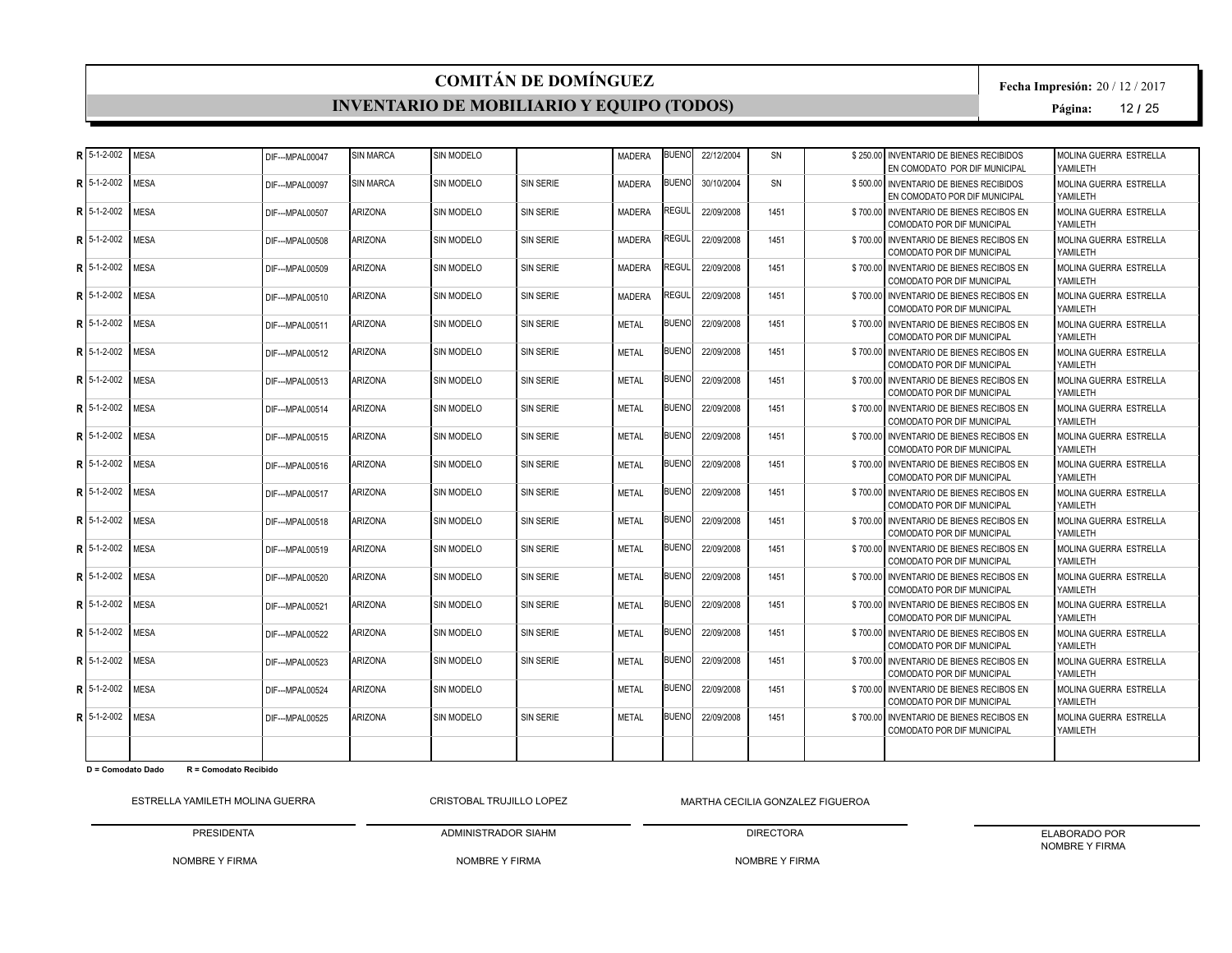#### **INVENTARIO DE MOBILIARIO Y EQUIPO (TODOS)**

**Fecha Impresión:** 20 / 12 / 2017

**Página:** 13 **/** 25

|   | $R$ 5-1-2-002   | <b>MESA</b> | DIF--- MPAL00526 | <b>ARIZONA</b>    | SIN MODELO        | <b>SIN SERIE</b> | <b>METAL</b>    | <b>BUENO</b> | 22/09/2008 | 1451      | \$700.00 INVENTARIO DE BIENES RECIBOS EN<br>COMODATO POR DIF MUNICIPAL     | MOLINA GUERRA ESTRELLA<br>YAMII FTH |
|---|-----------------|-------------|------------------|-------------------|-------------------|------------------|-----------------|--------------|------------|-----------|----------------------------------------------------------------------------|-------------------------------------|
| R | 5-1-2-002       | <b>MESA</b> | DIF--- MPAL00527 | <b>ARIZONA</b>    | SIN MODELO        | SIN SERIE        | <b>METAL</b>    | <b>BUENO</b> | 22/09/2008 | 1451      | \$700.00 INVENTARIO DE BIENES RECIBIDOS<br>EN COMODATO POR DIF MUNICIPAL   | MOLINA GUERRA ESTRELLA<br>YAMII FTH |
| R | 5-1-2-002       | <b>MESA</b> | DIF--- MPAL00528 | <b>ARIZONA</b>    | <b>SIN MODELO</b> | <b>SIN SERIE</b> | <b>METAL</b>    | <b>BUENO</b> | 22/09/2008 | 1451      | \$700.00 INVENTARIO DE BIENES RECIBIDOS<br>EN COMODATO POR DIF MUNICIPAL   | MOLINA GUERRA ESTRELLA<br>YAMILETH  |
|   | $R$ 5-1-2-002   | <b>MESA</b> | DIF--- MPAL00529 | <b>ARIZONA</b>    | SIN MODELO        | <b>SIN SERIE</b> | <b>MADERA</b>   | <b>BUENO</b> | 22/09/2008 | 1451      | \$700.00 INVENTARIO DE BIENES RECIBIDOS<br>EN COMODATO POR DIF MUNICIPAL   | MOLINA GUERRA ESTRELLA<br>YAMII FTH |
| R | 5-1-2-002       | <b>MESA</b> | DIF--- MPAL00530 | <b>ARIZONA</b>    | SIN MODELO        | <b>SIN SERIE</b> | <b>MADERA</b>   | <b>BUENO</b> | 22/09/2008 | 1451      | \$700,00 INVENTARIO DE BIENES RECIBIDOS<br>EN COMODATO POR DIF MUNICIPAL   | MOLINA GUERRA ESTRELLA<br>YAMILETH  |
| R | 5-1-2-002       | <b>MESA</b> | DIF--- MPAL00531 | <b>ARIZONA</b>    | SIN MODELO        | <b>SIN SERIE</b> | <b>MADERA</b>   | <b>BUENO</b> | 22/09/2008 | 1451      | \$700.00 INVENTARIO DE BIENES RECIBIDOS<br>EN COMODATO POR DIF MUNICIPAL   | MOLINA GUERRA ESTRELLA<br>YAMII FTH |
| R | 5-1-2-002       | <b>MESA</b> | DIF--- MPAL00549 | <b>SIN MARCA</b>  | <b>SIN MODELO</b> | <b>SIN SERIE</b> | <b>MADERA</b>   | <b>BUENO</b> | 04/12/2008 | 4400      | \$710.02 INVENTARIO DE BIENES RECIBIDOS<br>EN COMODATO POR DIF MUNICIPAL   | MOLINA GUERRA ESTRELLA<br>YAMILETH  |
|   | R 5-1-2-002     | <b>MESA</b> | DIF--- MPAL00550 | <b>SIN MARCA</b>  | <b>SIN MODELO</b> | SIN SERIE        | <b>MADERA</b>   | <b>BUENO</b> | 04/12/2008 | 4400      | \$710.02 INVENTARIO DE BIENES RECIBIDOS<br>EN COMODATO POR DIF MUNICIPAL   | MOLINA GUERRA ESTRELLA<br>YAMII FTH |
| R | 5-1-2-002       | <b>MESA</b> | DIF--- MPAL00551 | <b>SIN MARCA</b>  | <b>SIN MODELO</b> | SIN SERIE        | <b>MADERA</b>   | 3UENOI       | 04/12/2008 | 4400      | \$710.02 INVENTARIO DE BIENES RECIBIDOS<br>EN COMODATO POR DIF MUNICIPAL   | MOLINA GUERRA ESTRELLA<br>YAMII FTH |
|   | R $15-1-2-002$  | <b>MESA</b> | DIF--- MPAL00552 | <b>SIN MARCA</b>  | SIN MODELO        | SIN SERIE        | <b>MADERA</b>   | <b>BUENO</b> | 04/12/2008 | 4400      | \$710.02 INVENTARIO DE BIENES RECIBIDOS<br>EN COMODATO POR DIF MUNICIPAL   | MOLINA GUERRA ESTRELLA<br>YAMII FTH |
| R | 5-1-2-002       | <b>MESA</b> | DIF--- MPAL00553 | <b>SIN MARCA</b>  | <b>SIN MODELO</b> | <b>SIN SERIE</b> | <b>MADERA</b>   | <b>BUENO</b> | 04/12/2008 | 4400      | \$710.02 INVENTARIO DE BIENES RECIBIDOS<br>EN COMODATO POR DIF MUNICIPAL   | MOLINA GUERRA ESTRELLA<br>YAMII FTH |
|   | R 5-1-2-002     | <b>MESA</b> | DIF---MPAL00318  | <b>ISIN MARCA</b> | SIN MODELO        | SIN SERIE        | <b>MADERA</b>   | REGUL        | 28/06/2004 | 0034      | \$747.50 INVENTARIO DE BIENES RECIBIDOS<br>EN COMODATO POR DIF MUNICIPAL   | MOLINA GUERRA ESTRELLA<br>YAMILETH  |
| R | 5-1-2-002       | <b>MESA</b> | DIF---MPAL00472  | <b>SIN MARCA</b>  | SIN MODELO        | SIN SERIE        | <b>MADERA</b>   | <b>REGUL</b> | 28/06/2005 | 0034      | \$1.495.00 INVENTARIO DE BIENES RECIBIDOS<br>EN COMODATO POR DIF MUNICIPAL | MOLINA GUERRA ESTRELLA<br>YAMILETH  |
|   | $R$ 5-1-2-002   | <b>MESA</b> | OFICIALIA-00100  | <b>I IFFTIME</b>  | 2910              | <b>SIN SERIE</b> | <b>PLASTICO</b> | <b>BUENO</b> | 22/12/2014 | <b>SF</b> | \$1,610.00 INVENTARIO DE BIENES RECIBIDOS<br>EN COMODATO POR DIF MUNICIPAL | MOLINA GUERRA ESTRELLA<br>YAMII FTH |
|   | $R$ 5-1-2-002   | <b>MESA</b> | OFICIALIA-00101  | LIFETIME          | 2910              | <b>SIN SERIE</b> | PLASTICO BUENO  |              | 22/12/2014 | <b>SF</b> | \$1.610.00 INVENTARIO DE BIENES RECIBIDOS<br>EN COMODATO POR DIF MUNICIPAL | MOLINA GUERRA ESTRELLA<br>YAMII FTH |
| R | 5-1-2-002       | <b>MESA</b> | OFICIALIA-00102  | LIFETIME          | 2910              | <b>SIN SERIE</b> | PLASTICO BUENO  |              | 22/12/2014 | <b>SF</b> | \$1.610.00 INVENTARIO DE BIENES RECIBIDOS<br>EN COMODATO POR DIF MUNICIPAL | MOLINA GUERRA ESTRELLA<br>YAMILETH  |
|   | $R$   5-1-2-002 | <b>MESA</b> | OFICIALIA-00103  | LIFETIME          | 2910              | SIN SERIE        | PLASTICO BUENO  |              | 22/12/2014 | <b>SF</b> | \$1.610.00 INVENTARIO DE BIENES RECIBIDOS<br>EN COMODATO POR DIF MUNICIPAL | MOLINA GUERRA ESTRELLA<br>YAMII FTH |
|   | R $15-1-2-002$  | <b>MESA</b> | OFICIALIA-00104  | LIFETIME          | 2910              | <b>SIN SERIE</b> | <b>PLASTICO</b> | <b>BUENO</b> | 22/12/2014 | <b>SF</b> | \$1.610.00 INVENTARIO DE BIENES RECIBIDOS<br>EN COMODATO POR DIF MUNICIPAL | MOLINA GUERRA ESTRELLA<br>YAMILETH  |
| R | 5-1-2-002       | <b>MESA</b> | DIF--- MPAL00452 | LIFETIME          | 2990              | <b>SIN SERIE</b> | <b>MADERA</b>   | REGUL        | 18/10/2004 | 0009A     | \$1.725.00 INVENTARIO DE BIENES RECIBIDOS<br>EN COMODATO POR DIF MUNICIPAL | MOLINA GUERRA ESTRELLA<br>YAMII FTH |
|   | R $15-1-2-002$  | <b>MESA</b> | DIF--- MPAL00453 | <b>LIFETIME</b>   | 2990              | <b>SIN SERIE</b> | <b>MADERA</b>   | REGUL        | 18/10/2007 | 0009A     | \$1,725.00 INVENTARIO DE BIENES RECIBIDOS<br>EN COMODATO POR DIF MUNICIPAL | MOLINA GUERRA ESTRELLA<br>YAMILETH  |
|   | $R$ 5-1-2-002   | <b>MESA</b> | DIF--- MPAL00454 | LIFETIME          | 2990              | SIN SERIE        | <b>MADERA</b>   | <b>REGUL</b> | 18/10/2007 | 0009A     | \$1.725.00 INVENTARIO DE BIENES RECIBIDOS<br>EN COMODATO POR DIF MUNICIPAL | MOLINA GUERRA ESTRELLA<br>YAMILETH  |
|   |                 |             |                  |                   |                   |                  |                 |              |            |           |                                                                            |                                     |

**D = Comodato Dado R = Comodato Recibido**

ESTRELLA YAMILETH MOLINA GUERRA

PRESIDENTA CRISTOBAL TRUJILLO LOPEZ

NOMBRE Y FIRMA MARTHA CECILIA GONZALEZ FIGUEROA

NOMBRE Y FIRMA

ADMINISTRADOR SIAHM

DIRECTORA NOMBRE Y FIRMA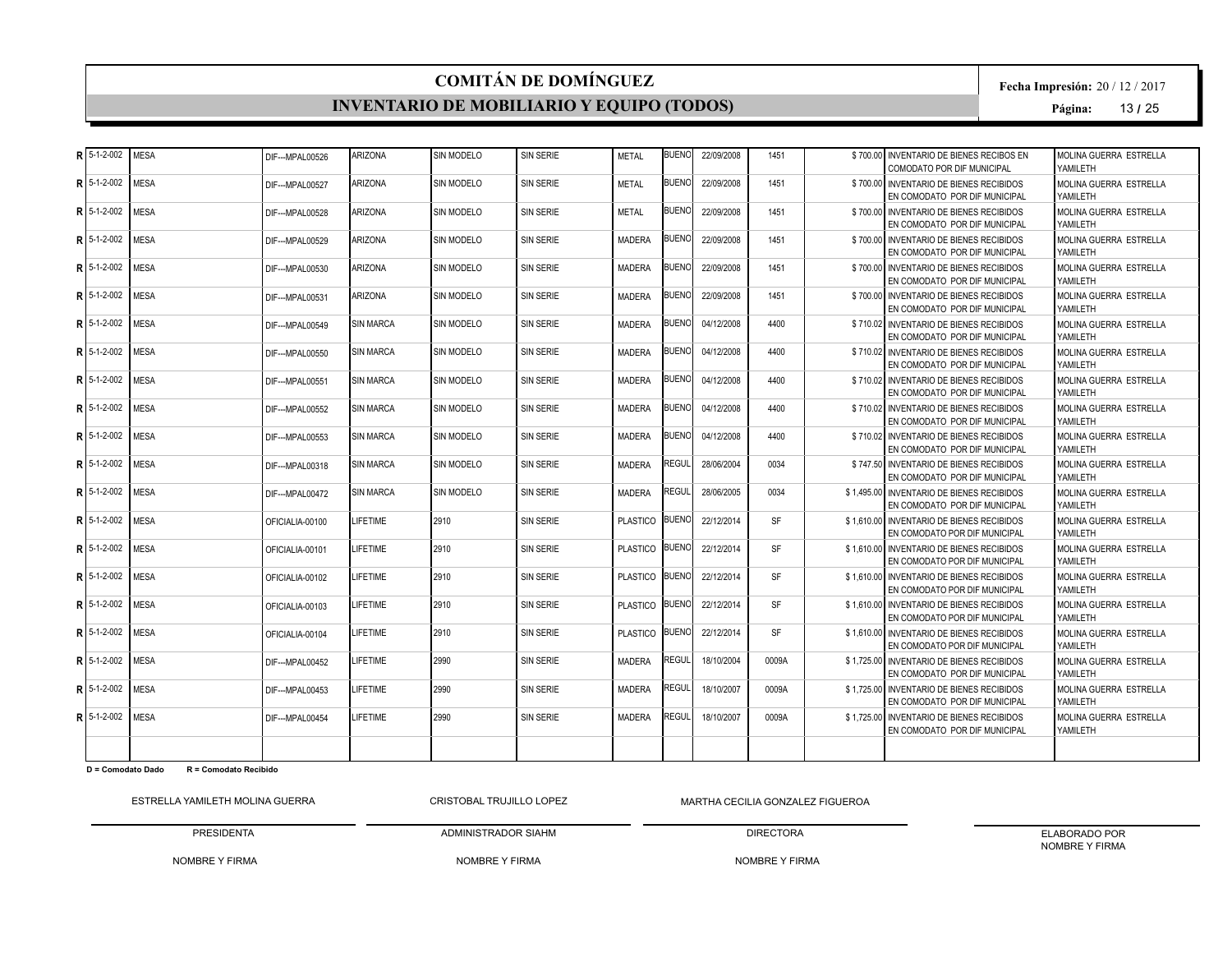#### **INVENTARIO DE MOBILIARIO Y EQUIPO (TODOS)**

**Fecha Impresión:** 20 / 12 / 2017

**Página:** 14 **/** 25

| R 5-1-2-002        | <b>MESA</b>   | OFICIALIA-00105  | <b>SIN MARCA</b>               | SIN MODELO                               | <b>SIN SERIE</b> | METAL Y FOBUENO |              | 22/12/2014 | <b>SF</b> | \$1,900,00 INVENTARIO DE BIENES RECIBIDOS<br>EN COMODATO POR DIF MUNICIPAL  | MOLINA GUERRA ESTRELLA<br>YAMII FTH |
|--------------------|---------------|------------------|--------------------------------|------------------------------------------|------------------|-----------------|--------------|------------|-----------|-----------------------------------------------------------------------------|-------------------------------------|
| $R$ 5-1-2-002      | <b>MESA</b>   | OFICIALIA-00106  | <b>SIN MARCA</b>               | <b>SIN MODELO</b>                        | <b>SIN SERIE</b> | METAL Y FOBUENO |              | 22/12/2014 | <b>SF</b> | \$1,900,00 INVENTARIO DE BIENES RECIBIDOS<br>EN COMODATO POR DIF MUNICIPAL  | MOLINA GUERRA ESTRELLA<br>YAMILETH  |
| $R$ 15-1-2-002     | <b>MESA</b>   | OFICIALIA-00107  | <b>SIN MARCA</b>               | <b>SIN MODELO</b>                        | <b>SIN SERIE</b> | PLASTICO BUENO  |              | 22/12/2014 | <b>SF</b> | \$1,900.00 INVENTARIO DE BIENES RECIBIDOS<br>EN COMODATO POR DIF MUNICIPAL  | MOLINA GUERRA ESTRELLA<br>YAMILETH  |
| R 5-1-2-002        | <b>MESA</b>   | OFICIALIA-00108  | <b>SIN MARCA</b>               | SIN MODELO                               | <b>SIN SERIE</b> | PLASTICO BUENO  |              | 22/12/2014 | <b>SF</b> | \$1,900.00 INVENTARIO DE BIENES RECIBIDOS<br>EN COMODATO POR DIF MUNICIPAL  | MOLINA GUERRA ESTRELLA<br>YAMILETH  |
| $R15-1-2-002$      | <b>MESA</b>   | OFICIALIA-00109  | <b>SIN MARCA</b>               | <b>SIN MODELO</b>                        | <b>SIN SERIE</b> | PLASTICO BUENO  |              | 22/12/2014 | <b>SF</b> | \$1,900,00 INVENTARIO DE BIENES RECIBIDOS<br>EN COMODATO POR DIF MUNICIPAL  | MOLINA GUERRA ESTRELLA<br>YAMILETH  |
| $R$ 5-1-2-002      | <b>MESA</b>   | OFICIALIA-00110  | <b>SIN MARCA</b>               | <b>SIN MODELO</b>                        | <b>SIN SERIE</b> | PLASTICO BUENO  |              | 22/12/2014 | <b>SF</b> | \$1,900.00 INVENTARIO DE BIENES RECIBIDOS<br>EN COMODATO POR DIF MUNICIPAL  | MOLINA GUERRA ESTRELLA<br>YAMILETH  |
| $R$ 5-1-2-002      | <b>MESA</b>   | OFICIAL IA-00111 | <b>SIN MARCA</b>               | SIN MODELO                               | <b>SIN SERIE</b> | PLASTICO BUENO  |              | 22/12/2014 | <b>SF</b> | \$1,900,00 INVENTARIO DE BIENES RECIBIDOS<br>EN COMODATO POR DIF MUNICIPAL  | MOLINA GUERRA ESTRELLA<br>YAMILETH  |
| $R$ 5-1-2-002      | <b>MESA</b>   | OFICIALIA-00112  | <b>SIN MARCA</b>               | <b>SIN MODELO</b>                        | <b>SIN SERIE</b> | PLASTICO BUENO  |              | 22/12/2014 | <b>SF</b> | \$1,900.00 INVENTARIO DE BIENES RECIBIDOS<br>EN COMODATO POR DIF MUNICIPAL  | MOLINA GUERRA ESTRELLA<br>YAMII FTH |
| R   5-1-2-002      | <b>MESA</b>   | DIF--- MPAL00309 | <b>SIN MARCA</b>               | SIN MODELO                               | <b>SIN SERIE</b> | <b>MADERA</b>   | REGUL        | 28/06/2004 | 033       | \$2,990.00 INVENTARIO DE BIENES RECIBIDOS<br>EN COMODATO POR DIF MUNICIPAL  | MOLINA GUERRA ESTRELLA<br>YAMII FTH |
| R 5-1-2-002        | <b>MESA</b>   | DIF--- MPAL00480 | <b>SIN MARCA</b>               | SIN MODELO                               | <b>SIN SERIE</b> | <b>MADERA</b>   | <b>REGUL</b> | 21/10/2008 | 0009A     | \$5.290.00 INVENTARIO DE BIENES RECIBIDOS<br>EN COMODATO POR DIF MUNICIPAL  | MOLINA GUERRA ESTRELLA<br>YAMILETH  |
| R 5-1-2-002        | <b>MESA</b>   | DIF--- MPAL00455 | <b>LIFETIME</b>                | 2990                                     | SIN SERIE        | PLASTICO BUENO  |              | 18/10/2007 | 0009A     | \$1.725.00 BIEN RECIBIDO EN COMODATO DEL<br>H. AYUNTAMIENTO MUNICIPAL       | MOLINA GUERRA ESTRELLA<br>YAMILETH  |
| $R$ 5-1-2-002      | <b>MESA</b>   | DIF--- MPAL00317 | <b>SIN MARCA</b>               | <b>SIN MODELO</b>                        | <b>SIN SERIE</b> | MADERA Y BUENO  |              | 28/06/2005 | 0034      | \$747.00 BIEN RECIBIDO EN COMODATO DEL<br>H. AYUNTAMIENTO MUNICIPAL         | MOLINA GUERRA ESTRELLA<br>YAMILETH  |
| R 5-1-2-002        | <b>MESA</b>   | DIF--- MPAL00554 | <b>SIN MARCA</b>               | <b>SIN MODELO</b>                        | <b>SIN SERIE</b> | PLASTICO BUENO  |              | 04/12/2008 | 4400      | \$710.01 BIEN RECIBIDO EN COMODATO DEL<br>H. AYUNTAMIENTO MUNICIPAL         | MOLINA GUERRA ESTRELLA<br>YAMII FTH |
| R 5-1-2-002        | <b>MESA</b>   | DIF--- MPAL00555 | <b>SIN MARCA</b>               | SIN MODELO                               | <b>SIN SERIE</b> | PLASTICO BUENO  |              | 04/12/2008 | 4400      | \$710.02 BIEN RECIBIDO EN COMODATO DEL<br>H. AYUNTAMIENTO MUNICIPAL         | MOLINA GUERRA ESTRELLA<br>YAMILETH  |
| R 5-1-2-006        | <b>ESTUFA</b> | DIF--- MPAL00326 | MABE                           | 1600ML                                   | 0502J071670      | <b>METAL</b>    | <b>BUENO</b> | 05/07/2005 | 11569     | \$2,650,00 INVENTARIO DE BIENES RECIBIDOS<br>EN COMODATO POR DIF MUNICIPAL  | MOLINA GUERRA ESTRELLA<br>YAMILETH  |
| $R15-1-2-012$      | LITERA        | DIF--- MPAL00351 | GONCAD                         | <b>INDIVIDUL</b>                         | <b>SIN SERIE</b> | <b>METAL</b>    | <b>BUENO</b> | 14/12/2007 | <b>SF</b> | \$1.580.00 INVENTARIO DE BIENES RECIBIDOS<br>EN COMODATO POR DIF MUNICIPAL  | MOLINA GUERRA ESTRELLA<br>YAMII FTH |
| $R$ 5-1-2-012      | LITERA        | DIF--- MPAL00352 | <b>GOMCAD</b><br>PAYASO        | <b>INDIVIDUL JUMBO</b><br>MAYA 3         | <b>SIN SERIE</b> | <b>METAL</b>    | <b>BUENO</b> | 14/12/2007 | <b>SF</b> | \$1.580.00 INVENTARIO DE BIENES RECIBIDOS<br>EN COMODATO POR DIF MUNICIPAL  | MOLINA GUERRA ESTRELLA<br>YAMILETH  |
| $R15-1-2-012$      | LITERA        | DIF--- MPAL00353 | <b>GOMCAD</b><br>PAYASO        | <b>INDIVIDUL MAYA 3</b>                  | <b>SIN SERIE</b> | <b>METAL</b>    | <b>BUENO</b> | 14/12/2007 | 021A      | \$1.580.00 INVENTARIO DE BIENES RECIBIDOS<br>EN COMODATO POR DIF MUNICIPAL  | MOLINA GUERRA ESTRELLA<br>YAMILETH  |
| $R15-1-2-012$      | LITERA        | DIF--- MPAL00354 | <b>GOMCAD</b><br>PAYASO        | <b>INDIVIDUL JUMBO</b><br>MAYA 3         | <b>SIN SERIE</b> | MFTAI           | <b>BUENO</b> | 14/12/2007 | 021A      | \$1,580.00 INVENTARIO DE BIENES RECIBIDOS<br>EN COMODATO POR DIF MUNICIPAL  | MOLINA GUERRA ESTRELLA<br>YAMILETH  |
| $R15-1-2-012$      | LITERA        | DIF--- MPAL00355 | <b>GOMCAD</b><br><b>PAYASO</b> | <b>INDIVIDUAL</b><br><b>JUMBO MAYA 3</b> | <b>SIN SERIE</b> | <b>METAL</b>    | <b>BUENO</b> | 14/12/2007 | 021A      | \$1.580.00 INVENTARIO DE BIENES RECIBIDOS<br>EN COMODATO POR DIF MUNICIPAL. | MOLINA GUERRA ESTRELLA<br>YAMILETH  |
| R 5-1-2-012 LITERA |               | DIF--- MPAL00356 | <b>GOMCAD</b><br><b>PAYASO</b> | <b>INDIVIDUAL</b><br>JUMBO MAYA 3        | <b>SIN SERIE</b> | <b>METAL</b>    | <b>BUENO</b> | 14/12/2007 | 021A      | \$1,580.00 INVENTARIO DE BIENES RECIBIDOS<br>EN COMODATO POR DIF MUNICIPAL. | MOLINA GUERRA ESTRELLA<br>YAMILETH  |
|                    |               |                  |                                |                                          |                  |                 |              |            |           |                                                                             |                                     |

**D = Comodato Dado R = Comodato Recibido**

ESTRELLA YAMILETH MOLINA GUERRA PRESIDENTA CRISTOBAL TRUJILLO LOPEZ

NOMBRE Y FIRMA MARTHA CECILIA GONZALEZ FIGUEROA

NOMBRE Y FIRMA

ADMINISTRADOR SIAHM

DIRECTORA NOMBRE Y FIRMA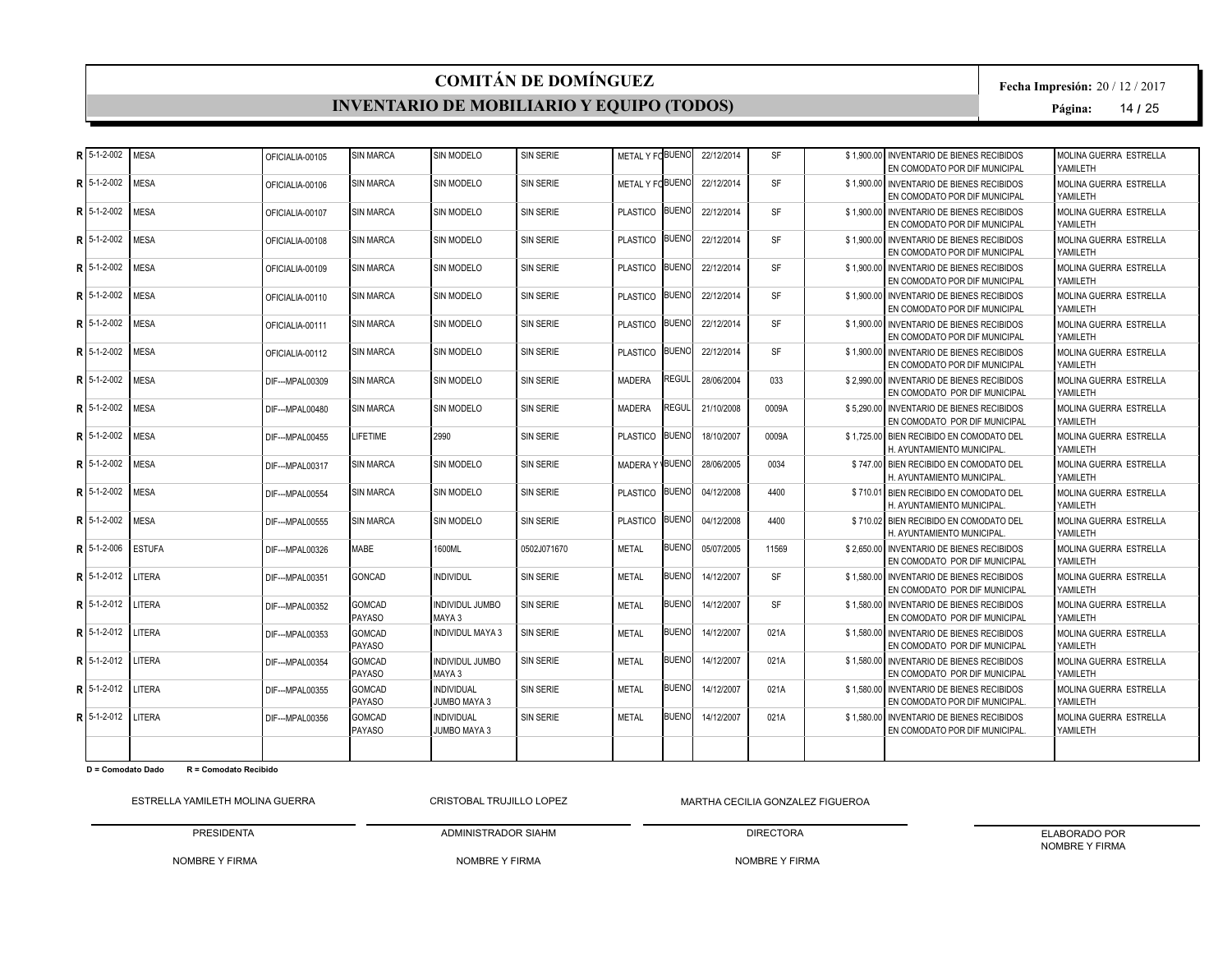#### **INVENTARIO DE MOBILIARIO Y EQUIPO (TODOS)**

**Fecha Impresión:** 20 / 12 / 2017

**Página:** 15 **/** 25

| $R$ 5-1-2-012  | LITERA               | DIF--- MPAL00357  | GOMCAD<br>PAYASO               | <b>INDIVIDUAL</b><br><b>JUMBO MAYA 3</b> | <b>SIN SERIE</b> | <b>METAL</b>   | <b>BUENC</b> | 14/12/2007 | 021A  | \$1,580.00 | <b>INVENTARIO DE BIENES RECIBIDOS</b><br>EN COMODATO POR DIF MUNICIPAL.                | MOLINA GUERRA ESTRELLA<br>YAMILETH  |
|----------------|----------------------|-------------------|--------------------------------|------------------------------------------|------------------|----------------|--------------|------------|-------|------------|----------------------------------------------------------------------------------------|-------------------------------------|
| $15-1-2-012$   | LITERA               | DIF--- MPAL00358  | <b>GOMCAD</b><br>PAYASO        | <b>INDIVIDUAL</b><br><b>JUMBO MAYA 3</b> | <b>SIN SERIE</b> | <b>METAL</b>   | <b>BUENO</b> | 14/12/2007 | 021A  |            | \$1.580.00 INVENTARIO DE BIENES RECIBIDOS<br>EN COMODATO POR DIF MUNICIPAL.            | MOLINA GUERRA ESTRELLA<br>YAMILETH  |
| $R15-1-2-012$  | LITERA               | DIF--- MPAI 00359 | <b>GOMCAD</b><br><b>PAYASO</b> | <b>INDIVIDUAL</b><br>JUMBO MAYA 3        | <b>SIN SERIE</b> | <b>METAL</b>   | <b>BUENO</b> | 14/12/2007 | 021A  |            | \$1.580.00 INVENTARIO DE BIENES RECIBIDOS<br>EN COMODATO POR DIF MUNICIPAL.            | MOLINA GUERRA ESTRELLA<br>YAMILETH  |
| $R15-1-2-012$  | LITERA               | DIF---MPAL00360   | GOMCAD<br><b>PAYASO</b>        | <b>INDIVIDUAL</b><br><b>JUMBO MAYA 3</b> | <b>SIN SERIE</b> | <b>METAL</b>   | <b>BUENO</b> | 14/12/2007 | 021A  |            | \$1.580.00 INVENTARIO DE BIENES RECIBIDOS<br>EN COMODATO POR DIF MUNICIPAL.            | MOLINA GUERRA ESTRELLA<br>YAMII FTH |
| $R15-1-2-012$  | LITERA               | DIF---MPAL00361   | <b>GOMCAD</b><br>PAYASO        | <b>INDIVIDUAL</b><br><b>JUMBO MAYA 3</b> | <b>SIN SERIE</b> | <b>METAL</b>   | <b>BUENO</b> | 14/12/2007 | 021A  |            | \$1,580.00 INVENTARIO DE BIENES RECIBIDOS<br>EN COMODATO POR DIF MUNICIPAL.            | MOLINA GUERRA ESTRELLA<br>YAMILETH  |
| R 5-1-2-012    | LITERA               | DIF---MPAL00362   | GOMCAD<br><b>PAYASO</b>        | <b>INDIVIDUAL</b><br><b>JUMBO MAYA 3</b> | <b>SIN SERIE</b> | <b>METAL</b>   | <b>BUENO</b> | 14/12/2007 | 021A  |            | \$1,580,00 INVENTARIO DE BIENES RECIBIDOS<br>EN COMODATO POR DIF MUNICIPAL.            | MOLINA GUERRA ESTRELLA<br>YAMILETH  |
| $R$ 5-1-2-012  | LITERA               | DIF---MPAL00363   | GOMCAD<br>PAYASO               | <b>INDIVIDUAL</b><br>JUMBO MAYA 3        | <b>SIN SERIE</b> | <b>METAL</b>   | <b>BUENO</b> | 14/12/2007 | 021A  |            | \$1.580.00 INVENTARIO DE BIENES RECIBIDOS<br>EN COMODATO POR DIF MUNICIPAL.            | MOLINA GUERRA ESTRELLA<br>YAMII FTH |
| $R$ 5-1-2-012  | LITERA               | DIF--- MPAI 00364 | <b>GOMCAD</b><br><b>PAYASO</b> | <b>INDIVIDUAL</b><br>JUMBO MAYA 3        | <b>SIN SERIE</b> | <b>METAL</b>   | <b>BUENO</b> | 14/12/2007 | 021A  |            | \$1.580.00 INVENTARIO DE BIENES RECIBIDOS<br>EN COMODATO POR DIF MUNICIPAL.            | MOLINA GUERRA ESTRELLA<br>YAMILETH  |
| R 5-1-2-014    | <b>RECLINATORIO</b>  | DIF---MPAL00311   | <b>SIN MARCA</b>               | SIN MODELO                               | <b>SIN SERIE</b> | MADERA         | <b>BUENO</b> | 26/06/2005 | 033   |            | \$1.495.00 INVENTARIO DE BIENES RECIBIDOS<br>EN COMODATO POR DIF MUNICIPAL             | MOLINA GUERRA ESTRELLA<br>YAMII FTH |
| R 5-1-2-015    | <b>TOCADOR</b>       | DIF---MPAL00314   | <b>SIN MARCA</b>               | SIN MODELO                               | <b>SIN SERIE</b> | MADERA         | <b>BUENO</b> | 26/06/2005 | 034   |            | \$1.380.00 INVENTARIO DE BIENES RECIBIDO<br>EN COMODATO POR DIF MUNICIPAL              | MOLINA GUERRA ESTRELLA<br>YAMILETH  |
| $R$ 15-1-2-015 | <b>TOCADOR</b>       | DIF--- MPAL00315  | <b>SIN MARCA</b>               | SIN MODELO                               | <b>SIN SERIE</b> | MADERA Y BUENO |              | 18/06/2005 | 0034  |            | \$402.50 BIEN RECIBIDO EN COMODATO DEL<br>H. AYUNTAMIENTO MUNICIPAL                    | MOLINA GUERRA ESTRELLA<br>YAMILETH  |
| R 5-1-2-017    | COMEDOR              | DIF---MPAL00367   | <b>SIN MARCA</b>               | <b>ESTANDAR</b>                          | <b>SIN SERIE</b> | MADERA         | <b>BUENO</b> | 14/12/2007 | 033   |            | \$3,857.62 INVENTARIO DE BIENES RECIBIDO<br>EN COMODATO POR DIF MUNICIPAL              | MOLINA GUERRA ESTRELLA<br>YAMII FTH |
| $R$ 5-1-2-017  | COMEDOR              | DIF--- MPAI 00368 | <b>SIN MARCA</b>               | <b>ESTANDAR</b>                          | <b>SIN SERIE</b> | <b>MADERA</b>  | <b>BUENO</b> | 14/12/2007 | 0021A |            | \$3.857.62 INVENTARIO DE BIENES RECIBIDO<br>EN COMODATO POR DIF MUNICIPAL              | MOLINA GUERRA ESTRELLA<br>YAMILETH  |
| $R$ 5-1-2-018  | SOFA CAMA            | DIF---MPAL00312   | <b>SIN MARCA</b>               | SIN MODELO                               | <b>SIN SERIE</b> | MADERA         | <b>BUENO</b> | 14/12/2007 | 0021A |            | \$977.50 INVENTARIO DE BIENES RECIBIDO<br>EN COMODATO POR DIF MUNICIPAL                | MOLINA GUERRA ESTRELLA<br>YAMILETH  |
| $R$ 5-1-2-018  | SOFA CAMA            | DIF---MPAL00313   | <b>SIN MARCA</b>               | SIN MODELO                               | <b>SIN SERIE</b> | <b>MADERA</b>  | <b>BUENO</b> | 28/06/2005 | 0034  |            | \$977.50 INVENTARIO DE BIENES RECIBIDO<br>EN COMODATO POR DIF MUNICIPAL                | MOLINA GUERRA ESTRELLA<br>YAMILETH  |
| $R$ 15-1-2-019 | JUEGO DE SALA        | DIF--- MPAL00327  | <b>SIN MARCA</b>               | <b>LISSET</b>                            | <b>SIN SERIE</b> | MADERA         | <b>BUENO</b> | 28/06/2005 | 0034  |            | \$5,400,00 INVENTARIO DE BIENES RECIBIDO<br>EN COMODATO POR DIF MUNICIPAL              | MOLINA GUERRA ESTRELLA<br>YAMII FTH |
| R 5-1-2-019    | <b>JUEGO DE SALA</b> | DIF---MPAL00328   | <b>SIN MARCA</b>               | LISSET                                   | <b>SIN SERIE</b> | MADERA         | <b>BUENC</b> | 05/07/2005 | 0034  |            | \$5,400,00 INVENTARIO DE BIENES RECIBIDO<br>EN COMODATO POR DIF MUNICIPAL              | MOLINA GUERRA ESTRELLA<br>YAMILETH  |
| $R$ 5-1-2-019  | JUEGO DE SALA        | DIF---MPAL00329   | <b>SIN MARCA</b>               | LISSET                                   | <b>SIN SERIE</b> | MADERA         | <b>BUENO</b> | 05/07/2005 | 6163  |            | \$5,400,00 INVENTARIO DE BIENES RECIBIDO<br>EN COMODATO POR DIF MUNICIPAL              | MOLINA GUERRA ESTRELLA<br>YAMILETH  |
| R 5-1-2-020    | <b>ESPIGUERO</b>     | DIF---MPAL00476   | <b>PRACTIMES</b>               | ABIERTA DE 36<br><b>CHAROLAS</b>         | <b>SIN SERIE</b> | <b>METAL</b>   | <b>EXCEL</b> | 21/10/2008 | 0156  |            | \$12,848,66 INVENTARIO DE BIENES RECIBIDOS<br>EN COMODATO POR DIF<br>MUNUNCIPAL        | MOLINA GUERRA ESTRELLA<br>YAMILETH  |
| $R$ 5-1-2-020  | <b>ESPIGUERO</b>     | DIF---MPAL00477   | <b>PRACTIMES</b>               | ABIERTA DE 36<br>CHAROLAS                | <b>SIN SERIE</b> | <b>METAL</b>   | <b>EXCEL</b> | 21/10/2008 | 0156  |            | \$12,848,66 INVENTARIO DE BIENES RECIBIDOS<br>EN COMODATO POR DIF<br><b>MUNUNCIPAL</b> | MOLINA GUERRA ESTRELLA<br>YAMILETH  |
|                |                      |                   |                                |                                          |                  |                |              |            |       |            |                                                                                        |                                     |

**D = Comodato Dado R = Comodato Recibido**

ESTRELLA YAMILETH MOLINA GUERRA PRESIDENTA CRISTOBAL TRUJILLO LOPEZ

NOMBRE Y FIRMA MARTHA CECILIA GONZALEZ FIGUEROA

NOMBRE Y FIRMA

ADMINISTRADOR SIAHM

DIRECTORA NOMBRE Y FIRMA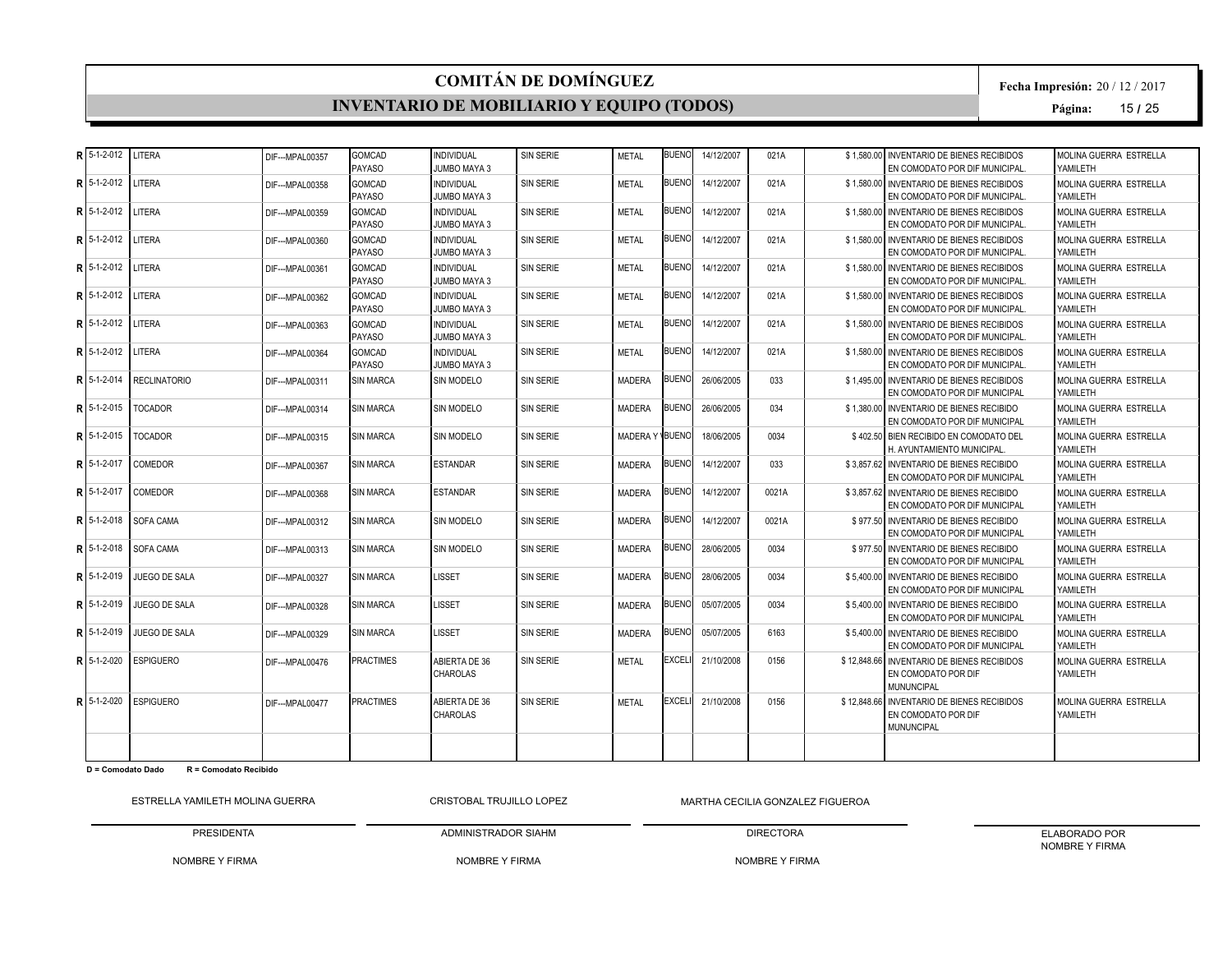#### **INVENTARIO DE MOBILIARIO Y EQUIPO (TODOS)**

**Fecha Impresión:** 20 / 12 / 2017

**Página:** 16 **/** 25

| R 5-1-2-021   | <b>ALACENA</b>       | DIF--- MPAL00182 | <b>SIN MARCA</b>  | SIN MODELO        | <b>SIN SERIE</b> | <b>METAL</b>     | <b>REGUL</b> | 30/10/2004 | <b>SF</b>          | \$1.00 INVENTARIO DE BIENES RECIBIDOS<br>EN COMODATO POR DIF<br><b>MUNUNCIPAL</b>     | <b>MOLINA GUERRA ESTRELLA</b><br>YAMILETH |
|---------------|----------------------|------------------|-------------------|-------------------|------------------|------------------|--------------|------------|--------------------|---------------------------------------------------------------------------------------|-------------------------------------------|
| R 5-1-2-021   | <b>ALACENA</b>       | DIF--- MPAL00308 | <b>SIN MARCA</b>  | <b>SIN MODELO</b> | <b>SIN SERIE</b> | MADERA           | <b>BUENO</b> | 26/06/2005 | 033                | \$1.725.00 BIEN RECIBIDO EN COMODATO DEL<br>H. AYUNTAMIENTO MUNICIPAL                 | MOLINA GUERRA ESTRELLA<br>YAMILETH        |
| $R15-1-2-022$ | <b>CUADRO</b>        | DIF---MPAL00330  | <b>SIN MARCA</b>  | SIN MODELO        | <b>SIN SERIE</b> | <b>MADERA</b>    | REGUL        | 03/06/2005 | 439577C            | \$1.185.75 INVENTARIO DE BIENES RECIBOS EN<br>COMODATO POR DIF MUNICIPAL              | MOLINA GUERRA ESTRELLA<br>YAMII FTH       |
| $R$ 5-1-2-022 | <b>CUADRO</b>        | DIF---MPAL00331  | <b>SIN MARCA</b>  | <b>SIN MODELO</b> | SIN SERIE        | <b>MADERA</b>    | REGUL        | 03/06/2005 | 439577C            | \$1.185.75 INVENTARIO DE BIENES RECIBOS EN<br><b>COMODATO POR DIF MUNICIPAL</b>       | MOLINA GUERRA ESTRELLA<br>YAMILETH        |
| R 5-1-2-022   | <b>CUADRO</b>        | DIF--- MPAL00332 | <b>SIN MARCA</b>  | <b>SIN MODELO</b> | <b>SIN SERIE</b> | <b>MADERA</b>    | REGUL        | 03/06/2005 | 439577C            | \$1.185.75 INVENTARIO DE BIENES RECIBOS EN<br><b>COMODATO POR DIF MUNICIPAL</b>       | MOLINA GUERRA ESTRELLA<br>YAMILETH        |
| R 5-1-2-022   | <b>CUADRO</b>        | DIF--- MPAL00333 | <b>SIN MARCA</b>  | SIN MODELO        | <b>SIN SERIE</b> | MADERA           | REGUL        | 03/06/2005 | 439577C            | \$1.185.75 INVENTARIO DE BIENES RECIBOS EN<br><b>COMODATO POR DIF MUNICIPAL</b>       | MOLINA GUERRA ESTRELLA<br>YAMILETH        |
| R 5-1-2-023   | <b>URNA</b>          | DIF--- MPAL00334 | <b>SIN MARCA</b>  | <b>SILVERPOT</b>  | <b>SIN SERIE</b> | <b>MADERA</b>    | REGUL        | 15/06/2005 | 020312             | \$1.150.00 INVENTARIO DE BIENES RECIBIDOS<br>EN COMODATO POR DIF<br><b>MUNUNCIPAL</b> | MOLINA GUERRA ESTRELLA<br>YAMILETH        |
| R 5-1-2-025   | <b>CORTINERO</b>     | DIF--- MPAL00321 | <b>SIN MARCA</b>  | <b>SIN MODELO</b> | <b>SIN SERIE</b> | <b>METAL</b>     | REGUL        | 28/06/2005 | 034                | \$138,00 INVENTARIO DE BIENES RECIBOS EN<br><b>COMODATO POR DIF MUNICIPAL</b>         | MOLINA GUERRA ESTRELLA<br>YAMILETH        |
| $R$ 5-1-2-025 | <b>CORTINERO</b>     | DIF---MPAL00322  | <b>SIN MARCA</b>  | SIN MODELO        | <b>SIN SERIE</b> | <b>METAL</b>     | REGUL        | 28/06/2005 | 034                | \$138.00 INVENTARIO DE BIENES RECIBOS EN<br><b>COMODATO POR DIF MUNICIPAL</b>         | MOLINA GUERRA ESTRELLA<br>YAMILETH        |
| $R15-1-2-025$ | <b>CORTINERO</b>     | DIF---MPAL00323  | <b>SIN MARCA</b>  | <b>SIN MODELO</b> | SIN SERIE        | <b>METAL</b>     | REGUL        | 28/06/2005 | 034                | \$138.00 INVENTARIO DE BIENES RECIBOS EN<br><b>COMODATO POR DIF MUNICIPAL</b>         | MOLINA GUERRA ESTRELLA<br>YAMILETH        |
| R 5-1-2-025   | <b>CORTINERO</b>     | DIF---MPAL00324  | <b>SIN MARCA</b>  | <b>SIN MODELO</b> | <b>SIN SERIE</b> | <b>METAL</b>     | REGUL        | 28/06/2005 | 034                | \$138.00 INVENTARIO DE BIENES RECIBOS EN<br><b>COMODATO POR DIF MUNICIPAL</b>         | MOLINA GUERRA ESTRELLA<br>YAMILETH        |
| R 5-1-2-025   | <b>CORTINERO</b>     | DIF--- MPAL00325 | <b>SIN MARCA</b>  | SIN MODELO        | <b>SIN SERIE</b> | METAL            | EXCEL        | 28/06/2005 | 0034               | \$2.495.50 BIEN RECIBIDO EN COMODATO DEL<br>H. AYUNTAMIENTO MUNICIPAL                 | MOLINA GUERRA ESTRELLA<br>YAMILETH        |
| R 5-1-2-026   | <b>CRUCIFIJO</b>     | DIF--- MPAL00335 | <b>SIN MARCA</b>  | <b>SIN MODELO</b> | <b>SIN SERIE</b> | <b>MADERA</b>    | REGUL        | 15/06/2005 | 020311             | \$2,495.50 INVENTARIO DE BIENES RECIBOS EN<br><b>COMODATO POR DIF MUNICIPAL</b>       | MOLINA GUERRA ESTRELLA<br>YAMILETH        |
| R 5-1-2-027   | <b>FLORERO</b>       | DIF---MPAL00340  | <b>SIN MARCA</b>  | CATEDRAL          | <b>SIN SERIE</b> | <b>METAL</b>     | REGUL        | 15/06/2005 | 020311             | \$1,265.00 INVENTARIO DE BIENES RECIBOS EN<br><b>COMODATO POR DIF MUNICIPAL</b>       | MOLINA GUERRA ESTRELLA<br>YAMILETH        |
| R   5-1-2-027 | <b>FLORERO</b>       | DIF--- MPAL0034  | <b>SIN MARCA</b>  | <b>CATEDRAL</b>   | SIN SERIE        | <b>METAL</b>     | REGUI        | 15/06/2005 | 020311             | \$1.265.00 INVENTARIO DE BIENES RECIBIDOS<br>EN COMODATO POR DIF MUNICIPAL            | MOLINA GUERRA ESTRELLA<br>YAMILETH        |
| R 5-1-2-028   | <b>TARIMA</b>        | DIF--- MPAL00231 | <b>SIN MARCA</b>  | <b>SIN MODELO</b> | <b>SIN SERIE</b> | <b>MADERA</b>    | BUENO        | 05/07/2005 | <b>SIN FACTURA</b> | \$44.20 BIEN RECIBIDO EN COMODATO DEL<br>H. AYUNTAMIENTO MUNICIPAL                    | MOLINA GUERRA ESTRELLA<br>YAMILETH        |
| R 5-1-2-030   | CARRO CON PEDESTAL   | DIF---MPAL00342  | <b>SIN MARCA</b>  | <b>REFORZADO</b>  | <b>SIN SERIE</b> | MFTAI            | <b>BUENO</b> | 26/03/2015 | 020311             | \$3.128.00 INVENTARIO DE BIENES RECIBOS EN<br>COMODATO POR DIF MUNICIPAL              | MOLINA GUERRA ESTRELLA<br>YAMILETH        |
| R 5-1-5-001   | COMPUTADORA PERSONAL | DIF---MPAL00469  | <b>SIN MARCA</b>  | <b>SIN MODELO</b> | <b>SIN SERIE</b> | METAL Y PLIBUENC |              | 06/06/2003 | 1541               | \$1.00 INVENTARIO DE BIENES RECIBIDOS<br>EN COMODATO POR DIF MUNICIPAL.               | MOLINA GUERRA ESTRELLA<br>YAMILETH        |
| R 5-1-5-001   | COMPUTADORA PERSONAL | DIF--- MPAL00573 | <b>ENSAMBLADA</b> | <b>SIN MODELO</b> | <b>SIN SERIE</b> | METAL Y PLBUENC  |              | 22/09/2008 | 1451               | \$1.00 INVENTARIO DE BIENES RECIBIDOS<br>EN COMODATO POR DIF MUNICIPAL                | MOLINA GUERRA ESTRELLA<br>YAMILETH        |
| R 5-1-5-001   | COMPUTADORA PERSONAL | DIF---MPAL00345  | CELERON           | <b>SIN MODELO</b> | <b>SIN SERIE</b> | METAL Y PLBUENO  |              | 06/06/2003 | 00770              | \$5,500,00 INVENTARIO DE BIENES RECIBIDOS<br>EN COMODATO POR DIF MUNICIPAL.           | MOLINA GUERRA ESTRELLA<br>YAMILETH        |
|               |                      |                  |                   |                   |                  |                  |              |            |                    |                                                                                       |                                           |

**D = Comodato Dado R = Comodato Recibido**

ESTRELLA YAMILETH MOLINA GUERRA PRESIDENTA CRISTOBAL TRUJILLO LOPEZ

NOMBRE Y FIRMA MARTHA CECILIA GONZALEZ FIGUEROA

DIRECTORA

ELABORADO POR NOMBRE Y FIRMA

NOMBRE Y FIRMA

ADMINISTRADOR SIAHM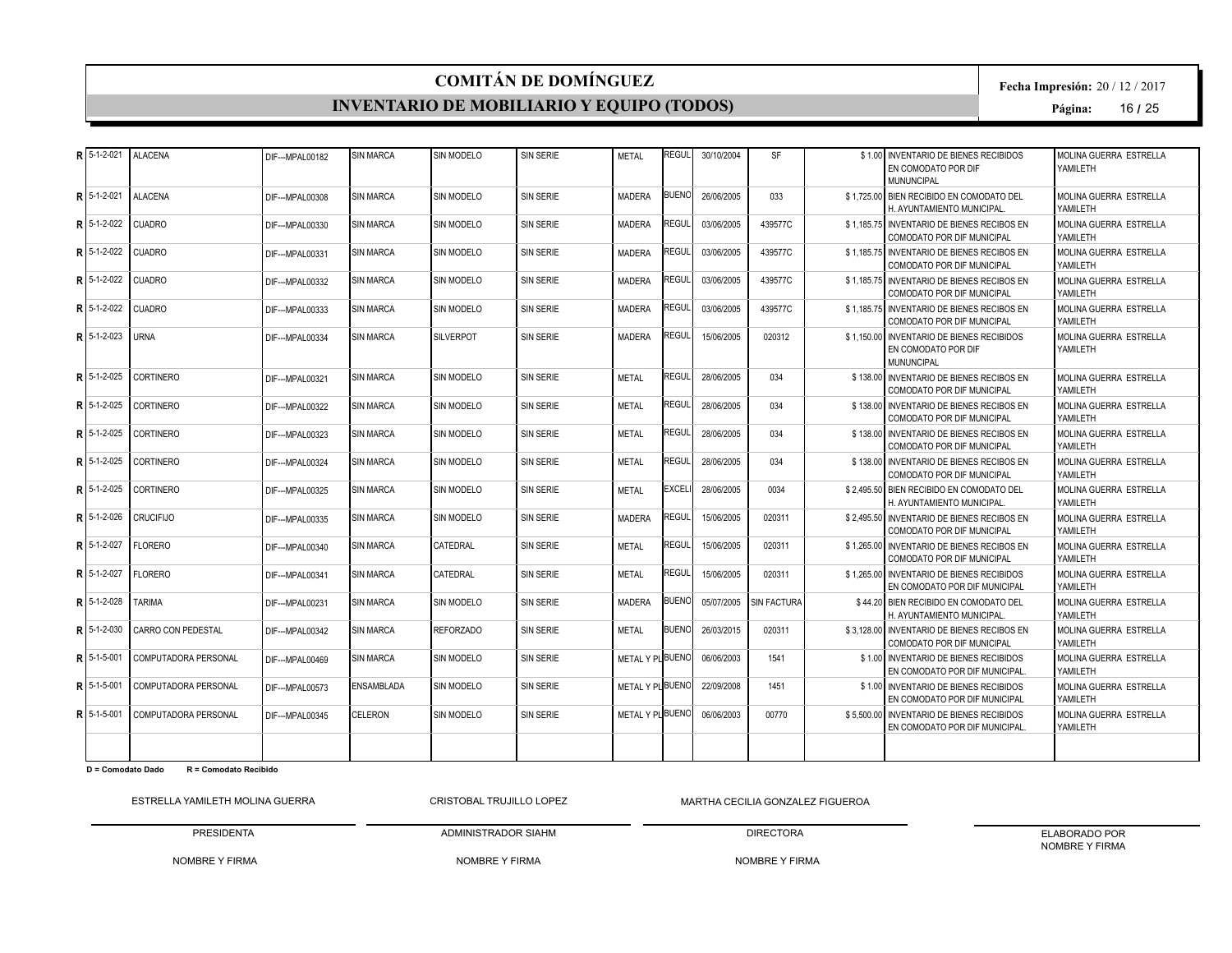#### **INVENTARIO DE MOBILIARIO Y EQUIPO (TODOS)**

**Fecha Impresión:** 20 / 12 / 2017

**Página:** 17 **/** 25

|   | 5-1-5-001         | COMPUTADORA PERSONAL        | DIF---MPAL00482  | <b>EMSAMBLADA</b> | SIN MODELO        | SIN SERIE         | METAL Y PLBUENO  | 22/09/2008 | 1541 | \$9.300.00 INVENTARIO DE BIENES RECIBIDOS<br>EN COMODATO POR DIF MUNICIPAL. | MOLINA GUERRA ESTRELLA<br>YAMILETH |
|---|-------------------|-----------------------------|------------------|-------------------|-------------------|-------------------|------------------|------------|------|-----------------------------------------------------------------------------|------------------------------------|
|   | 5-1-5-001         | COMPUTADORA PERSONAL        | DIF---MPAL00483  | <b>EMSAMBLADA</b> | SIN MODELO        | SIN SERIE         | METAL Y PLBUENO  | 22/09/2008 | 1541 | \$9.300.00 INVENTARIO DE BIENES RECIBIDOS<br>EN COMODATO POR DIF MUNICIPAL. | MOLINA GUERRA ESTRELLA<br>YAMILETH |
|   | $5 - 1 - 5 - 001$ | COMPUTADORA PERSONAL        | DIF---MPAL00484  | <b>EMSAMBLADA</b> | SIN MODELO        | SIN SERIE         | METAL Y PL BUENO | 22/09/2008 | 1541 | \$9.300.00 INVENTARIO DE BIENES RECIBIDOS<br>EN COMODATO POR DIF MUNICIPAL. | MOLINA GUERRA ESTRELLA<br>YAMILETH |
| R | 5-1-5-001         | COMPUTADORA PERSONAL        | DIF---MPAL00485  | <b>EMSAMBLADA</b> | SIN MODELO        | SIN SERIE         | METAL Y PLBUENO  | 22/09/2008 | 1541 | \$9.300.00 INVENTARIO DE BIENES RECIBIDOS<br>EN COMODATO POR DIF MUNICIPAL. | MOLINA GUERRA ESTRELLA<br>YAMILETH |
|   | 5-1-5-001         | COMPUTADORA PERSONAL        | DIF---MPAL00486  | <b>EMSAMBLADA</b> | SIN MODELO        | SIN SERIE         | METAL Y PLBUENO  | 22/09/2008 | 1541 | \$9,300.00 INVENTARIO DE BIENES RECIBIDOS<br>EN COMODATO POR DIF MUNICIPAL. | MOLINA GUERRA ESTRELLA<br>YAMILETH |
|   | 5-1-5-001         | COMPUTADORA PERSONAL        | DIF---MPAL00487  | <b>EMSAMBLADA</b> | SIN MODELO        | SIN SERIE         | METAL Y PLBUENO  | 22/09/2008 | 1541 | \$9,300.00 INVENTARIO DE BIENES RECIBIDOS<br>EN COMODATO POR DIF MUNICIPAL. | MOLINA GUERRA ESTRELLA<br>YAMILETH |
|   | 5-1-5-001         | COMPUTADORA PERSONAL        | DIF---MPAL00488  | <b>EMSAMBLADA</b> | SIN MODELO        | SIN SERIE         | METAL Y PLBUENO  | 22/09/2008 | 1451 | \$9,300.00 INVENTARIO DE BIENES RECIBIDOS<br>EN COMODATO POR DIF MUNICIPAL. | MOLINA GUERRA ESTRELLA<br>YAMILETH |
|   | 5-1-5-001         | COMPUTADORA PERSONAL        | DIF--- MPAL00489 | <b>ENSAMBLADA</b> | SIN MODELO        | SIN SERIE         | METAL Y PLBUENO  | 22/09/2008 | 1451 | \$9.300.00 INVENTARIO DE BIENES RECIBIDOS<br>EN COMODATO POR DIF MUNICIPAL  | MOLINA GUERRA ESTRELLA<br>YAMILETH |
|   | 5-1-5-001         | COMPUTADORA PERSONAL        | DIF--- MPAL00490 | <b>ENSAMBLADA</b> | SIN MODELO        | SIN SERIE         | METAL Y PL BUENO | 22/09/2008 | 1451 | \$9.300.00 INVENTARIO DE BIENES RECIBIDOS<br>EN COMODATO POR DIF MUNICIPAL  | MOLINA GUERRA ESTRELLA<br>YAMILETH |
|   | 5-1-5-001         | COMPUTADORA PERSONAL        | DIF---MPAL00491  | <b>ENSAMBLADA</b> | SIN MODELO        | SIN SERIE         | METAL Y PLBUENO  | 22/09/2008 | 1451 | \$9.300.00 INVENTARIO DE BIENES RECIBIDOS<br>EN COMODATO POR DIF MUNICIPAL  | MOLINA GUERRA ESTRELLA<br>YAMILETH |
|   | 5-1-5-001         | COMPUTADORA PERSONAL        | DIF--- MPAL00492 | <b>ENSAMBLADA</b> | SIN MODELO        | SIN SERIE         | METAL Y PLBUENO  | 22/09/2008 | 1451 | \$9.300.00 INVENTARIO DE BIENES RECIBIDOS<br>EN COMODATO POR DIF MUNICIPAL  | MOLINA GUERRA ESTRELLA<br>YAMILETH |
|   | 5-1-5-001         | COMPUTADORA PERSONAL        | DIF---MPAL00493  | <b>ENSAMBLADA</b> | SIN MODELO        | SIN SERIE         | METAL Y PLBUENO  | 22/09/2008 | 1451 | \$9.300.00 INVENTARIO DE BIENES RECIBIDOS<br>EN COMODATO POR DIF MUNICIPAL  | MOLINA GUERRA ESTRELLA<br>YAMILETH |
| R | 5-1-5-001         | COMPUTADORA PERSONAL        | DIF--- MPAL00494 | ENSAMBLADA        | SIN MODELO        | SIN SERIE         | METAL Y PLBUENO  | 22/09/2008 | 1451 | \$9.300.00 INVENTARIO DE BIENES RECIBIDOS<br>EN COMODATO POR DIF MUNICIPAL  | MOLINA GUERRA ESTRELLA<br>YAMILETH |
|   | 5-1-5-001         | COMPUTADORA PERSONAL        | DIF---MPAL00495  | <b>ENSAMBLADA</b> | SIN MODELO        | SIN SERIE         | METAL Y PLBUENO  | 22/09/2008 | 1451 | \$9,300,00 INVENTARIO DE BIENES RECIBIDOS<br>EN COMODATO POR DIF MUNICIPAL  | MOLINA GUERRA ESTRELLA<br>YAMILETH |
|   | 5-1-5-001         | COMPUTADORA PERSONAL        | DIF--- MPAL00496 | <b>ENSAMBLADA</b> | SIN MODELO        | SIN SERIE         | METAL Y PL BUENO | 22/09/2008 | 1451 | \$9.300.00 INVENTARIO DE BIENES RECIBIDOS<br>EN COMODATO POR DIF MUNICIPAL  | MOLINA GUERRA ESTRELLA<br>YAMILETH |
|   | $5 - 1 - 5 - 001$ | COMPUTADORA PERSONAL        | DIF---MPAL00497  | <b>ENSAMBLADA</b> | SIN MODELO        | SIN SERIE         | METAL Y PL BUENO | 22/09/2008 | 1451 | \$9.300.00 INVENTARIO DE BIENES RECIBIDOS<br>EN COMODATO POR DIF MUNICIPAL  | MOLINA GUERRA ESTRELLA<br>YAMILETH |
|   | 5-1-5-001         | COMPUTADORA PERSONAL        | DIF---MPAL00498  | <b>ENSAMBLADA</b> | SIN MODELO        | SIN SERIE         | METAL Y PLBUENO  | 22/09/2008 | 1451 | \$9.300.00 INVENTARIO DE BIENES RECIBIDOS<br>EN COMODATO POR DIF MUNICIPAL  | MOLINA GUERRA ESTRELLA<br>YAMILETH |
|   | 5-1-5-001         | COMPUTADORA PERSONAL        | DIF---MPAL00499  | <b>ENSAMBLADA</b> | SIN MODELO        | SIN SERIE         | METAL Y PLBUENO  | 22/09/2008 | 1451 | \$9.300.00 INVENTARIO DE BIENES RECIBIDOS<br>EN COMODATO POR DIF MUNICIPAL  | MOLINA GUERRA ESTRELLA<br>YAMILETH |
|   | $5 - 1 - 5 - 001$ | COMPUTADORA PERSONAL        | DIF---MPAL00500  | <b>ENSAMBLADA</b> | SIN MODELO        | <b>SIN SERIRE</b> | METAL Y PL BUENO | 22/09/2008 | 1451 | \$9,300,00 INVENTARIO DE BIENES RECIBIDOS<br>EN COMODATO POR DIF MUNICIPAL  | MOLINA GUERRA ESTRELLA<br>YAMILETH |
|   | 5-1-5-001         | COMPUTADORA PERSONAL        | DIF---MPAL00501  | ENSAMBLADA        | SIN MODELO        | SIN SERIE         | METAL Y PLBUENO  | 22/09/2008 | 1451 | \$9.300.00 INVENTARIO DE BIENES RECIBIDOS<br>EN COMODATO POR DIF MUNICIPAL  | MOLINA GUERRA ESTRELLA<br>YAMILETH |
|   | R I 5-1-5-001     | <b>COMPUTADORA PERSONAL</b> | DIF---MPAL00502  | <b>ENSAMBLADA</b> | <b>SIN MODELO</b> | SIN SERIE         | METAL Y PL BUENO | 22/09/2008 | 1451 | \$9,300.00 INVENTARIO DE BIENES RECIBIDOS<br>EN COMODATO POR DIF MUNICIPAL  | MOLINA GUERRA ESTRELLA<br>YAMILETH |
|   |                   |                             |                  |                   |                   |                   |                  |            |      |                                                                             |                                    |

**D = Comodato Dado R = Comodato Recibido**

ESTRELLA YAMILETH MOLINA GUERRA

PRESIDENTA CRISTOBAL TRUJILLO LOPEZ

ADMINISTRADOR SIAHM

NOMBRE Y FIRMA MARTHA CECILIA GONZALEZ FIGUEROA DIRECTORA

NOMBRE Y FIRMA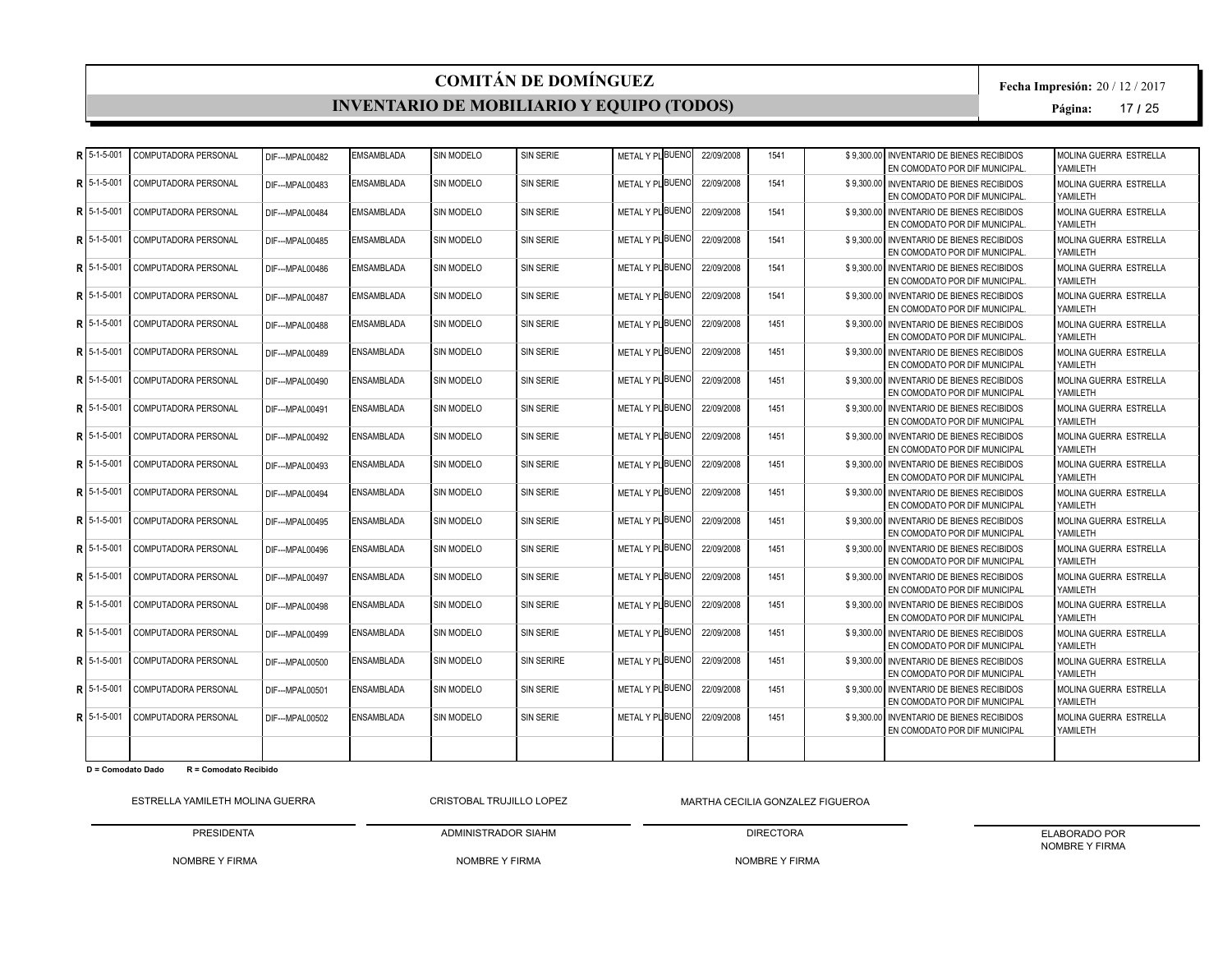#### **INVENTARIO DE MOBILIARIO Y EQUIPO (TODOS)**

**Fecha Impresión:** 20 / 12 / 2017

**Página:** 18 **/** 25

|   | ⊋ I 5-1-5-001     | COMPUTADORA PERSONAL                       | DIF--- MPAL00503 | <b>ENSAMBLADA</b> | SIN MODELO     | SIN SERIE          | METAL Y PLBUENO  | 22/09/2008 | 1451      | \$9.300.00 INVENTARIO DE BIENES RECIBIDOS<br>EN COMODATO POR DIF MUNICIPAL                                                                                              | MOLINA GUERRA ESTRELLA<br>YAMILETH  |
|---|-------------------|--------------------------------------------|------------------|-------------------|----------------|--------------------|------------------|------------|-----------|-------------------------------------------------------------------------------------------------------------------------------------------------------------------------|-------------------------------------|
|   | 5-1-5-001         | COMPUTADORA PERSONAL                       | DIF--- MPAL00504 | <b>ENSAMBLADA</b> | SIN MODELO     | SIN SERIE          | METAL Y PLBUENO  | 22/09/2008 | 1451      | \$9.300.00 INVENTARIO DE BIENES RECIBIDOS<br>EN COMODATO POR DIF MUNICIPAL                                                                                              | MOLINA GUERRA ESTRELLA<br>YAMILETH  |
|   | 5-1-5-001         | COMPUTADORA PERSONAL                       | DIF--- MPAL00505 | ENSAMBLADA        | SIN MODELO     | <b>SIN SERIE</b>   | METAL Y PLBUENO  | 22/09/2008 | 1451      | \$9.300.00 INVENTARIO DE BIENES RECIBIDOS<br>EN COMODATO POR DIF MUNICIPAL                                                                                              | MOLINA GUERRA ESTRELLA<br>YAMILETH  |
|   | 5-1-5-001         | COMPUTADORA PERSONAL                       | DIF---MPAL00506  | <b>ENSAMBLADA</b> | SIN MODELO     | <b>SIN SERIE</b>   | METAL Y PL BUENO | 22/09/2008 | 1451      | \$9.300.00 INVENTARIO DE BIENES RECIBIDOS<br>EN COMODATO POR DIF MUNICIPAL                                                                                              | MOLINA GUERRA ESTRELLA<br>YAMILETH  |
| 5 | 5-1-5-001         | COMPUTADORA PERSONAL                       | DIF---MPAL00240  | <b>SIN MARCA</b>  | 55NV           | 2024X02148         | METAL Y PLBUENO  | 30/10/2004 | 447       | \$9,429.50 INVENTARIO DE BIENES RECIBIDOS<br>EN COMODATO POR DIF MUNICIPAL.                                                                                             | MOLINA GUERRA ESTRELLA<br>YAMILETH  |
|   | $5 - 1 - 5 - 002$ | <b>COMPUTADORA DE</b><br><b>ESCRITORIO</b> | OFICIALIA-00113  | <b>HP</b>         | PRO3405        | MXL2330CPR         | PLASTICO YBUENO  | 22/12/2014 | <b>SF</b> | \$11,000.00 INVENTARIO DE BIENES RECIBIDOS<br>EN COMODATO POR DIF MUNICIPAL                                                                                             | MOLINA GUERRA ESTRELLA<br>YAMILETH  |
|   | 5-1-5-002         | <b>COMPUTADORA DE</b><br><b>ESCRITORIO</b> | OFICIALIA-00114  | <b>HP</b>         | PRO3405        | MXL2330CX6         | PLASTICO YBUENO  | 22/12/2014 | <b>SF</b> | \$11,000.00 INVENTARIO DE BIENES RECIBIDOS<br>EN COMODATO POR DIF MUNICIPAL                                                                                             | MOLINA GUERRA ESTRELLA<br>YAMILETH  |
|   | 5-1-5-002         | COMPUTADORA DE<br><b>ESCRITORIO</b>        | OFICIALIA-00115  | <b>HP</b>         | PRO3405        | MXL2330CPZ         | PLASTICO YBUENO  | 22/12/2014 | <b>SF</b> | \$11,000,00 INVENTARIO DE BIENES RECIBIDOS<br>EN COMODATO POR DIF MUNICIPAL                                                                                             | MOLINA GUERRA ESTRELLA<br>YAMII FTH |
|   | 5-1-5-002         | <b>COMPUTADORA DE</b><br><b>ESCRITORIO</b> | OFICIALIA-00116  | <b>HP</b>         | PRO3405        | MXL2330CXF         | PLASTICO YBUENO  | 22/12/2014 | <b>SF</b> | \$11,000,00 INVENTARIO DE BIENES RECIBIDOS<br>EN COMODATO POR DIF MUNICIPAL                                                                                             | MOLINA GUERRA ESTRELLA<br>YAMILETH  |
|   | 5-1-5-002         | COMPUTADORA DE<br><b>ESCRITORIO</b>        | OFICIALIA-00117  | <b>HP</b>         | PRO3405        | MXL2330CPH         | PLASTICO YBUENO  | 22/12/2014 | <b>SF</b> | \$11,000,00 INVENTARIO DE BIENES RECIBIDOS<br>EN COMODATO POR DIF MUNICIPAL                                                                                             | MOLINA GUERRA ESTRELLA<br>YAMILETH  |
|   | 5-1-5-002         | <b>COMPUTADORA DE</b><br><b>ESCRITORIO</b> | OFICIALIA-00118  | <b>HP</b>         | PRO3405        | MXL2330CPW         | PLASTICO YBUENO  | 22/12/2014 | <b>SF</b> | \$11,000,00 INVENTARIO DE BIENES RECIBIDOS<br>EN COMODATO POR DIF MUNICIPAL                                                                                             | MOLINA GUERRA ESTRELLA<br>YAMILETH  |
|   | 5-1-5-002         | <b>COMPUTADORA DE</b><br><b>ESCRITORIO</b> | OFICIALIA-00119  | <b>HP</b>         | PRO3405        | <b>MXL2330CPQ</b>  | PLASTICO YBUENO  | 22/12/2014 | <b>SF</b> | \$11,000.00 INVENTARIO DE BIENES RECIBIDOS<br>EN COMODATO POR DIF MUNICIPAL                                                                                             | MOLINA GUERRA ESTRELLA<br>YAMILETH  |
|   | 5-1-5-002         | <b>COMPUTADORA DE</b><br><b>ESCRITORIO</b> | OFICIALIA-00120  | HP                | PRO3405        | MXL2330CX2         | PLASTICO YBUENO  | 22/12/2014 | <b>SF</b> | \$11,000.00 INVENTARIO DE BIENES RECIBIDOS<br>EN COMODATO POR DIF MUNICIPAL                                                                                             | MOLINA GUERRA ESTRELLA<br>YAMILETH  |
|   | 5-1-5-002         | COMPUTADORA DE<br><b>ESCRITORIO</b>        | OFICIALIA-00121  | <b>HP</b>         | PRO3405        | MXL2330CXM         | PLASTICO YBUENO  | 22/12/2014 | <b>SF</b> | \$11,000,00 INVENTARIO DE BIENES RECIBIDOS<br>EN COMODATO POR DIF MUNICIPAL                                                                                             | MOLINA GUERRA ESTRELLA<br>YAMII FTH |
|   | 5-1-5-002         | COMPUTADORA DE<br><b>ESCRITORIO</b>        | OFICIALIA-00122  | <b>HP</b>         | PRO3405        | MXL2330CPK         | PLASTICO YBUENO  | 22/12/2014 | <b>SF</b> | \$11,000,00 INVENTARIO DE BIENES RECIBIDOS<br>EN COMODATO POR DIF MUNICIPAL                                                                                             | MOLINA GUERRA ESTRELLA<br>YAMILETH  |
|   | 5-1-5-002         | COMPUTADORA DE<br><b>ESCRITORIO</b>        | OFICIALIA-0018   | LANIX             | TITANHX4210    | 419360000000000116 | METAL Y PLBUENO  | 22/12/2014 | <b>SF</b> | \$11,678,88 INVENTARIO DE BIENES RECIBIDOS<br>EN COMODATO POR DIF MUNICIPAL                                                                                             | MOLINA GUERRA ESTRELLA<br>YAMII FTH |
|   | 5-1-5-002         | <b>COMPUTADORA DE</b><br><b>ESCRITORIO</b> | OFICIALIA-0019   | LANIX             | TITANHX4210    | 419360000000000130 | METAL Y PLBUENO  | 22/12/2014 | <b>SF</b> | \$11.678.88 INVENTARIO DE BIENES RECIBIDOS<br>EN COMODATO POR DIF MUNICIPAL                                                                                             | MOLINA GUERRA ESTRELLA<br>YAMILETH  |
|   | 5-1-5-002         | COMPUTADORA DE<br><b>ESCRITORIO</b>        | OFICIALIA-0020   | LANIX             | TITANHX4210    | 419360000000000076 | METAL Y PL BUENO | 22/12/2014 | <b>SF</b> | \$11.678.88 INVENTARIO DE BIENES RECIBIDOS<br>EN COMODATO POR DIF MUNICIPAL                                                                                             | MOLINA GUERRA ESTRELLA<br>YAMILETH  |
|   | 5-1-5-002         | COMPUTADORA DE<br><b>ESCRITORIO</b>        | OFICIALIA--0017  | LANIX             | TITANHX4210    | 419360000000000103 | METAL Y PL BUENO | 22/12/2014 | <b>SF</b> | \$11,678,88 INVENTARIO DE BIENES RECIBIDOS<br>EN COMODATO POR DIF MUNICIPAL                                                                                             | MOLINA GUERRA ESTRELLA<br>YAMILETH  |
|   | 5-1-5-002         | COMPUTADORA DE<br><b>ESCRITORIO</b>        | DIF--- MPAL00002 | <b>GHIA</b>       | <b>DESKTOP</b> | 241529             | PLASTICO YEXCELI | 01/03/2015 | 875       | \$18,970.32 EQUIPO DE COMPUTO QUE INCLUYE:<br>MONITOR LED. MARCA: AOC.<br>MODELO: 270LM00004. NUMERO DE<br>SERIE: FJCD9JA000078 AL SERVICIO<br><b>DEL DIF MUNICIPAL</b> | MOLINA GUERRA ESTRELLA<br>YAMILETH  |
|   |                   |                                            |                  |                   |                |                    |                  |            |           |                                                                                                                                                                         |                                     |

**D = Comodato Dado R = Comodato Recibido**

ESTRELLA YAMILETH MOLINA GUERRA

PRESIDENTA CRISTOBAL TRUJILLO LOPEZ

NOMBRE Y FIRMA MARTHA CECILIA GONZALEZ FIGUEROA

NOMBRE Y FIRMA

ADMINISTRADOR SIAHM

DIRECTORA NOMBRE Y FIRMA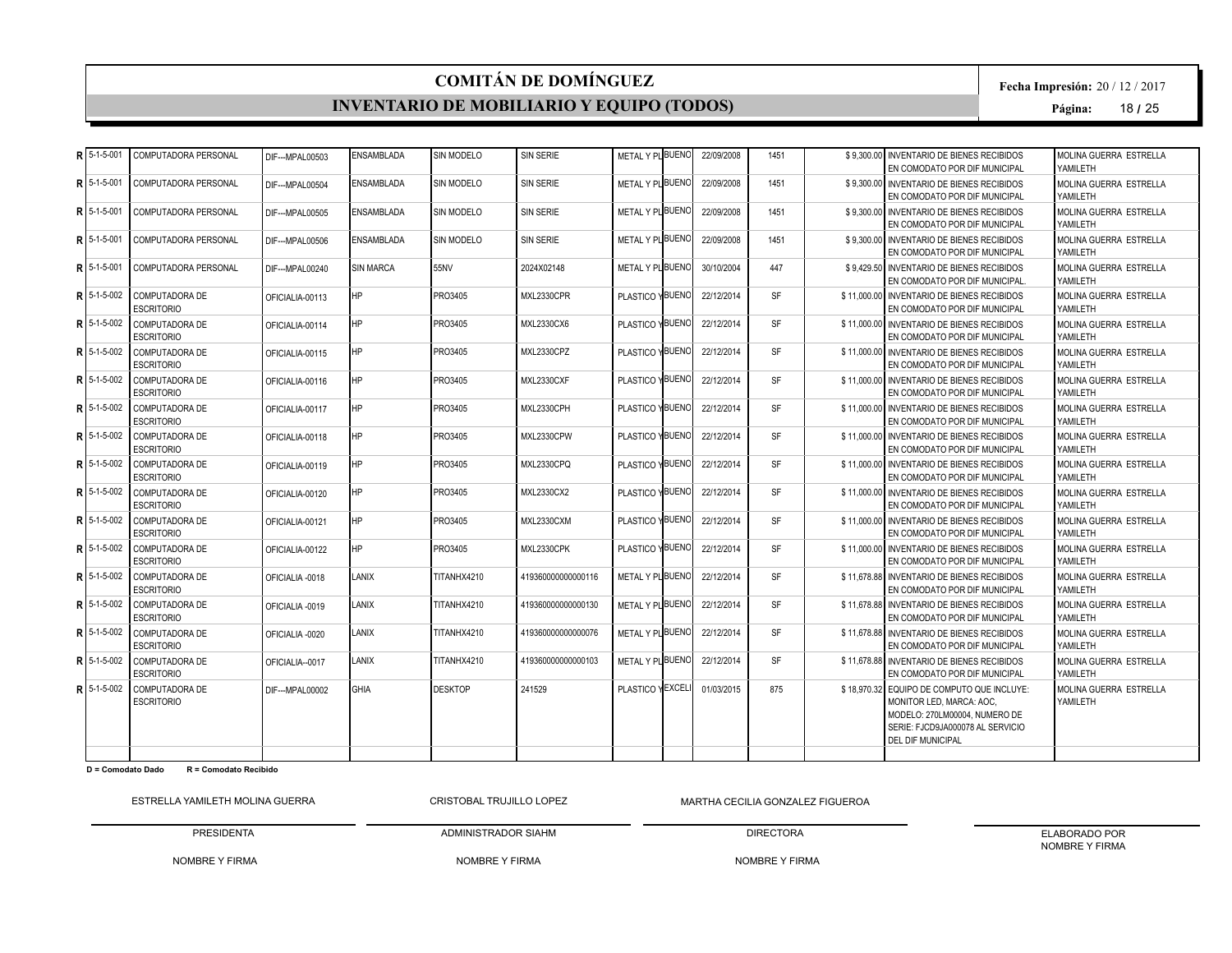#### **INVENTARIO DE MOBILIARIO Y EQUIPO (TODOS)**

**Fecha Impresión:** 20 / 12 / 2017

**Página:** 19 **/** 25

|   | $R$ 5-1-5-011       | <b>MONITOR</b>             | DIF--- MPAL00460 | PHILIPS           | SIN MODELO               | YA1A0542013807                 | METAL Y PLBUENO  |                | 29/10/2007 | 1541      | \$1.00 INVENTARIO DE BIENES RECIBIDOS<br>EN COMODATO POR DIF MUNICIPAL      | MOLINA GUERRA ESTRELLA<br>YAMILETH  |
|---|---------------------|----------------------------|------------------|-------------------|--------------------------|--------------------------------|------------------|----------------|------------|-----------|-----------------------------------------------------------------------------|-------------------------------------|
| R | 5-1-5-011           | <b>MONITOR</b>             | DIF--- MPAL00461 | PHILIPS           | <b>SIN MODELO</b>        | <b>SIN SERIE</b>               | METAL Y PLIREGUL |                | 29/10/2007 | 1541      | \$1.00 INVENTARIO DE BIENES RECIBIDOS<br>EN COMODATO POR DIF MUNICIPAL      | MOLINA GUERRA ESTRELLA<br>YAMILETH  |
| R | 5-1-5-013           | <b>IMPRESORA</b>           | DIF---MPAL00349  | <b>EPSON</b>      | STYLUS PHOT 825          | USCB010995                     | METAL Y PL REGUL |                | 01/12/2004 | <b>SF</b> | \$9.194.21 INVENTARIO DE BIENES RECIBIDOS<br>EN COMODATO POR DIF MUNICIPAL  | MOLINA GUERRA ESTRELLA<br>YAMII FTH |
| R | 5-1-5-013           | <b>IMPRESORA</b>           | OFICIALIA-00143  | <b>KYOCERA</b>    | <b>FS-1060DN</b>         | NSE2700752                     | <b>PLASTICO</b>  | <b>EXCELI</b>  | 22/12/2014 | <b>SF</b> | \$6,000,00 INVENTARIO DE BIENES RECIBIDOS<br>EN COMODATO POR DIF MUNICIPAL  | MOLINA GUERRA ESTRELLA<br>YAMILETH  |
|   | $R$ 15-1-5-013      | <b>IMPRESORA</b>           | OFICIALIA-00144  | <b>KYOCERA</b>    | <b>FS-1060DN</b>         | NSE2801585                     | <b>PLASTICO</b>  | <b>IEXCELI</b> | 22/12/2014 | <b>SF</b> | \$6,000.00 INVENTARIO DE BIENES RECIBIDOS<br>EN COMODATO POR DIF MUNICIPAL  | MOLINA GUERRA ESTRELLA<br>YAMII FTH |
| Þ | 5-1-5-013           | <b>IMPRESORA</b>           | DIF--- MPAL00532 | <b>HP</b>         | LASERJET 2605D           | CNHC82L1RD                     | PLASTICO BUENO   |                | 22/09/2008 | 1451      | \$5,500.00 BIEN RECIBIDO EN COMODATO DEL<br>H. AYUNTAMIENTO MUNICIPAL       | MOLINA GUERRA ESTRELLA<br>YAMILETH  |
|   | R 5-1-5-014         | <b>REGULADOR</b>           | DIF--- MPAL00276 | <b>SLINE LINE</b> | SIN MODELO               | 120011101110000000<br>00499851 | METAL Y PL REGUL |                | 30/10/2004 | 447       | \$1.00 INVENTARIO DE BIENES RECIBIDOS<br>EN COMODATO POR DIF MUNICIPAL      | MOLINA GUERRA ESTRELLA<br>YAMILETH  |
|   | $R$ 5-1-5-016       | CAÑON                      | DIF--- MPAL00533 | SONY              | VPL-CX100XGA             | SIN SERIE                      | METAL Y PL REGUL |                | 18/10/2007 | 0309C     | \$21,300,00 INVENTARIO DE BIENES RECIBIDOS<br>EN COMODATO POR DIF MUNICIPAL | MOLINA GUERRA ESTRELLA<br>YAMILETH  |
|   | 5-1-5-016           | CAÑON                      | DIF--- MPAL00458 | <b>OPTOMA</b>     | TS400                    | 082M625AAACQQ08<br>58          | METAL Y PLIREGUL |                | 18/10/2007 | 0309C     | \$21,850,00 INVENTARIO DE BIENES RECIBIDOS<br>EN COMODATO POR DIF MUNICIPAL | MOLINA GUERRA ESTRELLA<br>YAMILETH  |
|   | <b>RI</b> 5-1-5-017 | <b>FOTOCOPIADORA</b>       | OFICIALIA-00145  | KYOCERA           | ECOSYS(FS-L035M<br>PF/L) | M6Y2997794                     | PLASTICO YEXCEL  |                | 22/12/2014 | <b>SF</b> | \$10,000,00 INVENTARIO DE BIENES RECIBIDOS<br>EN COMODATO POR DIF MUNICIPAL | MOLINA GUERRA ESTRELLA<br>YAMILETH  |
| R | 5-1-9-017           | <b>COPIADORA</b>           | DIF--- MPAL00103 | <b>TOSHIBA</b>    | 1370                     | CWH237446                      | <b>ALUMINIO</b>  | REGUL          | 30/10/2004 | 345       | \$16,100.00 INVENTARIO DE BIENES RECIBIDO<br>EN COMODATO POR DIF MUNICIPAL  | MOLINA GUERRA ESTRELLA<br>YAMILETH  |
| R | 5-1-9-035           | <b>MAQUINA DE ESCRIBIR</b> | DIF--- MPAL00007 | <b>OLIMPIA</b>    | SIN MODELO               | 6481654                        | <b>METAL</b>     | REGUL          | 30/10/2004 | <b>SF</b> | \$1.00 INVENTARIO DE BIENES RECIBIDO<br>EN COMODATO POR DIF MUNICIPAL       | MOLINA GUERRA ESTRELLA<br>YAMII FTH |
| R | 5-1-9-035           | <b>MAQUINA DE ESCRIBIR</b> | DIF--- MPAL00022 | <b>OLIVETTI</b>   | $354-1$                  | <b>SIN SERIE</b>               | <b>METAL</b>     | REGUL          | 30/10/2004 | <b>SF</b> | \$1.00 INVENTARIO DE BIENES RECIBIDO<br>EN COMODATO POR DIF MUNICIPAL       | MOLINA GUERRA ESTRELLA<br>YAMILETH  |
|   | $R$ 15-1-9-035      | <b>MAQUINA DE ESCRIBIR</b> | DIF---MPAL00113  | <b>SIN MARCA</b>  | <b>SIN MODELO</b>        | <b>SIN SERIE</b>               | <b>METAL</b>     | <b>REGUL</b>   | 30/10/2004 | <b>SF</b> | \$1.00 INVENTARIO DE BIENES RECIBIDO<br>EN COMODATO POR DIF MUNICIPAL       | MOLINA GUERRA ESTRELLA<br>YAMII FTH |
| Þ | 5-1-9-035           | <b>MAQUINA DE ESCRIBIR</b> | DIF--- MPAL00156 | <b>OLIMPIA</b>    | <b>SIN MODELO</b>        | <b>SIN SERIE</b>               | <b>METAL</b>     | REGUL          | 30/10/2004 | <b>SF</b> | \$1.00 INVENTARIO DE BIENES RECIBIDO<br>EN COMODATO POR DIF MUNICIPAL       | MOLINA GUERRA ESTRELLA<br>YAMILETH  |
| R | 5-1-9-035           | <b>MAQUINA DE ESCRIBIR</b> | DIF--- MPAL00157 | <b>OLIVETTI</b>   | ESTUDIO 45               | 791213                         | <b>METAL</b>     | REGUL          | 30/10/2004 | <b>SF</b> | \$1.00 INVENTARIO DE BIENES RECIBIDO<br>EN COMODATO POR DIF MUNICIPAL       | MOLINA GUERRA ESTRELLA<br>YAMILETH  |
| Þ | 5-1-9-041           | <b>REFRIGERADOR</b>        | DIF--- MPAL00365 | <b>ACROSS</b>     | DOMESTICO 14             | UVSU3756406                    | <b>METAL</b>     | REGUL          | 14/12/2007 | 0021A     | \$5.685.08 INVENTARIO DE BIENES RECIBIDO<br>EN COMODATO POR DIF MUNICIPAL   | MOLINA GUERRA ESTRELLA<br>YAMILETH  |
| R | 5-1-9-041           | <b>REFRIGERADOR</b>        | DIF--- MPAL00224 | <b>MABE</b>       | RMG75WB                  | 001033932                      | <b>METAL</b>     | <b>BUENO</b>   | 30/10/2014 | 4652      | \$57.711.00 INVENTARIO DE BIENES RECIBIDO<br>EN COMODATO POR DIF MUNICIPAL. | MOLINA GUERRA ESTRELLA<br>YAMILETH  |
| R | 5-1-9-041           | <b>REFRIGERADOR</b>        | DIF---MPAL00366  | <b>DAEWOO</b>     | DOMESTICO 11             | MR07XLO18401                   | METAL Y PIBUENO  |                | 14/12/2007 | 0021A     | \$4.170.12 BIEN RECIBIDO EN COMODATO DEL<br>H. AYUNTAMIENTO MUNICIPAL.      | MOLINA GUERRA ESTRELLA<br>YAMILETH  |
| R | 5-1-9-043           | CANDELERO(S)               | DIF---MPAL00336  | <b>SIN MARCA</b>  | CATEDRAL                 | <b>SIN SERIE</b>               | <b>METAL</b>     | <b>REGUL</b>   | 15/06/2005 | <b>SF</b> | \$1,265.00 INVENTARIO DE BIENES RECIBIDO<br>EN COMODATO POR DIF MUNICIPAL.  | MOLINA GUERRA ESTRELLA<br>YAMILETH  |
|   | $R15-1-9-043$       | CANDELERO(S)               | DIF--- MPAL00337 | <b>SIN MARCA</b>  | CATEDRAL                 | SIN SERIE                      | <b>METAL</b>     | REGUL          | 15/06/2005 | <b>SF</b> | \$1.265.00 INVENTARIO DE BIENES RECIBIDO<br>EN COMODATO POR DIF MUNICIPAL.  | MOLINA GUERRA ESTRELLA<br>YAMILETH  |
|   |                     |                            |                  |                   |                          |                                |                  |                |            |           |                                                                             |                                     |

**D = Comodato Dado R = Comodato Recibido**

ESTRELLA YAMILETH MOLINA GUERRA

PRESIDENTA CRISTOBAL TRUJILLO LOPEZ

NOMBRE Y FIRMA MARTHA CECILIA GONZALEZ FIGUEROA

NOMBRE Y FIRMA

ADMINISTRADOR SIAHM

DIRECTORA NOMBRE Y FIRMA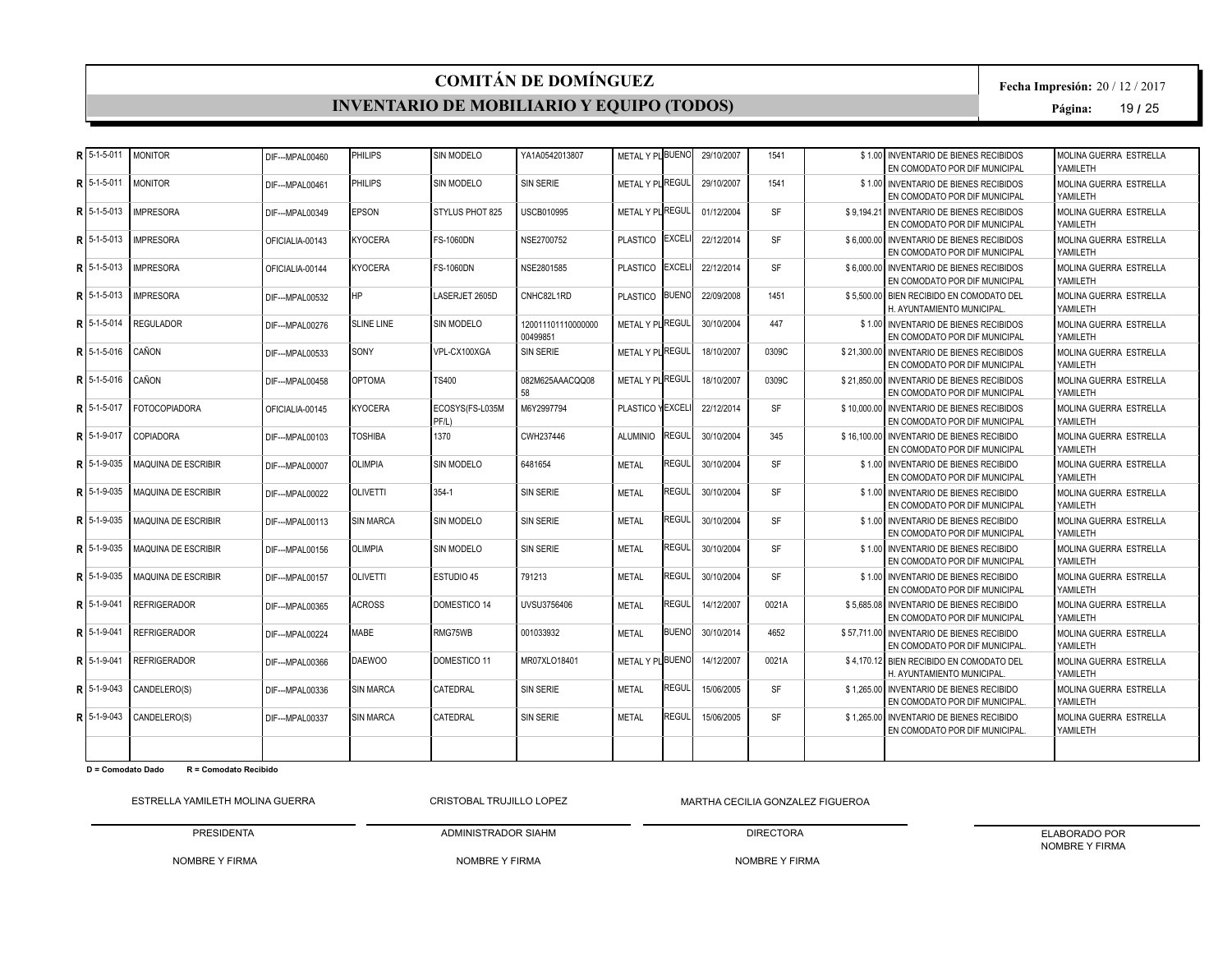#### **INVENTARIO DE MOBILIARIO Y EQUIPO (TODOS)**

**Fecha Impresión:** 20 / 12 / 2017

**Página:** 20 **/** 25

| R  | 5-1-9-043     | CANDELERO(S)           | DIF--- MPAL00338 | <b>SIN MARCA</b>   | CATEDRAL          | SIN SERIE        | <b>METAL</b>     | <b>REGUL</b> | 15/06/2005 | SF          | \$1.265.00 | <b>INVENTARIO DE BIENES RECIBIDO</b><br>EN COMODATO POR DIF MUNICIPAL.      | MOLINA GUERRA ESTRELLA<br>YAMILETH  |
|----|---------------|------------------------|------------------|--------------------|-------------------|------------------|------------------|--------------|------------|-------------|------------|-----------------------------------------------------------------------------|-------------------------------------|
| R  | 5-1-9-043     | CANDELERO(S)           | DIF--- MPAL00339 | <b>SIN MARCA</b>   | CATEDRAL          | <b>SIN SERIE</b> | <b>METAL</b>     | REGUL        | 15/06/2005 | <b>SF</b>   |            | \$1.265.00 INVENTARIO DE BIENES RECIBIDO<br>EN COMODATO POR DIF MUNICIPAL.  | MOLINA GUERRA ESTRELLA<br>YAMILETH  |
| R  | 5-1-9-047     | PERCHERO               | DIF--- MPAL00320 | <b>SIN MARCA</b>   | SIN MODELO        | <b>SIN SERIE</b> | <b>METAL</b>     | REGUL        | 28/06/2005 | 0034        |            | \$747.50 INVENTARIO DE BIENES RECIBIDO<br>EN COMODATO POR DIF MUNICIPAL.    | MOLINA GUERRA ESTRELLA<br>YAMII FTH |
| R  | 5-1-9-047     | <b>PERCHERO</b>        | DIF--- MPAL00230 | <b>SIN MARCA</b>   | <b>SIN MODELO</b> | SIN SERIE        | <b>MADERA</b>    | <b>BUENO</b> | 30/10/2004 | SIN FACTURA |            | \$9.00 BIEN RECIBIDO EN COMODATO DEL<br>H. AYUNTAMIENTO MUNICIPAL.          | MOLINA GUERRA ESTRELLA<br>YAMILETH  |
| R  | 5-1-9-049     | LAMPARA FOTOCURABLE    | OFICIALIA-00138  | <b>INTRO LIGHT</b> | <b>SIN MODELO</b> | 8053130100513    | PLASTICO YBUENO  |              | 22/12/2014 | <b>SF</b>   |            | \$5,750.00 INVENTARIO DE BIENES RECIBIDOS<br>EN COMODATO POR DIF MUNICIPAL. | MOLINA GUERRA ESTRELLA<br>YAMILETH  |
| R  | 5-2-1-004     | VIDEOGRAVADORA         | DIF---MPAL00101  | <b>SHARP</b>       | <b>VCA592</b>     | 707713494        | METAL Y PLEXCEL  |              | 11/05/2010 | <b>SF</b>   |            | \$1.00 INVENTARIO DE BIENES RECIBIDOS<br>EN COMODATO POR DIF MUNICIPAL      | MOLINA GUERRA ESTRELLA<br>YAMILETH  |
| R  | 5-2-1-006     | <b>TELEVISOR</b>       | DIF---MPAL00096  | PANASONIC          | X71105128         | <b>SIN SERIE</b> | METAL Y PL REGUL |              | 11/05/2010 | <b>SF</b>   |            | \$1.00 INVENTARIO DE BIENES RECIBIDOS<br>EN COMODATO POR DIF MUNICIPAL      | MOLINA GUERRA ESTRELLA<br>YAMILETH  |
| R  | 5-2-1-006     | <b>TELEVISOR</b>       | DIF--- MPAL00095 | PANASONIC          | <b>VCA592</b>     | 7691             | METAL Y PLEXCELI |              | 11/05/2010 | <b>SF</b>   |            | \$2.434.78 INVENTARIO DE BIENES RECIBIDOS<br>EN COMODATO POR DIF MUNICIPAL  | MOLINA GUERRA ESTRELLA<br>YAMILETH  |
| D  | 5-2-1-006     | <b>TELEVISOR</b>       | DIF--- MPAL00459 | <b>DAEWOO</b>      | DTH2930           | MT077N00700212   | METAL Y PLIREGUL |              | 11/05/2010 | <b>SF</b>   |            | \$6,900.00 INVENTARIO DE BIENES RECIBIDOS<br>EN COMODATO POR DIF MUNICIPAL  | MOLINA GUERRA ESTRELLA<br>YAMILETH  |
| R  | 5-2-1-006     | <b>TELEVISOR</b>       | EVENTOSESP0009   | SONY               | KP53V90           | 8004194          | METAL Y PLREGUL  |              | 03/09/2004 | 10715       |            | \$18.038.00 TELEVISOR PANTALLA GIGANTE AL<br>SERVICIO DE DIF MUNICIPAL      | MOLINA GUERRA ESTRELLA<br>YAMILETH  |
| R  | 5-2-1-017     | <b>BOCINA</b>          | DIF--- MPAL00457 | LOGITECH           | S-0114A           | 971J4-1104       | METAL Y PLBUENO  |              | 18/10/2007 | 0309C       |            | \$1.725.00 BIEN RECIBIDO EN COMODATO DEL<br>H. AYUNTAMIENTO MUNICIPAL.      | MOLINA GUERRA ESTRELLA<br>YAMILETH  |
|    | $R$ 5-2-1-040 | PANTALLA               | DIF--- MPAL00534 | <b>BENO</b>        | 84                | <b>SIN SERIE</b> | METAL Y PLIREGUL |              | 03/12/2008 | 1872        |            | \$13,000.00 INVENTARIO DE BIENES RECIBIDOS<br>EN COMODATO POR DIF MUNICIPAL | MOLINA GUERRA ESTRELLA<br>YAMII FTH |
| R  | 5-2-9-008     | <b>PIZARRON</b>        | DIF--- MPAL00456 | <b>ESCO</b>        | PCB120060         | <b>SIN SERIE</b> | <b>FIBRACEL</b>  | <b>BUENO</b> | 18/10/2007 | 0009A       |            | \$2,300,00 INVENTARIO DE BIENES RECIBIDOS<br>EN COMODATO POR DIF MUNICIPAL  | MOLINA GUERRA ESTRELLA<br>YAMILETH  |
| Þ. | 5-2-9-011     | <b>AMASADORA</b>       | DIF--- MPAL00475 | <b>MAGNUM</b>      | LN CAZO EST       | <b>SIN SERIE</b> | <b>METAL</b>     | REGUL        | 21/10/2008 | <b>SF</b>   |            | \$25,125.20 INVENTARIO DE BIENES RECIBIDOS<br>EN COMODATO POR DIF MUNICIPAL | MOLINA GUERRA ESTRELLA<br>YAMILETH  |
| R  | 5-2-9-011     | AMASADORA              | DIF--- MPAL00747 | <b>SIN MARCA</b>   | SIN MODELO        | SIN SERIE        | <b>METAL</b>     | REGUL        | 30/10/2004 | <b>SF</b>   |            | \$26,290.15 INVENTARIO DE BIENES RECIBIDOS<br>EN COMODATO POR DIF MUNICIPAL | MOLINA GUERRA ESTRELLA<br>YAMILETH  |
| R  | 5-2-9-012     | CHOROLA GALVANIZADAS   | DIF---MPAL00479  | <b>SIN MARCA</b>   | <b>SIN MODELO</b> | <b>SIN SERIE</b> | <b>METAL</b>     | <b>REGUL</b> | 21/10/2004 | <b>SF</b>   |            | \$13,202.00 INVENTARIO DE BIENES RECIBIDOS<br>EN COMODATO POR DIF MUNICIPAL | MOLINA GUERRA ESTRELLA<br>YAMILETH  |
| R  | 5-2-9-012     | CHOROLA GALVANIZADAS   | DIF---MPAL00478  | <b>SIN MARCA</b>   | SIN MODELO        | <b>SIN SERIE</b> | <b>METAL</b>     | REGUL        | 30/10/2004 | <b>SF</b>   |            | \$21.139.30 INVENTARIO DE BIENES RECIBIDOS<br>EN COMODATO POR DIF MUNICIPAL | MOLINA GUERRA ESTRELLA<br>YAMII FTH |
| R  | 5-2-9-013     | <b>AFILADOR</b>        | DIF---MPAL00291  | <b>SIN MARCA</b>   | SIN MODELO        | <b>SIN SERIE</b> | <b>METAL</b>     | REGUL        | 11/05/2011 | <b>SF</b>   |            | \$1.00 INVENTARIO DE BIENES RECIBIDOS<br>EN COMODATO POR DIF MUNICIPAL      | MOLINA GUERRA ESTRELLA<br>YAMILETH  |
| R  | 5-2-9-014     | HORMA DE ZAPATO        | DIF--- MPAL00232 | <b>SIN MARCA</b>   | <b>SIN MODELO</b> | <b>SIN SERIE</b> | <b>METAL</b>     | REGUL        | 30/10/2004 | <b>SF</b>   |            | \$1.00 INVENTARIO DE BIENES RECIBIDOS<br>EN COMODATO POR DIF MUNICIPAL.     | MOLINA GUERRA ESTRELLA<br>YAMILETH  |
| R  | 5-2-9-014     | HORMA DE ZAPATO        | DIF--- MPAL00233 | <b>SIN MARCA</b>   | SIN MODELO        | <b>SIN SERIE</b> | <b>METAL</b>     | REGUL        | 30/10/2004 | <b>SF</b>   |            | \$1.00 INVENTARIO DE BIENES RECIBIDOS<br>EN COMODATO POR DIF MUNICIPAL.     | MOLINA GUERRA ESTRELLA<br>YAMILETH  |
| R  | 5-2-9-014     | <b>HORMA DE ZAPATO</b> | DIF--- MPAL00234 | <b>SIN MARCA</b>   | <b>SIN MODELO</b> | SIN SERIE        | <b>METAL</b>     | REGUL        | 30/10/2004 | <b>SF</b>   |            | \$1.00 INVENTARIO DE BIENES RECIBIDOS<br>EN COMODATO POR DIF MUNICIPAL.     | MOLINA GUERRA ESTRELLA<br>YAMILETH  |
|    |               |                        |                  |                    |                   |                  |                  |              |            |             |            |                                                                             |                                     |

**D = Comodato Dado R = Comodato Recibido**

ESTRELLA YAMILETH MOLINA GUERRA PRESIDENTA CRISTOBAL TRUJILLO LOPEZ

NOMBRE Y FIRMA MARTHA CECILIA GONZALEZ FIGUEROA

NOMBRE Y FIRMA

ADMINISTRADOR SIAHM

DIRECTORA NOMBRE Y FIRMA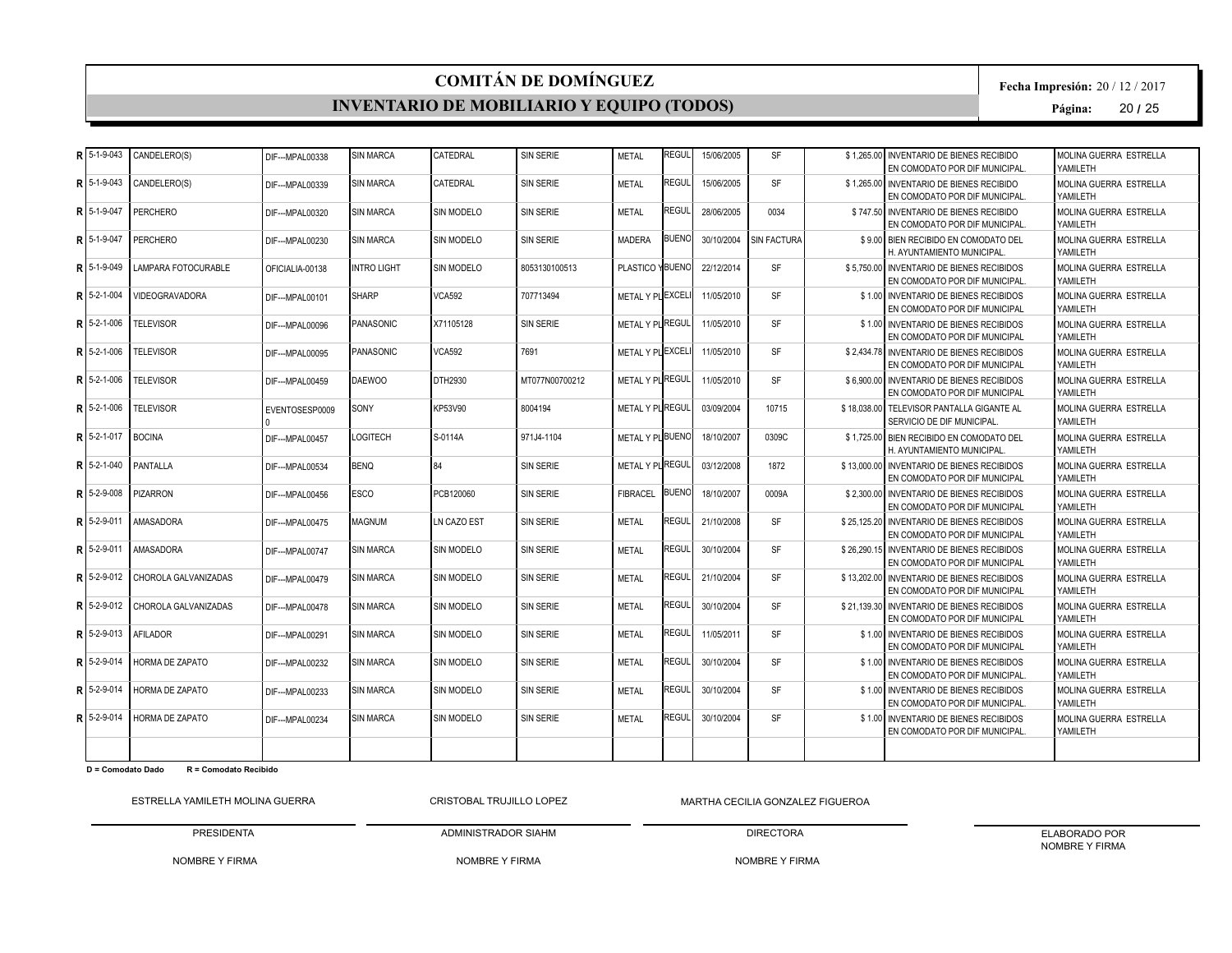#### **INVENTARIO DE MOBILIARIO Y EQUIPO (TODOS)**

**Fecha Impresión:** 20 / 12 / 2017

**Página:** 21 **/** 25

| R  | 5-2-9-014      | HORMA DE ZAPATO          | DIF--- MPAL00235 | <b>SIN MARCA</b>  | SIN MODELO        | <b>SIN SERIE</b> | <b>METAL</b>            | REGUL        | 30/10/2004 | <b>SF</b> | \$1.00 INVENTARIO DE BIENES RECIBIDOS<br>EN COMODATO POR DIF MUNICIPAL.     | MOLINA GUERRA ESTRELLA<br>YAMII FTH |
|----|----------------|--------------------------|------------------|-------------------|-------------------|------------------|-------------------------|--------------|------------|-----------|-----------------------------------------------------------------------------|-------------------------------------|
| R  | 5-2-9-015      | MAQUINA DE COSER         | OFICIALIA-00027  | <b>SINGER</b>     | 15CD              | 1511945644       | <b>MADERAY</b>          | <b>BUENO</b> | 22/12/2014 | <b>SF</b> | \$3.220.00 INVENTARIO DE BIENES RECIBIDOS<br>EN COMODATO POR DIF MUNICIPAL. | MOLINA GUERRA ESTRELLA<br>YAMILETH  |
| R  | 5-2-9-015      | <b>MAQUINA DE COSER</b>  | OFICIALIA-00028  | <b>SINGER</b>     | 15CD              | 1511967302       | MADERA Y BUENO          |              | 22/12/2014 | <b>SF</b> | \$3.220.00 INVENTARIO DE BIENES RECIBIDOS<br>EN COMODATO POR DIF MUNICIPAL. | MOLINA GUERRA ESTRELLA<br>YAMILETH  |
| R. | 5-2-9-015      | MAQUINA DE COSER         | OFICIALIA-00029  | <b>SINGER</b>     | 15CD              | 1511947598       | MADERA Y BUENO          |              | 22/12/2014 | <b>SF</b> | \$3.220.00 INVENTARIO DE BIENES RECIBIDOS<br>EN COMODATO POR DIF MUNICIPAL. | MOLINA GUERRA ESTRELLA<br>YAMILETH  |
| R  | 5-2-9-015      | MAQUINA DE COSER         | OFICIALIA-00030  | <b>SINGER</b>     | 15CD              | 1511967312       | MADERA Y BUENO          |              | 22/12/2014 | <b>SF</b> | \$3.220.00 INVENTARIO DE BIENES RECIBIDOS<br>EN COMODATO POR DIF MUNICIPAL. | MOLINA GUERRA ESTRELLA<br>YAMILETH  |
|    | 5-2-9-015      | <b>MAQUINA DE COSER</b>  | OFICIALIA-00031  | <b>SINGER</b>     | 15CD              | 1511967275       | MADERA Y BUENO          |              | 22/12/2014 | <b>SF</b> | \$3.220.00 INVENTARIO DE BIENES RECIBIDOS<br>EN COMODATO POR DIF MUNICIPAL. | MOLINA GUERRA ESTRELLA<br>YAMILETH  |
| Þ  | 5-2-9-015      | <b>MAQUINA DE COSER</b>  | OFICIALIA-00032  | <b>SINGER</b>     | 15CD              | 1511969841       | MADERA Y BUENO          |              | 22/12/2014 | SF        | \$3,220.00 INVENTARIO DE BIENES RECIBIDOS<br>EN COMODATO POR DIF MUNICIPAL. | MOLINA GUERRA ESTRELLA<br>YAMILETH  |
| R  | 5-2-9-015      | <b>MAQUINA DE COSER</b>  | OFICIALIA-00033  | SINGER            | 15CD              | 1511966622       | MADERA Y BUENO          |              | 22/12/2014 | <b>SF</b> | \$3,220.00 INVENTARIO DE BIENES RECIBIDOS<br>EN COMODATO POR DIF MUNICIPAL. | MOLINA GUERRA ESTRELLA<br>YAMILETH  |
| R  | 5-2-9-015      | <b>MAQUINA DE COSER</b>  | OFICIALIA-00034  | SINGER            | 15CD              | 1511947589       | MADERA Y BUENO          |              | 22/12/2014 | <b>SF</b> | \$3.220.00 INVENTARIO DE BIENES RECIBIDOS<br>EN COMODATO POR DIF MUNICIPAL. | MOLINA GUERRA ESTRELLA<br>YAMILETH  |
| R  | 5-2-9-016      | SILLA DE CORTE PARA NIÑO | OFICIALIA-00123  | <b>SIN MARCA</b>  | SIN MODELO        | <b>SIN SERIE</b> | METAL Y VIIBUENO        |              | 22/12/2014 | <b>SF</b> | \$1.520.00 INVENTARIO DE BIENES RECIBIDOS<br>EN COMODATO POR DIF MUNICIPAL  | MOLINA GUERRA ESTRELLA<br>YAMILETH  |
| R  | 5-2-9-017      | <b>SILLON DE LAVADO</b>  | OFICIALIA-00124  | <b>SIN MARCA</b>  | <b>SIN MODELO</b> | <b>SIN SERIE</b> | METAL Y VIIBUENO        |              | 22/12/2014 | <b>SF</b> | \$5.410.00 INVENTARIO DE BIENES RECIBIDOS<br>EN COMODATO POR DIF MUNICIPAL  | MOLINA GUERRA ESTRELLA<br>YAMII FTH |
| R  | 5-2-9-018      | SILLON DE TOCADOR        | OFICIALIA-00125  | <b>SIN MARCA</b>  | <b>SIN MODELO</b> | SIN SERIE        | <b>METAL Y VINBUENO</b> |              | 22/12/2014 | <b>SF</b> | \$5,750.00 INVENTARIO DE BIENES RECIBIDOS<br>EN COMODATO POR DIF MUNICIPAL  | MOLINA GUERRA ESTRELLA<br>YAMILETH  |
| R  | 5-2-9-018      | SILLON DE TOCADOR        | OFICIALIA-00126  | <b>SIN MARCA</b>  | <b>SIN MODELO</b> | SIN SERIE        | METAL Y VIIBUENO        |              | 22/12/2014 | <b>SF</b> | \$5.750.00 INVENTARIO DE BIENES RECIBIDOS<br>EN COMODATO POR DIF MUNICIPAL  | MOLINA GUERRA ESTRELLA<br>YAMILETH  |
| R  | 5-2-9-019      | MESA AUXILIAR DE CORTE   | OFICIALIA-00129  | <b>SIN MARCA</b>  | <b>SIN MODELO</b> | SIN SERIE        | <b>FORMAICA BUENO</b>   |              | 22/12/2014 | <b>SF</b> | \$2,030,00 INVENTARIO DE BIENES RECIBIDOS<br>EN COMODATO POR DIF MUNICIPAL  | MOLINA GUERRA ESTRELLA<br>YAMILETH  |
| R  | 5-2-9-019      | MESA AUXILIAR DE CORTE   | OFICIALIA-00130  | <b>SIN MARCA</b>  | SIN MODELO        | SIN SERIE        | METAL Y VIIBUENO        |              | 22/12/2014 | <b>SF</b> | \$2,030,00 INVENTARIO DE BIENES RECIBIDOS<br>EN COMODATO POR DIF MUNICIPAL  | MOLINA GUERRA ESTRELLA<br>YAMILETH  |
| R  | 5-2-9-020      | <b>TOCADOR</b>           | OFICIALIA-00127  | <b>SIN MARCA</b>  | <b>SIN MODELO</b> | SIN SERIE        | <b>FORMAICA BUENO</b>   |              | 22/12/2014 | <b>SF</b> | \$11,495.00 INVENTARIO DE BIENES RECIBIDOS<br>EN COMODATO POR DIF MUNICIPAL | MOLINA GUERRA ESTRELLA<br>YAMILETH  |
| R  | 5-2-9-020      | <b>TOCADOR</b>           | OFICIALIA-00128  | <b>SIN MARCA</b>  | SIN MODELO        | <b>SIN SERIE</b> | <b>FORMAICA BUENO</b>   |              | 22/12/2014 | <b>SF</b> | \$11,495,00 INVENTARIO DE BIENES RECIBIDOS<br>EN COMODATO POR DIF MUNICIPAL | MOLINA GUERRA ESTRELLA<br>YAMILETH  |
| R  | 5-3-1-004      | APARATO DE RAYOS X       | OFICIALIA-00132  | <b>CORAMEX SA</b> | <b>P501USV</b>    | A34103           | PLASTICO YBUENO         |              | 22/12/2014 | <b>SF</b> | \$25,600.00 INVENTARIO DE BIENES RECIBIDOS<br>EN COMODATO POR DIF MUNICIPAL | MOLINA GUERRA ESTRELLA<br>YAMILETH  |
| D  | 5-3-1-018      | <b>ESPEJO</b>            | DIF--- MPAL00280 | <b>SIN MARCA</b>  | <b>SIN MODELO</b> | <b>SIN SERIE</b> | METAL Y VILREGUL        |              | 11/05/2010 | <b>SF</b> | \$1.00 INVENTARIO DE BIENES RECIBIDOS<br>EN COMODATO POR DIF MUNICIPAL.     | MOLINA GUERRA ESTRELLA<br>YAMILETH  |
|    | $R$ 15-3-1-018 | <b>ESPEJO</b>            | DIF--- MPAL00281 | <b>SIN MARCA</b>  | SIN MODELO        | <b>SIN SERIE</b> | METAL Y VIIREGUL        |              | 11/05/2010 | <b>SF</b> | \$1.00 INVENTARIO DE BIENES RECIBIDOS<br>EN COMODATO POR DIF MUNICIPAL.     | MOLINA GUERRA ESTRELLA<br>YAMILETH  |
|    | $R$ 15-3-1-019 | <b>ESTELIZADOR</b>       | DIF--- MPAL00153 | <b>TIMPO</b>      | <b>SIN MODELO</b> | <b>SIN SERIE</b> | METAL Y VILREGUL        |              | 30/10/2004 | <b>SF</b> | \$1.00 INVENTARIO DE BIENES RECIBIDOS<br>EN COMODATO POR DIF MUNICIPAL      | MOLINA GUERRA ESTRELLA<br>YAMILETH  |
|    |                |                          |                  |                   |                   |                  |                         |              |            |           |                                                                             |                                     |

**D = Comodato Dado R = Comodato Recibido**

ESTRELLA YAMILETH MOLINA GUERRA

PRESIDENTA CRISTOBAL TRUJILLO LOPEZ

ADMINISTRADOR SIAHM

NOMBRE Y FIRMA MARTHA CECILIA GONZALEZ FIGUEROA

DIRECTORA

NOMBRE Y FIRMA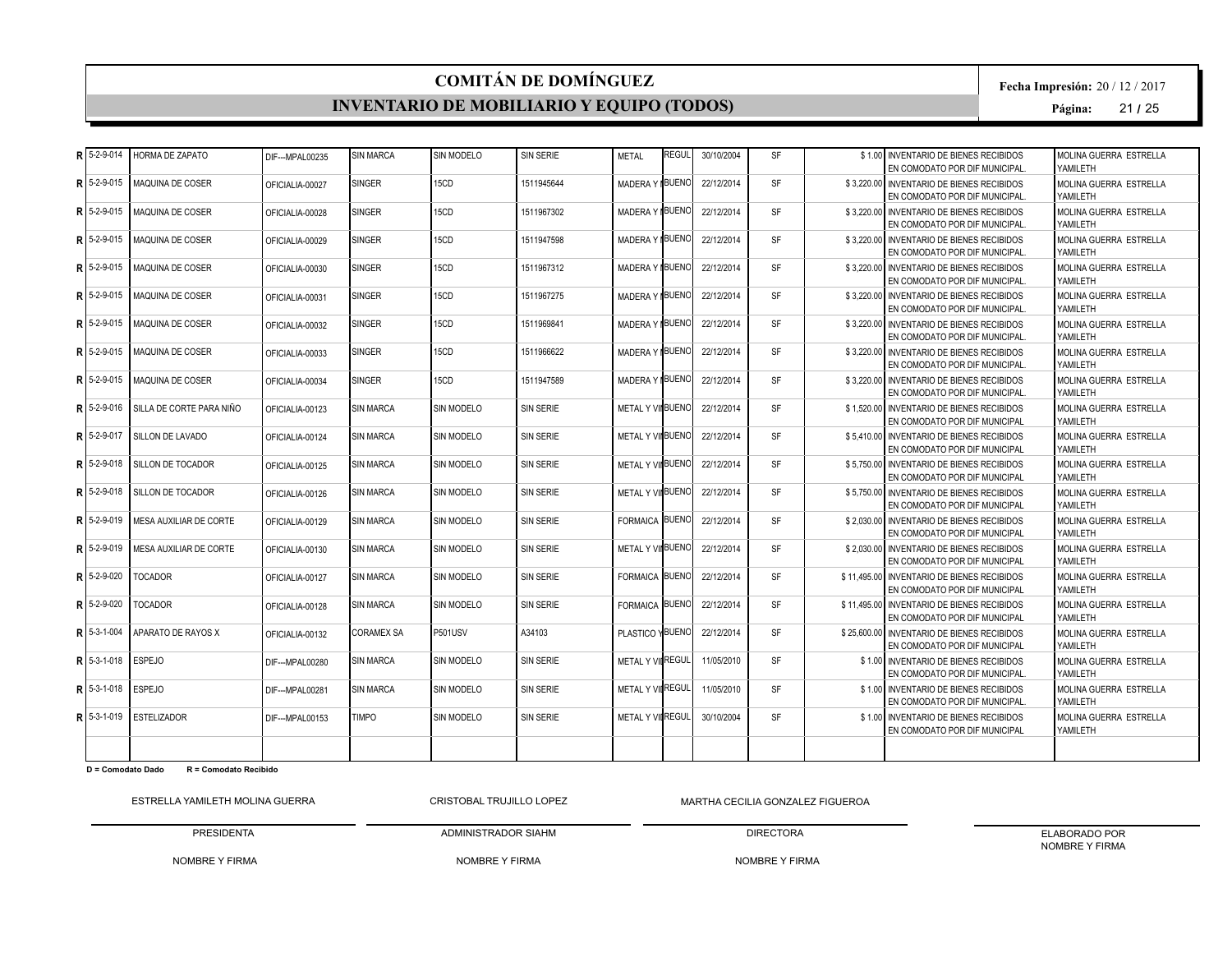#### **INVENTARIO DE MOBILIARIO Y EQUIPO (TODOS)**

**Fecha Impresión:** 20 / 12 / 2017

**Página:** 22 **/** 25

| Þ. | 5-3-1-034      | UNIDAD DE DISPLASIAS                       | DIF--- MPAL00470 | WALLACH                                                              | QUANUM500         | SIN SERIE        | <b>METAL</b>     | <b>REGUL</b> | 01/12/2004 | <b>SF</b> | \$804.991.00 INVENTARIO DE BIENES RECIBIDOS<br>EN COMODATO POR DIF MUNICIPAL | MOLINA GUERRA ESTRELLA<br>YAMILETH  |
|----|----------------|--------------------------------------------|------------------|----------------------------------------------------------------------|-------------------|------------------|------------------|--------------|------------|-----------|------------------------------------------------------------------------------|-------------------------------------|
| R  | 5-3-1-035      | <b>KIT INSTRUMENTAL</b><br>QUIRURGICO      | DIF---MPAL00467  | <b>MILTEX</b>                                                        | <b>SIN MODELO</b> | <b>SIN SERIE</b> | <b>METAL</b>     | REGUL        | 29/10/2007 | 1541      | \$1.00 INVENTARIO DE BIENES RECIBIDOS<br>EN COMODATO POR DIF MUNICIPAL       | MOLINA GUERRA ESTRELLA<br>YAMILETH  |
| R  | 5-3-1-036      | <b>MESA DE EXPLORACIONES</b>               | DIF--- MPAL00465 | <b>MDMARK</b>                                                        | 604               | <b>SIN SERIE</b> | <b>METAL</b>     | REGUL        | 29/10/2007 | 1541      | \$1.00 INVENTARIO DE BIENES RECIBIDOS<br>EN COMODATO POR DIF MUNICIPAL       | MOLINA GUERRA ESTRELLA<br>YAMII FTH |
| R  | 5-3-1-037      | SISTEMA INTEGRAL DE<br><b>DIAGNOSTICO</b>  | DIF---MPAL00468  | <b>WELLCH ALLYN</b>                                                  | 767               | <b>SIN SERIE</b> | <b>METAL</b>     | REGUL        | 29/10/2007 | 1541      | \$1.00 INVENTARIO DE BIENES RECIBIDOS<br>EN COMODATO POR DIF MUNICIPAL       | MOLINA GUERRA ESTRELLA<br>YAMILETH  |
| R  | 5-3-1-038      | <b>ULTRASONIDO</b>                         | DIF---MPAL00471  | <b>WELLCH ALLYN</b>                                                  | 767               | SIN SERIE        | METAL Y PLIREGUL |              | 10/12/2007 | 1562      | \$590,000.00 INVENTARIO DE BIENES RECIBIDOS<br>EN COMODATO POR DIF MUNICIPAL | MOLINA GUERRA ESTRELLA<br>YAMII FTH |
| D  | 5-3-1-039      | UNIDAD DE CRIOCIRUGIA                      | DIF--- MPAL00464 | <b>WALLACH</b>                                                       | LL1000            | <b>SIN SERIE</b> | METAL Y PL REGUL |              | 10/12/2007 | 1562      | \$1.00 INVENTARIO DE BIENES RECIBIDOS<br>EN COMODATO POR DIF MUNICIPAL       | MOLINA GUERRA ESTRELLA<br>YAMILETH  |
| R  | 5-3-1-040      | <b>UNIDAD</b><br><b>ELECTROQUIRURGICA</b>  | DIF--- MPAL00466 | WALLACH                                                              | QUANTUM500        | <b>SIN SERIE</b> | METAL Y PLIREGUL |              | 29/10/2007 | 1541      | \$1.00 INVENTARIO DE BIENES RECIBIDOS<br>EN COMODATO POR DIF MUNICIPAL       | MOLINA GUERRA ESTRELLA<br>YAMILETH  |
| R  | 5-3-1-041      | <b>VIDEOCOLPOSCOPIO</b>                    | DIF---MPAL00462  | <b>WELLY ALLYN</b>                                                   | 89000A            | SIN SERIE        | METAL Y PL REGUL |              | 29/10/2007 | 1541      | \$1.00 INVENTARIO DE BIENES RECIBIDOS<br>EN COMODATO POR DIF MUNICIPAL       | MOLINA GUERRA ESTRELLA<br>YAMILETH  |
|    | 5-3-1-042      | <b>AUTOCLAVE DE 12 LTS</b>                 | OFICIALIA-00133  | <b>CRISTOFOLI</b>                                                    | VITALE12          | VT1711215L175792 | PLASTICO BUENO   |              | 22/12/2014 | <b>SF</b> | \$19,000,00 INVENTARIO DE BIENES RECIBIDOS<br>EN COMODATO POR DIF MUNICIPAL  | MOLINA GUERRA ESTRELLA<br>YAMILETH  |
| R  | $5-3-1-043$    | <b>BASCULA CON</b><br><b>ESTANDIMETRO</b>  | OFICIALIA-00134  | <b>BAME</b>                                                          | 420               | 6872-13          | <b>METAL</b>     | <b>BUENO</b> | 22/12/2014 | <b>SF</b> | \$3.922.00 INVENTARIO DE BIENES RECIBIDOS<br>EN COMODATO POR DIF MUNICIPAL   | MOLINA GUERRA ESTRELLA<br>YAMILETH  |
| R  | 5-3-1-044      | <b>BASCULA DE RELOJ</b>                    | OFICIALIA-00135  | <b>THOR</b>                                                          |                   | 88597            | <b>METAL</b>     | <b>BUENO</b> | 22/12/2014 | <b>SF</b> | \$932.00 INVENTARIO DE BIENES RECIBIDOS<br>EN COMODATO POR DIF MUNICIPAL     | MOLINA GUERRA ESTRELLA<br>YAMILETH  |
| R  | 5-3-1-045      | <b>ESCAREADOR</b><br><b>ULTRASONICO</b>    | OFICIALIA-00137  | <b>INTRO LIGHT</b>                                                   | LS-400            | <b>SIN SERIE</b> | PLASTICO         | <b>BUENO</b> | 22/12/2014 | <b>SF</b> | \$6,877.00 INVENTARIO DE BIENES RECIBIDOS<br>EN COMODATO POR DIF MUNICIPAL   | MOLINA GUERRA ESTRELLA<br>YAMII FTH |
| R  | 5-3-1-046      | <b>UNIDAD DENTAL</b><br><b>ELECTRONICA</b> | OFICIALIA-00140  | <b>FOSHAN ROSON</b><br><b>MEDICA</b><br><b>INSTRUMENT CO.</b><br>LTD | KLT-6210          | 1307011322       | PLASTICO YBUENO  |              | 22/12/2014 | <b>SF</b> | \$40,685,00 INVENTARIO DE BIENES RECIBIDOS<br>EN COMODATO POR DIF MUNICIPAL  | MOLINA GUERRA ESTRELLA<br>YAMILETH  |
| R  | 5-3-2-008      | AMALGAMADOR                                | OFICIALIA-00131  | SEDAMI                                                               | <b>PLATINO</b>    | <b>SIN SERIE</b> | <b>PLASTICO</b>  | <b>BUENO</b> | 22/12/2014 | <b>SF</b> | \$5,000,00 INVENTARIO DE BIENES RECIBIDOS<br>EN COMODATO POR DIF MUNICIPAL   | MOLINA GUERRA ESTRELLA<br>YAMILETH  |
| R  | 5-3-2-062      | MODULO DE NEGATOSCOPIA                     | OFICIALIA-00139  | <b>FLOW</b>                                                          | SIN MODELO        | <b>SIN SERIE</b> | <b>PLASTICO</b>  | <b>BUENO</b> | 22/12/2014 | <b>SF</b> | \$3.094.00 INVENTARIO DE BIENES RECIBIDOS<br>EN COMODATO POR DIF MUNICIPAL   | MOLINA GUERRA ESTRELLA<br>YAMILETH  |
| R  | 5-3-2-063      | PIEZA DE ALTA CONCENTRIX                   | OFICIALIA-00141  | <b>STAR DENTAL</b>                                                   | LINXTM20          | <b>SIN SERIE</b> | <b>METAL</b>     | <b>BUENO</b> | 22/12/2014 | <b>SF</b> | \$2,700.00 INVENTARIO DE BIENES RECIBIDOS<br>EN COMODATO POR DIF MUNICIPAL   | MOLINA GUERRA ESTRELLA<br>YAMILETH  |
| R  | 5-3-2-064      | PIEZA DE BAJA MT                           | OFICIALIA-00142  | <b>MTI DENTAL</b>                                                    | <b>LINX</b>       | T21209325        | <b>METAL</b>     | EXCELI       | 23/12/2013 | 000596    | \$1,500.00 PIEZA DE BAJA MT AL SERVICIO DE<br>CEDECO DEL DIF MUNICIPAL       | MOLINA GUERRA ESTRELLA<br>YAMII FTH |
| R  | 5-6-5-025      | <b>TELEFAX</b>                             | DIF--- MPAL00288 | <b>PANASONIC</b>                                                     | KX-F50            | 2LCHD338727      | METAL Y PLIREGUL |              | 02/09/2003 |           | \$1.00 INVENTARIO DE BIENES RECIBIDOS<br>EN COMODATO POR DIF MUNICIPAL       | MOLINA GUERRA ESTRELLA<br>YAMILETH  |
|    | $R$ 5-6-7-003  | <b>MOTOBOMBA</b>                           | DIF---MPAL00173  | <b>SIEMENS</b>                                                       | SIN MODELO        | SIN SERIE        | <b>METAL</b>     | REGUL        | 11/05/2010 | <b>SF</b> | \$1.00 INVENTARIO DE BIENES RECIBIDOS<br>EN COMODATO POR DIF MUNICIPAL       | MOLINA GUERRA ESTRELLA<br>YAMILETH  |
|    | $R$ 15-6-7-025 | CEPILLO                                    | DIF--- MPAL00236 | <b>SIN MARCA</b>                                                     | <b>SIN MODELO</b> | <b>SIN SERIE</b> | <b>METAL</b>     | REGUL        | 30/10/2004 | <b>SF</b> | \$1.00 INVENTARIO DE BIENES RECIBIDOS<br>EN COMODATO POR DIF MUNICIPAL       | MOLINA GUERRA ESTRELLA<br>YAMILETH  |
|    |                |                                            |                  |                                                                      |                   |                  |                  |              |            |           |                                                                              |                                     |

**D = Comodato Dado R = Comodato Recibido**

ESTRELLA YAMILETH MOLINA GUERRA

PRESIDENTA CRISTOBAL TRUJILLO LOPEZ

ADMINISTRADOR SIAHM

NOMBRE Y FIRMA MARTHA CECILIA GONZALEZ FIGUEROA

DIRECTORA NOMBRE Y FIRMA ELABORADO POR NOMBRE Y FIRMA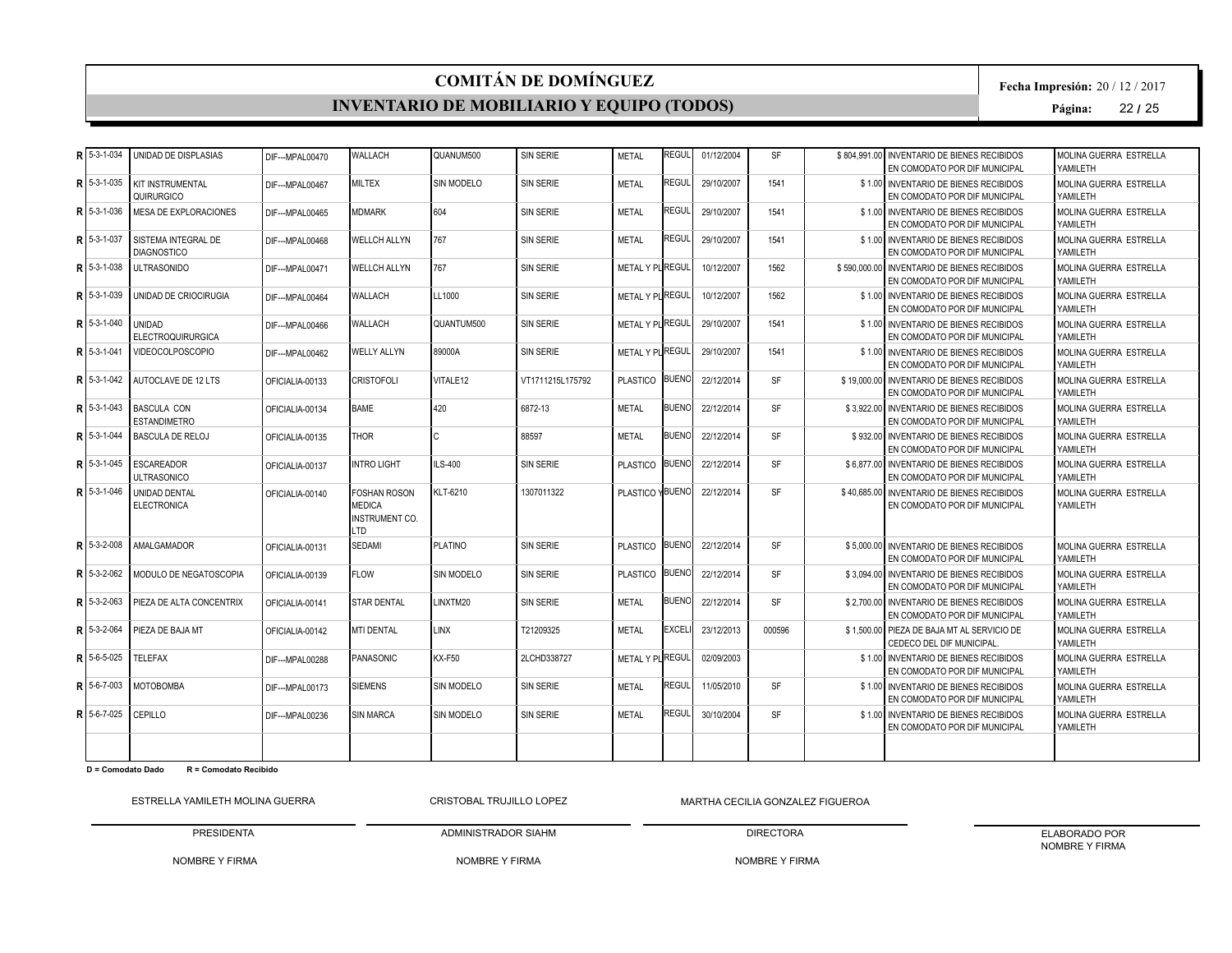#### **INVENTARIO DE MOBILIARIO Y EQUIPO (TODOS)**

**Fecha Impresión:** 20 / 12 / 2017

**Página:** 23 **/** 25

|    | 5-6-7-025 | CEPILLO                              | DIF--- MPAL00570 | PRETUL            | CALA-P            | SIN SERIE        | <b>METAL</b>      | <b>REGUL</b> | 30/10/2004 | <b>SF</b>   | \$1.00 INVENTARIO DE BIENES RECIBIDOS<br>EN COMODATO POR DIF MUNICIPAL       | MOLINA GUERRA ESTRELLA<br>YAMILETH  |
|----|-----------|--------------------------------------|------------------|-------------------|-------------------|------------------|-------------------|--------------|------------|-------------|------------------------------------------------------------------------------|-------------------------------------|
| R  | 5-6-7-031 | COMPRESORA                           | DIF--- MPAL00564 | <b>TRUPER</b>     | SIN MODELO        | SIN SERIE        | <b>METAL</b>      | <b>REGUL</b> | 01/08/2010 | <b>SF</b>   | \$1.00 INVENTARIO DE BIENES RECIBIDOS<br>EN COMODATO POR DIF MUNICIPAL       | MOLINA GUERRA ESTRELLA<br>YAMII FTH |
|    | 5-6-7-034 | <b>DESARMADOR</b>                    | DIF--- MPAL00226 | <b>SIN MARCA</b>  | SIN MODELO        | <b>SIN SERIE</b> | <b>METAL</b>      | <b>REGUL</b> | 30/10/2004 | <b>SF</b>   | \$1.00 INVENTARIO DE BIENES RECIBIDOS<br>EN COMODATO POR DIF MUNICIPAL       | MOLINA GUERRA ESTRELLA<br>YAMILETH  |
|    | 5-6-7-036 | <b>DIABLO PARA CARGA</b>             | DIF---MPAL00172  | <b>SIN MARCA</b>  | SIN MODELO        | SIN SERIE        | <b>METAL</b>      | REGUL        | 30/10/2004 | <b>SF</b>   | \$1.00 INVENTARIO DE BIENES RECIBIDOS<br>EN COMODATO POR DIF MUNICIPAL       | MOLINA GUERRA ESTRELLA<br>YAMILETH  |
|    | 5-6-7-055 | JUEGO DE SIERRAS                     | DIF--- MPAL00566 | <b>TRUPER</b>     | <b>SCL-10</b>     | SIN SERIE        | <b>METAL</b>      | <b>REGUL</b> | 18/09/2004 | <b>SF</b>   | \$1.00 INVENTARIO DE BIENES RECIBIDOS<br>EN COMODATO POR DIF MUNICIPAL       | MOLINA GUERRA ESTRELLA<br>YAMII FTH |
|    | 5-6-7-055 | JUEGO DE SIERRAS                     | DIF--- MPAL00567 | <b>TRUPER</b>     | SCL-SICI-7-1/4N   | SIN SERIE        | <b>METAL</b>      | <b>REGUL</b> | 18/09/2004 | <b>SF</b>   | \$1.00 INVENTARIO DE BIENES RECIBIDOS<br>EN COMODATO POR DIF MUNICIPAL       | MOLINA GUERRA ESTRELLA<br>YAMILETH  |
|    | 5-6-7-055 | <b>JUEGO DE SIERRAS</b>              | DIF--- MPAL00568 | <b>TRUPER</b>     | SCL-SICI-7-1/4N   | SIN SERIE        | <b>METAL</b>      | <b>REGUL</b> | 18/09/2004 | <b>SF</b>   | \$1.00 INVENTARIO DE BIENES RECIBIDOS<br>EN COMODATO POR DIF MUNICIPAL       | MOLINA GUERRA ESTRELLA<br>YAMILETH  |
|    | 5-6-7-055 | <b>JUEGO DE SIERRAS</b>              | DIF--- MPAL00569 | <b>TRUPER</b>     | CALA-P            | SIN SERIE        | <b>METAL</b>      | <b>EXCEL</b> | 18/09/2004 | <b>SF</b>   | \$1.00 INVENTARIO DE BIENES RECIBIDOS<br>EN COMODATO POR DIF MUNICIPAL       | MOLINA GUERRA ESTRELLA<br>YAMILETH  |
|    | 5-6-7-078 | TORNO                                | DIF---MPAL00565  | <b>TRUPER</b>     | TURCO-12          | SIN SERIE        | <b>METAL</b>      | <b>BUENO</b> | 18/09/2004 | <b>SF</b>   | \$1.00 INVENTARIO DE BIENES RECIBIDOS<br>EN COMODATO POR DIF MUNICIPAL       | MOLINA GUERRA ESTRELLA<br>YAMILETH  |
|    | 5-6-7-123 | <b>GABINETE</b>                      | DIF---MPAL00310  | <b>SIN MARCA</b>  | SIN MODELO        | SIN SERIE        | <b>METAL</b>      | <b>REGUL</b> | 26/06/2005 | 033         | \$1.725.00 INVENTARIO DE BIENES RECIBIDOS<br>EN COMODATO POR DIF MUNICIPAL   | MOLINA GUERRA ESTRELLA<br>YAMILETH  |
|    | 5-6-7-135 | COMPRESORA LIBRE DE<br><b>ACEITE</b> | OFICIALIA-00136  | <b>REMAC-DENT</b> | 13C0050           | 500B2407GD008    | <b>METAL</b>      | <b>EXCEL</b> | 22/12/2014 | <b>SF</b>   | \$6.350.00 INVENTARIO DE BIENES RECIBIDOS<br>EN COMODATO POR DIF MUNICIPAL   | MOLINA GUERRA ESTRELLA<br>YAMILETH  |
|    | 5-6-9-003 | <b>HORNO</b>                         | OFICIALIA-00035  | <b>WHIRLPOOL</b>  | <b>WM1211D</b>    | XG32706739       | MADERA Y EXCEL    |              | 22/12/2014 | <b>SF</b>   | \$4,500,00 INVENTARIO DE BIENES RECIBIDOS<br>EN COMODATO POR DIF MUNICIPAL.  | MOLINA GUERRA ESTRELLA<br>YAMILETH  |
| Q. | 5-6-9-003 | <b>HORNO</b>                         | DIF---MPAL00473  | <b>PRACTIMEX</b>  | H0R-9CHA          | SIN SERIE        | <b>METAL</b>      | <b>BUENO</b> | 21/10/2008 | 0156        | \$28,253.77 INVENTARIO DE BIENES RECIBIDOS<br>EN COMODATO POR DIF MUNICIPAL. | MOLINA GUERRA ESTRELLA<br>YAMILETH  |
|    | 5-6-9-006 | <b>CILINDRO</b>                      | DIF---MPAL00154  | <b>SIN MARCA</b>  | SIN MODELO        | SIN SERIE        | <b>METAL</b>      | <b>BUENO</b> | 02/09/2003 | <b>SF</b>   | \$1.00 INVENTARIO DE BIENES RECIBIDOS<br>EN COMODATO POR DIF MUNICIPAL       | MOLINA GUERRA ESTRELLA<br>YAMII FTH |
|    | 5-6-9-006 | <b>CILINDRO</b>                      | DIF--- MPAL00155 | <b>SIN MARCA</b>  | SIN MODELO        | SIN SERIE        | <b>METAL</b>      | <b>BUENO</b> | 30/10/2004 | <b>SF</b>   | \$1.00 INVENTARIO DE BIENES RECIBIDOS<br>EN COMODATO POR DIF MUNICIPAL.      | MOLINA GUERRA ESTRELLA<br>YAMILETH  |
|    | 5-6-9-006 | <b>CILINDRO</b>                      | DIF--- MPAL00222 | <b>SIN MARCA</b>  | <b>SIN MODELO</b> | SIN SERIE        | <b>METAL</b>      | <b>BUENO</b> | 30/10/2004 | <b>SF</b>   | \$1.00 INVENTARIO DE BIENES RECIBIDOS<br>EN COMODATO POR DIF MUNICIPAL.      | MOLINA GUERRA ESTRELLA<br>YAMILETH  |
|    | 5-6-9-006 | <b>CILINDRO</b>                      | DIF---MPAL00347  | <b>SIN MARCA</b>  | SIN MODELO        | SIN SERIE        | <b>METAL</b>      | <b>BUENO</b> | 05/07/2005 | 11568       | \$400.00 INVENTARIO DE BIENES RECIBIDOS<br>EN COMODATO POR DIF MUNICIPAL.    | MOLINA GUERRA ESTRELLA<br>YAMII FTH |
|    | 5-6-9-006 | <b>CILINDRO</b>                      | DIF---MPAL00348  | <b>SIN MARCA</b>  | SIN MODELO        | SIN SERIE        | <b>METAL</b>      | <b>BUENO</b> | 05/07/2005 | 11568       | \$400.00 INVENTARIO DE BIENES RECIBIDOS<br>EN COMODATO POR DIF MUNICIPAL.    | MOLINA GUERRA ESTRELLA<br>YAMILETH  |
|    | 5-6-9-006 | <b>CILINDRO</b>                      | DIF--- MPAL00223 | <b>SIN MARCA</b>  | SIN MODELO        | SIN SERIE        | <b>METAL</b>      | <b>REGUL</b> | 30/10/2004 | SIN FACTURA | \$400.00 BIEN RECIBIDO EN COMODATO DEL<br>H. AYUNTAMIENTO MUNICIPAL          | MOLINA GUERRA ESTRELLA<br>YAMILETH  |
|    | 5-6-9-052 | <b>COLCHON</b>                       | DIF---MPAL00383  | <b>TIGRIS</b>     | <b>INDIVIDUAL</b> | SIN SERIE        | METAL Y TE EXCELI |              | 14/12/2007 | 0019A       | \$1,058.00 INVENTARIO DE BIENES RECIBIDOS<br>EN COMODATO POR DIF MUNICIPAL   | MOLINA GUERRA ESTRELLA<br>YAMILETH  |
|    | 5-6-9-052 | COLCHON                              | DIF---MPAL00384  | <b>TIGRIS</b>     | <b>INDIVIDUAL</b> | SIN SERIE        | METAL Y TE EXCELI |              | 14/12/2007 | 0019A       | \$1.058.00 INVENTARIO DE BIENES RECIBIDOS<br>EN COMODATO POR DIF MUNICIPAL   | MOLINA GUERRA ESTRELLA<br>YAMILETH  |
|    |           |                                      |                  |                   |                   |                  |                   |              |            |             |                                                                              |                                     |

**D = Comodato Dado R = Comodato Recibido**

ESTRELLA YAMILETH MOLINA GUERRA

PRESIDENTA CRISTOBAL TRUJILLO LOPEZ

NOMBRE Y FIRMA MARTHA CECILIA GONZALEZ FIGUEROA

NOMBRE Y FIRMA

ADMINISTRADOR SIAHM

DIRECTORA NOMBRE Y FIRMA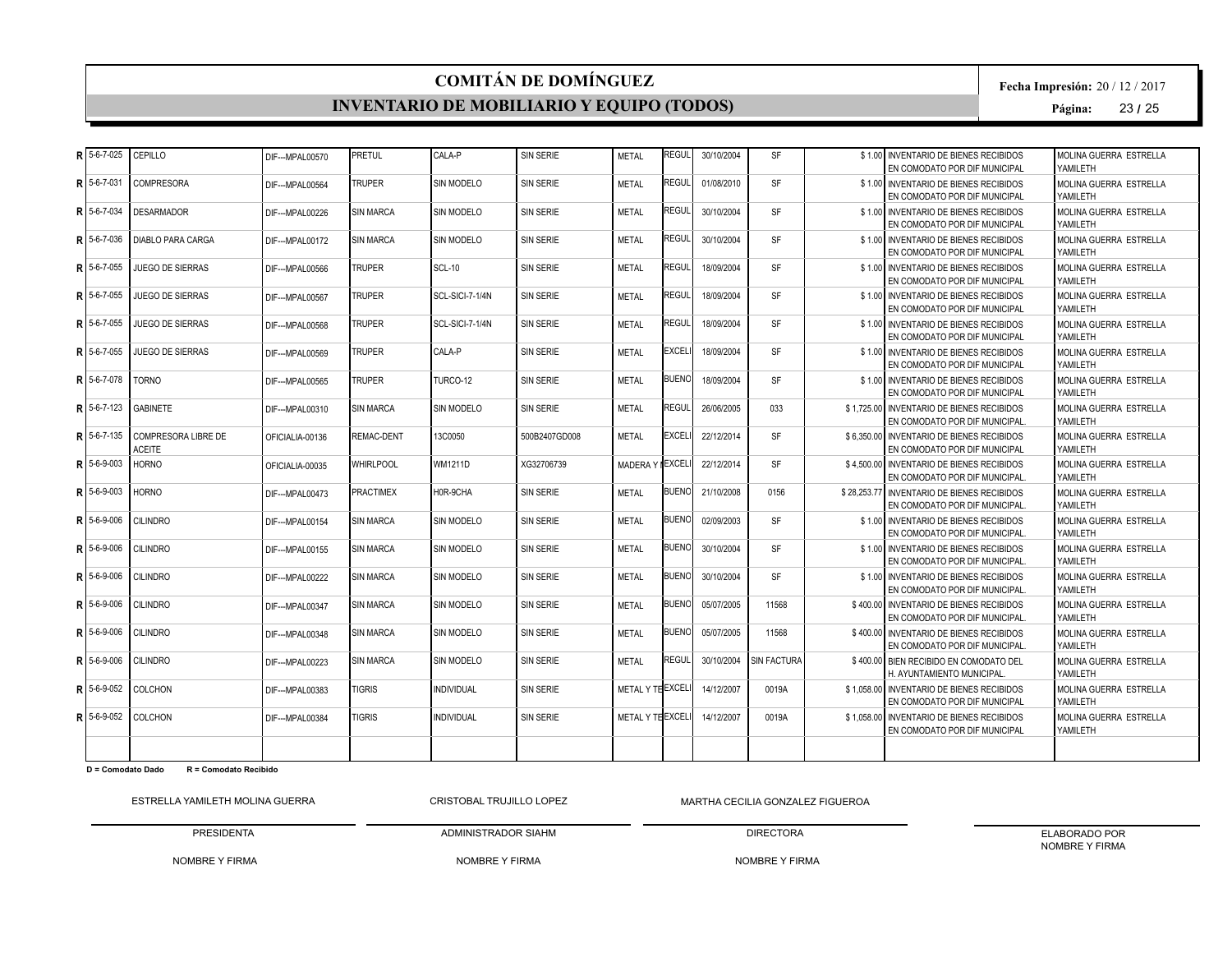#### **INVENTARIO DE MOBILIARIO Y EQUIPO (TODOS)**

**Fecha Impresión:** 20 / 12 / 2017

**Página:** 24 **/** 25

|   | $R$ 5-6-9-052 | COLCHON        | DIF---MPAL00385  | <b>TIGRIS</b> | <b>NDIVIDUAL</b>  | <b>TIGRIS</b>    | METAL Y TE EXCELI | 14/12/2007 | 0019A | \$1.058.00 INVENTARIO DE BIENES RECIBIDOS<br>EN COMODATO POR DIF MUNICIPAL | MOLINA GUERRA ESTRELLA<br>YAMILETH  |
|---|---------------|----------------|------------------|---------------|-------------------|------------------|-------------------|------------|-------|----------------------------------------------------------------------------|-------------------------------------|
| R | 5-6-9-052     | <b>COLCHON</b> | DIF---MPAL00386  | <b>TIGRIS</b> | <b>INDIVIDUAL</b> | SIN SERIE        | METAL Y THEXCELL  | 14/12/2007 | 0019A | \$1.058.00 INVENTARIO DE BIENES RECIBIDOS<br>EN COMODATO POR DIF MUNICIPAL | MOLINA GUERRA ESTRELLA<br>YAMII FTH |
| R | 5-6-9-052     | <b>COLCHON</b> | DIF--- MPAL00387 | <b>TIGRIS</b> | <b>INDIVIDUAL</b> | <b>SIN SERIE</b> | METAL Y TE EXCELI | 14/12/2007 | 0019A | \$1.058.00 INVENTARIO DE BIENES RECIBIDOS<br>EN COMODATO POR DIF MUNICIPAL | MOLINA GUERRA ESTRELLA<br>YAMILETH  |
| R | 5-6-9-052     | <b>COLCHON</b> | DIF---MPAL00388  | <b>TIGRIS</b> | <b>INDIVIDUAL</b> | <b>SIN SERIE</b> | METAL Y TE EXCELI | 14/12/2007 | 0019A | \$1.058.00 INVENTARIO DE BIENES RECIBIDOS<br>EN COMODATO POR DIF MUNICIPAL | MOLINA GUERRA ESTRELLA<br>YAMILETH  |
| R | 5-6-9-052     | <b>COLCHON</b> | DIF--- MPAL00389 | <b>TIGRIS</b> | <b>INDIVIDUAL</b> | SIN SERIE        | METAL Y TE EXCELI | 14/12/2007 | 0019A | \$1.058.00 INVENTARIO DE BIENES RECIBIDOS<br>EN COMODATO POR DIF MUNICIPAL | MOLINA GUERRA ESTRELLA<br>YAMILETH  |
| R | 5-6-9-052     | <b>COLCHON</b> | DIF--- MPAL00390 | <b>TIGRIS</b> | <b>INDIVIDUAL</b> | <b>SIN SERIE</b> | METAL Y TE EXCELI | 14/12/2007 | 0019A | \$1.058.00 INVENTARIO DE BIENES RECIBIDOS<br>EN COMODATO POR DIF MUNICIPAL | MOLINA GUERRA ESTRELLA<br>YAMILETH  |
| R | 5-6-9-052     | COLCHON        | DIF--- MPAL00391 | <b>TIGRIS</b> | <b>INDIVIDUAL</b> | SIN SERIE        | METAL Y THEXCEL   | 14/12/2007 | 0019A | \$1,058.00 INVENTARIO DE BIENES RECIBIDOS<br>EN COMODATO POR DIF MUNICIPAL | MOLINA GUERRA ESTRELLA<br>YAMILETH  |
| Þ | 5-6-9-052     | COLCHON        | DIF--- MPAL00392 | <b>TIGRIS</b> | <b>INDIVIDUAL</b> | <b>SIN SERIE</b> | METAL Y TE EXCELI | 14/12/2007 | 0019A | \$1.058.00 INVENTARIO DE BIENES RECIBIDOS<br>EN COMODATO POR DIF MUNICIPAL | MOLINA GUERRA ESTRELLA<br>YAMII FTH |
| R | 5-6-9-052     | <b>COLCHON</b> | DIF--- MPAL00393 | <b>TIGRIS</b> | <b>INDIVIDUAL</b> | <b>SIN SERIE</b> | METAL Y TE EXCELI | 14/12/2007 | 0019A | \$1.058.00 INVENTARIO DE BIENES RECIBIDOS<br>EN COMODATO POR DIF MUNICIPAL | MOLINA GUERRA ESTRELLA<br>YAMILETH  |
| R | 5-6-9-052     | <b>COLCHON</b> | DIF--- MPAL00394 | <b>TIGRIS</b> | <b>INDIVIDUAL</b> | SIN SERIE        | METAL Y THEXCELI  | 14/12/2007 | 0019A | \$1.058.00 INVENTARIO DE BIENES RECIBIDOS<br>EN COMODATO POR DIF MUNICIPAL | MOLINA GUERRA ESTRELLA<br>YAMILETH  |
| R | 5-6-9-052     | <b>COLCHON</b> | DIF--- MPAL00395 | <b>TIGRIS</b> | <b>INDIVIDUAL</b> |                  | METAL Y TE EXCELI | 14/12/2007 | 0019A | \$1.058.00 INVENTARIO DE BIENES RECIBIDOS<br>EN COMODATO POR DIF MUNICIPAL | MOLINA GUERRA ESTRELLA<br>YAMILETH  |
| R | 5-6-9-052     | <b>COLCHON</b> | DIF---MPAL00396  | <b>TIGRIS</b> | <b>INDIVIDUAL</b> | <b>SIN SERIE</b> | METAL Y TE EXCELI | 14/12/2007 | 0019A | \$1,058.00 INVENTARIO DE BIENES RECIBIDOS<br>EN COMODATO POR DIF MUNICIPAL | MOLINA GUERRA ESTRELLA<br>YAMILETH  |
| R | 5-6-9-052     | <b>COLCHON</b> | DIF--- MPAL00397 | <b>TIGRIS</b> | <b>INDIVIDUAL</b> | <b>SIN SERIE</b> | METAL Y THEXCELL  | 14/12/2007 | 0019A | \$1,058.00 INVENTARIO DE BIENES RECIBIDOS<br>EN COMODATO POR DIF MUNICIPAL | MOLINA GUERRA ESTRELLA<br>YAMILETH  |
| R | 5-6-9-052     | <b>COLCHON</b> | DIF--- MPAL00398 | <b>TIGRIS</b> | <b>INDIVIDUAL</b> | SIN SERIE        | METAL Y TE EXCELI | 14/12/2007 | 0019A | \$1,058.00 INVENTARIO DE BIENES RECIBIDOS<br>EN COMODATO POR DIF MUNICIPAL | MOLINA GUERRA ESTRELLA<br>YAMII FTH |
| R | 5-6-9-052     | <b>COLCHON</b> | DIF---MPAL00399  | <b>TIGRIS</b> | <b>INDIVIDUAL</b> | SIN SERIE        | METAL Y THEXCELI  | 14/12/2007 | 0019A | \$1.058.00 INVENTARIO DE BIENES RECIBIDOS<br>EN COMODATO POR DIF MUNICIPAL | MOLINA GUERRA ESTRELLA<br>YAMII FTH |
| D | 5-6-9-052     | <b>COLCHON</b> | DIF--- MPAL00400 | <b>TIGRIS</b> | <b>INDIVIDUAL</b> | SIN SERIE        | METAL Y THEXCELI  | 14/12/2007 | 0019A | \$1.058.00 INVENTARIO DE BIENES RECIBIDOS<br>EN COMODATO POR DIF MUNICIPAL | MOLINA GUERRA ESTRELLA<br>YAMII FTH |
| R | 5-6-9-052     | <b>COLCHON</b> | DIF--- MPAL00401 | <b>TIGRIS</b> | <b>NDIVIDUAL</b>  | <b>SIN SERIE</b> | METAL Y TE EXCEL  | 14/12/2007 | 0019A | \$1.058.00 INVENTARIO DE BIENES RECIBIDOS<br>EN COMODATO POR DIF MUNICIPAL | MOLINA GUERRA ESTRELLA<br>YAMILETH  |
| R | 5-6-9-052     | <b>COLCHON</b> | DIF--- MPAL00402 | <b>TIGRIS</b> | <b>INDIVIDUAL</b> | SIN SERIE        | METAL Y TE EXCELI | 14/12/2007 | 0019A | \$1.058.00 INVENTARIO DE BIENES RECIBIDOS<br>EN COMODATO POR DIF MUNICIPAL | MOLINA GUERRA ESTRELLA<br>YAMILETH  |
| R | 5-6-9-052     | <b>COLCHON</b> | DIF--- MPAL00403 | <b>TIGRIS</b> | <b>INDIVIDUAL</b> | <b>SIN SERIE</b> | METAL Y THBUENO   | 14/12/2007 | 0019A | \$1,058.00 INVENTARIO DE BIENES RECIBIDOS<br>EN COMIDATO POR DIF MUNICIPAL | MOLINA GUERRA ESTRELLA<br>YAMII FTH |
| R | 5-6-9-052     | <b>COLCHON</b> | DIF---MPAL00404  | <b>TIGRIS</b> | <b>INDIVIDUAL</b> | <b>SIN SERIE</b> | METAL Y THBUENO   | 14/12/2007 | 0019A | \$1,058.00 INVENTARIO DE BIENES RECIBIDOS<br>EN COMIDATO POR DIF MUNICIPAL | MOLINA GUERRA ESTRELLA<br>YAMILETH  |
|   | $R$ 5-6-9-052 | <b>COLCHON</b> | DIF--- MPAL00405 | <b>TIGRIS</b> | <b>INDIVIDUAL</b> | SIN SERIE        | METAL Y TE BUENO  | 14/12/2007 | 0019A | \$1,058.00 INVENTARIO DE BIENES RECIBIDOS<br>EN COMIDATO POR DIF MUNICIPAL | MOLINA GUERRA ESTRELLA<br>YAMILETH  |
|   |               |                |                  |               |                   |                  |                   |            |       |                                                                            |                                     |

**D = Comodato Dado R = Comodato Recibido**

ESTRELLA YAMILETH MOLINA GUERRA

PRESIDENTA CRISTOBAL TRUJILLO LOPEZ

ADMINISTRADOR SIAHM

NOMBRE Y FIRMA MARTHA CECILIA GONZALEZ FIGUEROA DIRECTORA